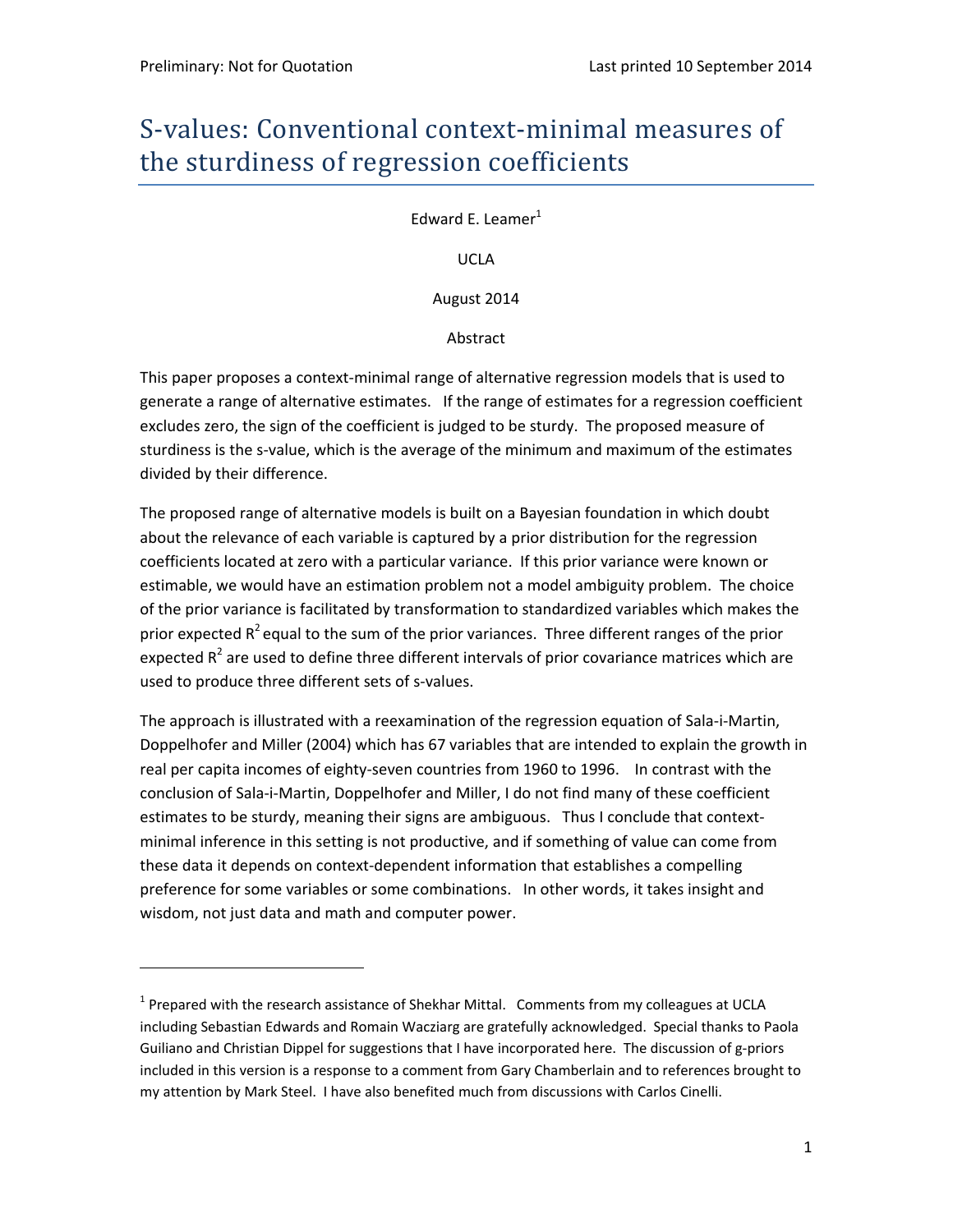# **1 Introduction**

Inferences from limited data sets are afflicted by both sampling uncertainty and model ambiguity. T‐statistics and p‐values are ubiquitous context‐free conventional measures of sampling uncertainty of estimated coefficients in linear regression. These measures are designed to reveal if the signs of the estimated coefficients are statistically reliable. When drawing inferences from nonexperimental data it is usually acknowledged that these measures depend on untested assumptions concerning which variables should be included in the model and which should be excluded. This kind of model ambiguity is normally handled in an ad hoc manner by reporting the results from a variety of alternative models.<sup>2</sup>

I propose here context-minimal conventional measures of the extent to which the signs of regression coefficients are free of model ambiguity concerns. This requires a context-minimal convention regarding the range of allowable alternative models among which there is indifference, not meaning equal prior probabilities but instead hard‐to‐assess prior probabilities. The key innovation comes from the fact that an  $R^2$  is a measure of the size of the coefficients and the prior expected  $R^2$  is a function of the prior covariance matrix – larger prior expected  $R^2$ corresponding with greater prior covariance matrix and more freedom for the coefficients to wander from zero. The minimal contextual input is taken to be an interval for the expected prior  $R^2$ , which corresponds with a set of prior covariance matrices, which in turn corresponds with sets of posterior means and posterior variances, from which extreme values can be selected.

The proposal here is to standardize the variables to have unit variance, to adopt a Bayesian approach that shrinks the coefficients to zero (prior mean equal to zero), and to allow an interval of prior covariance matrices with upper and lower bounds that depend on conventional context-free upper and lower values for the expected  $R^2$  of the equation. The logic for this convention is explained herein.

If model ambiguity is extreme and the prior covariance matrix is free to vary over all positive definite matrices, then almost no coefficient has a sturdy sign, since there are prior covariance matrices that imply either positive or negative signs for all but one special linear combination of regression coefficients. It is surely sensible to have a lower bound on the prior covariance matrix, and thus to exclude dogmatic priors with zero variances since these allow the imposition of hard linear constraints on the coefficients which are completely impervious to the data evidence.

To let the data speak freely as the sample size grows, we need a lower bound for the prior covariance matrix, but we do not need an upper bound. On the contrary, an upper bound rules out the unconstrained ordinary least‐squares estimate and thus prevents the data from speaking freely except asymptotically when the message is so loud it cannot be ignored. I had

 $2$  I have written extensively about this, e.g. Leamer(1978), as have others.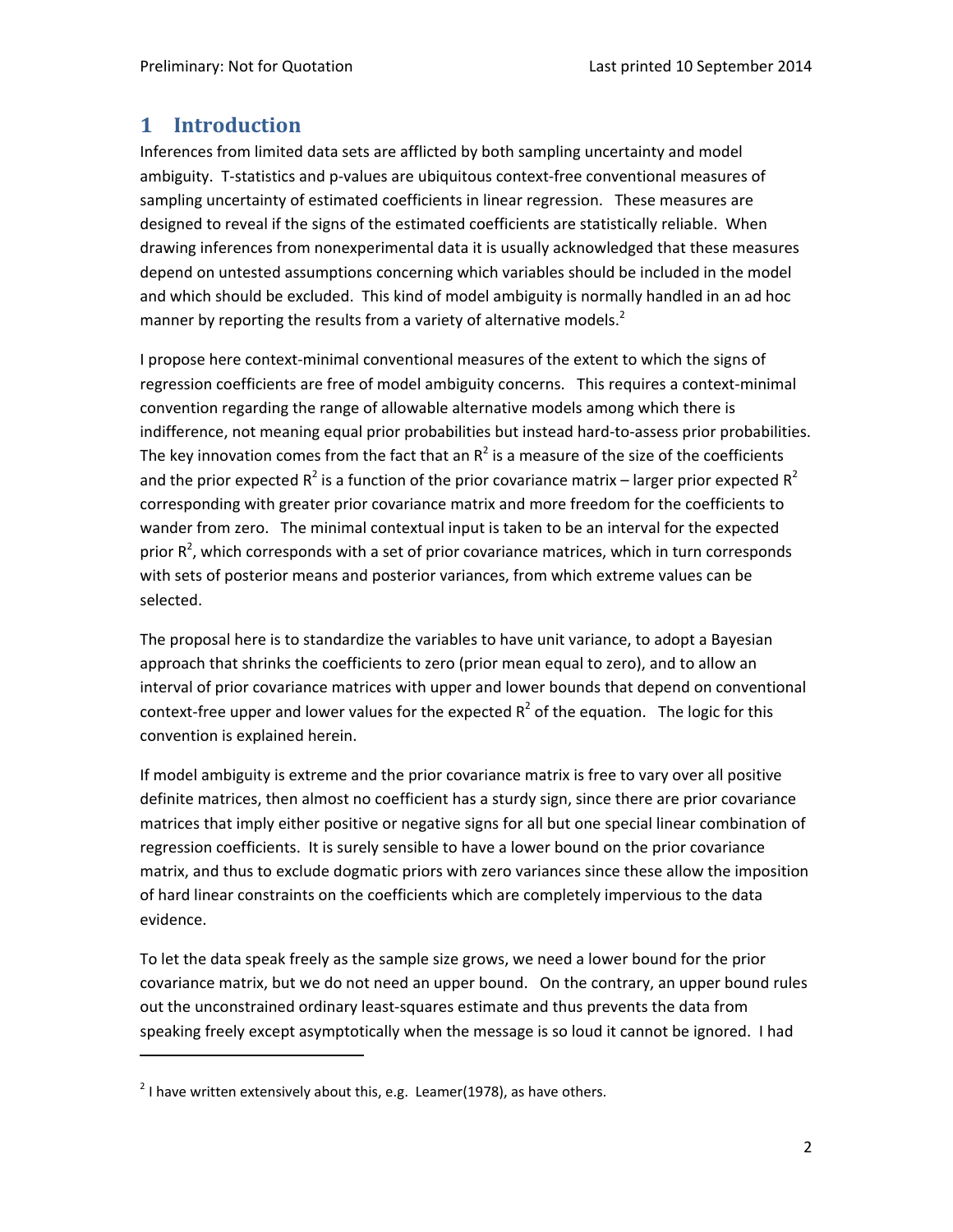thus thought that an upper bound would not also be essential, but I changed my mind when the intervals of possible estimates became uselessly wide as the number of variables increased. An upper bound for the prior variance is thus also essential since it limits the reduction in sturdiness of the coefficients that comes from adding variables to the equation.

Both upper and lower bounds that are proposed here have the prior variance inversely proportional to the number of variables in the model, in other words greater doubt about the statistical importance of individual variables as the number of variables increases. This makes it less likely in a large model that any particular variable has a large beta‐coefficient, while keeping constant across models of different size the total ignorance measured by the sum of the prior variances.<sup>3</sup>

An essential step toward defining context‐minimal upper and lower bounds for the prior covariance matrix is the transformation to standardized variables with unit variance, thus estimating "beta-values" as the regression coefficients. With this parameterization and with all other information about the setting hidden from the analyst, the variables are exchangeable, and the only possible choice for a conventional prior distribution is i.i.d., since there is no information that would allow anything else. $^4$  Still, it needs to be emphasized that the proposed measures of model ambiguity are invariant to changes in scales of the variables (via the standardization), but not invariant to rotations, meaning if you use  $x_1$  and  $x_2$ , while I use  $x_1$ - $x_2$ , and  $x_1+x_2$ , we will get different answers regarding the sturdiness of the effect of  $x_1$  holding fixed  $x_2$ . In other words, the use of an identity prior covariance matrix is context-dependent.<sup>5</sup> However, the proposed s-values use covariance matrices proportional to the identity matrix only

<sup>&</sup>lt;sup>3</sup> Incidentally, in the model-selection framework discussed in a companion paper, Leamer(2014), it is the product of the variances (or the sum of the logarithms of the variances) that must be held constant in order for the larger models to compete on a level playing field with the smaller models.

 $4$  I understand that exchangeable does not rule out the equicorrelated case, but if the common correlation is treated as a known number, as done here, and nothing is known about the context, the only option is zero correlation.

 $5$  This brings to mind Hoerl and Kennard's(1970) "ridge regression" which uses exactly the same formula for estimating the regression coefficients as a Bayesian analysis with a spherical prior, namely adding the same value to each and every diagonal element of the sample moment matrix of the explanatory variables. Hoerl and Kennard(1970) demonstrate that there exists a scalar to be added to all these diagonals which lowers the mean‐squared‐error of the estimator, reducing the variance by more than it increases the bias. Unfortunately, that secret scalar depends on the unknown size of the coefficient vector and this is not a way to do better than ordinary least squares regardless of the regression coefficients.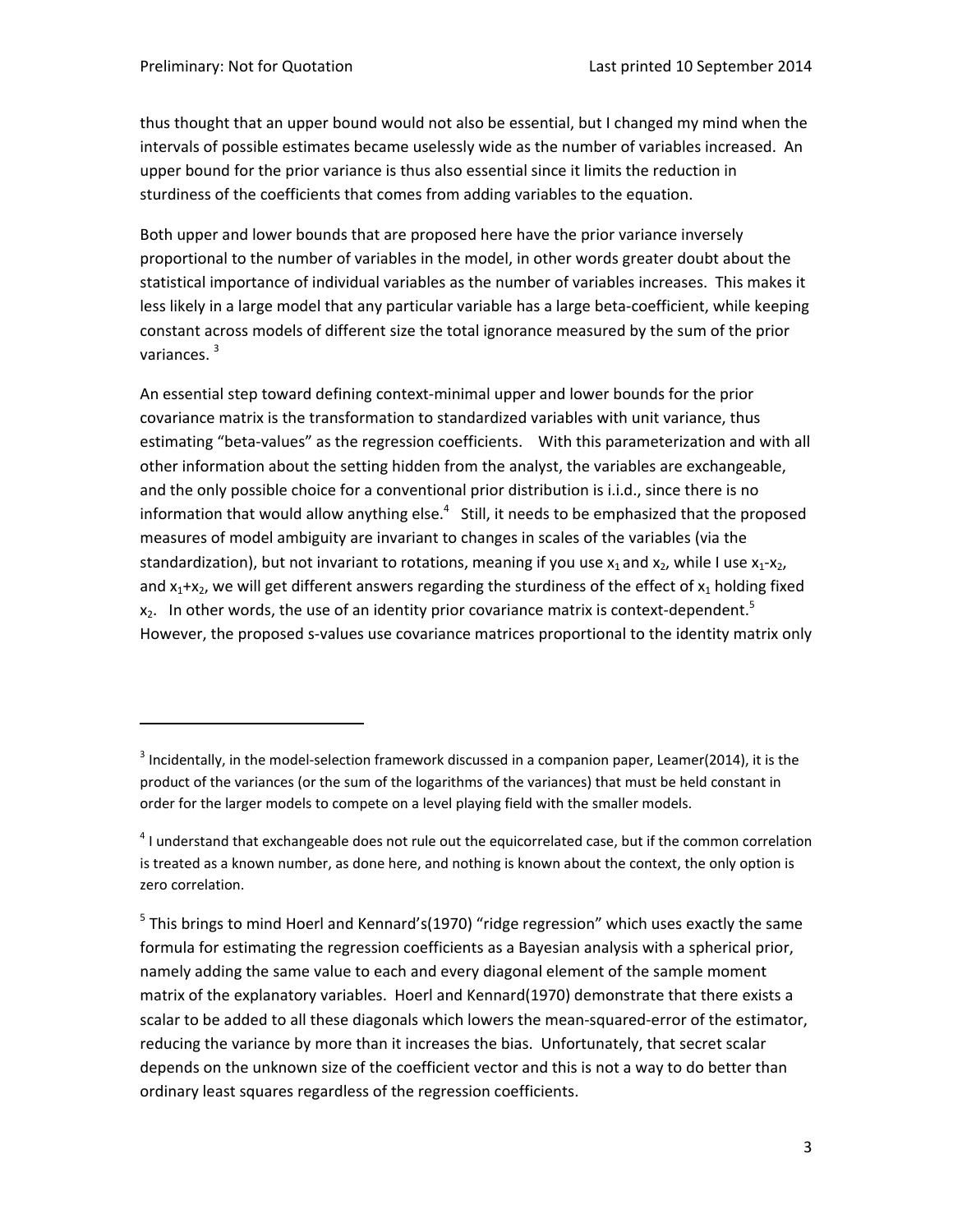to establish upper and lower bounds for the prior covariance matrix, which relieves but does not eliminate the coordinate-dependence of the approach. Thus the adjective: context-minimal.<sup>6</sup> T

With the prior covariance matrix equal to  $v^2$  times the identity matrix, it is shown below that  $v^2$ is equal to the prior expected R<sup>2</sup> divided k, the number of coefficients,  $v^2 = E(R^2)/k$ . For defining a range of alternative prior distributions all that is needed is a conventional range for the prior expected R<sup>2</sup>. Three ranges for the prior expected R<sup>2</sup> are proposed. The broadest context-free range allows the expected  $R^2$  to be any value between 0.1 and 1.0. Two other ranges are formed by splitting this interval in two, from 0.1 to 0.5, and from 0.5 to 1.0. The context would have to be referenced implicitly or explicitly to choose one of these narrow ranges of models. The context question is: Are you studying a setting in which the  $R^2$  is likely to be in the higher range?

Although it is of interest to map out the estimates as the scalar  $v^2$  is varied, something that Hoerl and Kennard (1970) called the "ridge trace," this produces a one‐dimensional set of estimates that is context‐dependent, namely a context in which i.i.d. actually applies. It is proposed here that the assumption of an identity prior covariance matrix be used only to assist in selecting upper and lower bounds for prior variances of linear combinations of parameters. Then the context‐limited set of allowable estimates is based on any prior covariance matrix that produces prior variances of linear combinations of coefficients between these upper and lower bounds. In mathematical terms we use a positive‐semi‐definite ordering with the prior covariance matrix bounded from above or below. Prior covariance matrices compatible with these two inequalities will be close to proportional to identity matrices at the extremes but between the extremes can have substantial non‐zero covariances, and less reliance on the coordinate system.

Corresponding to any interval of prior covariance matrices there is a maximum and minimum estimate for each coefficient estimate. These bounds are recorded in a sturdiness indicator which I will call the s-value to accompany the t-value and the p-value. The s-value is the average of the minimum and maximum estimates divided by half the difference between them. The s‐ value summarizes the robustness interval of estimates in exactly the same way a t-value summarizes the one-standard error confidence interval – an s-value or a t-value greater than one means the corresponding interval is bounded away from zero.

The lower bound for the prior covariance matrix assures that, as the sample size increases and the data become more informative, the range of allowable estimates will diminish and will collapse on the unconstrained estimate. Thus both sampling uncertainty and model ambiguity are reduced as the sample size increases. That raises the question: Are sampling uncertainty and model ambiguity essentially-the-same ways of looking at the same problem – not enough

 $6$  If you prefer, you may call it instead: context-forgotten, meaning that temporarily even the names of the variables are forgotten.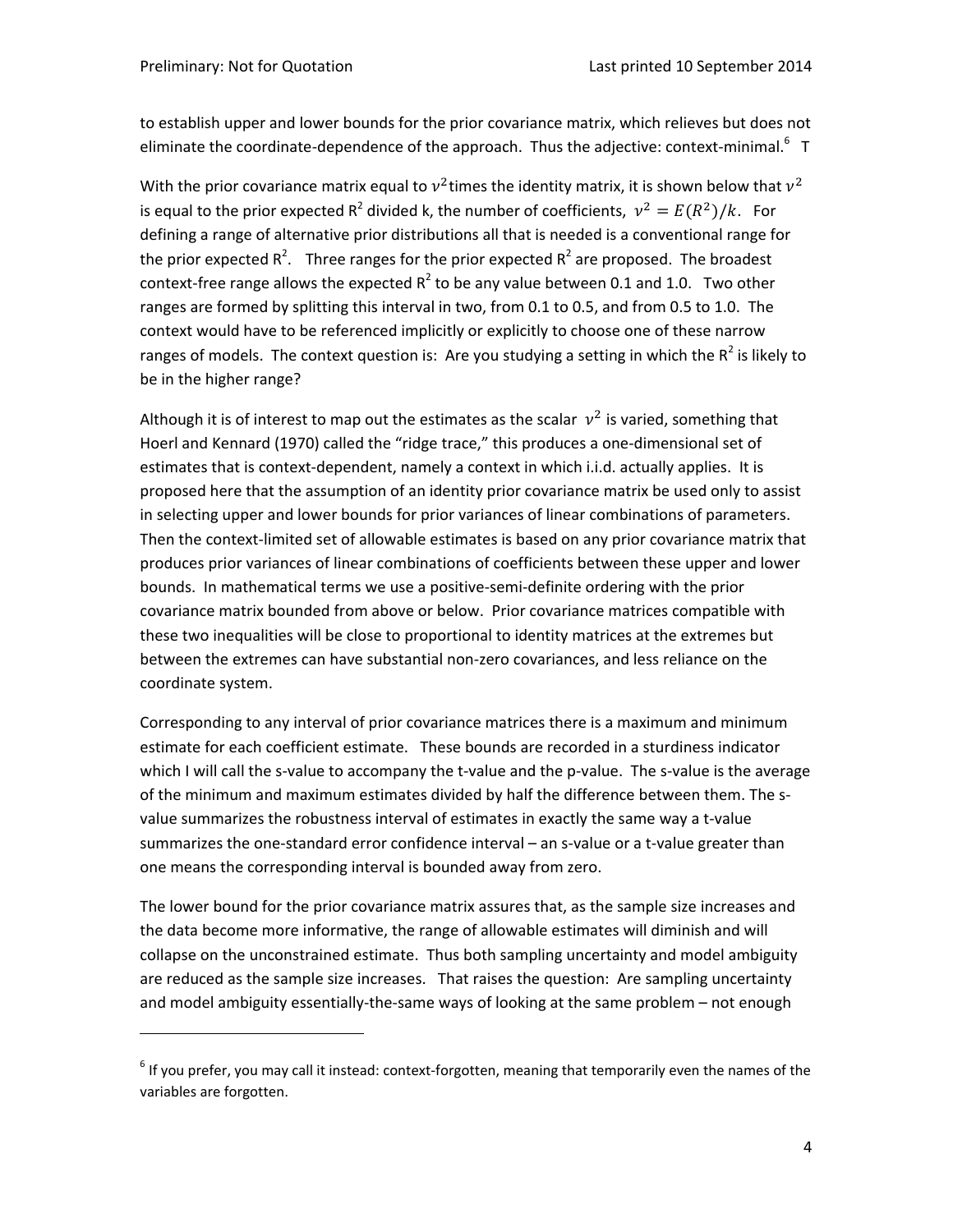data? More specifically, are the s‐values some simple function of the t‐values? An affirmative answer to this question is suggested by the result in Leamer(1975) that the omission of a variable can change the sign of another coefficient only if the t-value on the retained variable is less than the t-value of the omitted variable. Beyond just the suggestion of that result, if the interval of prior covariance matrices is expanded to include any positive definite matrix, the svalues are proportional to the t-values, and the difference between sampling uncertainty and model ambiguity is only what the t-value is compared with, respectively, the number 2.0 or the chi-square for testing the joint significance of call coefficients. (explained below) In addition, if the upper and lower covariance bounds are proportional not to the identity matrix but proportional to the sample covariance matrix, then there is a one‐to‐one exact correspondence between s-values and t-values, also explained below.

Though the actual s-value of a coefficient depends on its t-value and also on the correlation with other coefficients, for the data set studied here there is a substantial correlation between t‐ values and s‐values, which in a sense is a comforting result, suggesting that we haven't gone too far astray by focusing on t-values.

Section 2 illustrates the main results with a graph of estimates for a two-variable regression model. Section 3 lays out the notation of regression used here. Section 4 surveys the limited literature on sensitivity analysis for linear regression. Section 4 explains the way that standardized coefficients can be used to produce conventional prior distributions with upper and lower prior covariance matrices. Two treatments are suggested: one in which all variables are treated the same and a second in which the energy of the data is concentrated on a set of "favorite" variables. Section 7 reviews the theorem in Leamer(1978) which is the basis for the ambiguity measures proposed here. This result describes the set of Bayes estimates of regression coefficients when the prior covariance matrix is bounded from above and below. A special case from Chamberlain and Leamer (1976) describes the set of Bayes estimates corresponding to the set of all prior covariance matrices. Other relevant sensitivity results are reported in Leamer, Edward E. (1975) Chamberlain and Leamer(1976), Leamer and Chamberlain(1976), Leamer, Edward E. (1978) and Leamer, Edward E. (1982).

I offer here some new sensitivity results for linear regression that extend these results. Worthy of special note are results that highlight the critical role of the simple correlations in determining the range of allowable estimates. I show below that, for the intervals of prior covariance matrices considered here, when the data are weak relative to the prior, the estimates will conform in sign with the simple correlations. It is this result that has led to my suggestion to include the simple one‐variable‐at‐a‐time regressions alongside the multivariate regression. These one‐at‐a‐time regressions are a feature of the data, while the "partial" regression coefficients are cooked up by the analyst when he or she selects the control variables. This cooking needs special scrutiny when a simple correlation and a partial correlation are opposite in sign, in which case we need some way of deciding which is the better estimate of the sign.  $\Box$ argue that there is no preference for either sign when the ambiguity in the prior is great relative to the strength of the data information, something which is captured precisely with the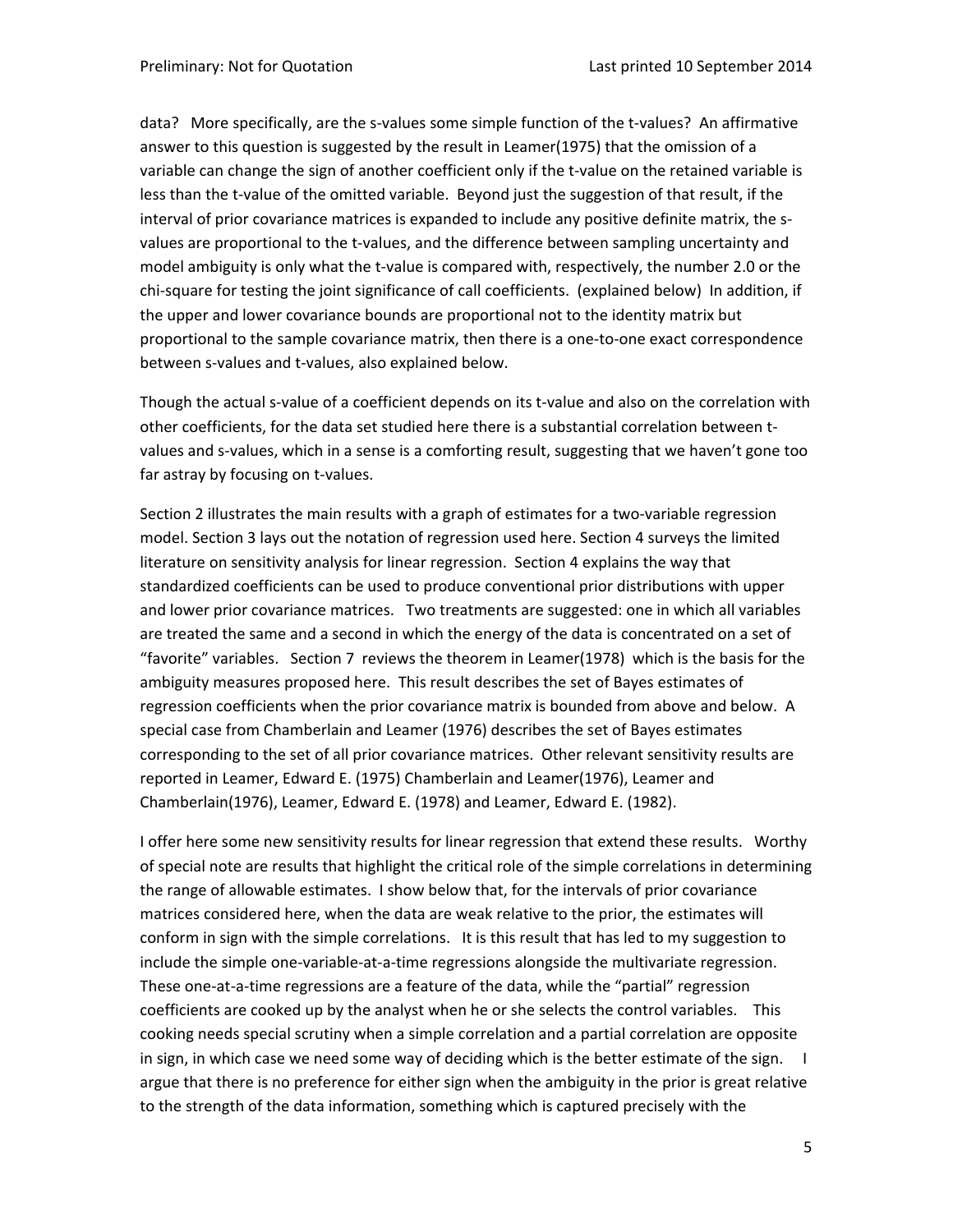proposed s‐values. Section 7.1 is an example based on data of the Sala‐i‐Martin et.al.(2004) study of determinants of the growth rate of per capita real incomes from 1960 to 1996 in a sample of 87 countries. For dispositive purposes, I first report s-values for a regression with only 14 "favorite" explanatory variables selected "wisely" from the full set of 67 used by Sala‐i‐ Martin et.al.(2004). Next are s-values in a regression with the full set of 67 variables, and last a proposed conventional concentration of the data information on the 14 favorites among the 67 variables. I conclude that without some favoritism, there is little to be learned from these data. This conclusion contrasts with the much more optimistic conclusion of Sala‐i‐Martin et.al.(2004) which has a parallel study of these data also using a Bayesian approach, though a different one. Both methods are built on doubt about the importance of the explanatory variables and both assume ambiguity in defining that doubt. Some brief comments on the similarities and differences are provided in Section 4.2 and in the conclusions, but a full discussion is relegated to a companion paper, Leamer(2014), titled "S-values and All-Subsets Regressions."

Finally, in Section 9, I offer concluding comments and some final promotional words in support of the convention proposed here.

# **2 Visual Illustration of the Proposed Reporting Style**

Jumping ahead to the finish line, Figure 1 illustrates the features that form the proposed reporting style. This figure has the OLS estimate of the two parameters in the positive quadrant, surrounded by two concentric likelihood ellipses (or confidence sets). Two circles centered at the origin represent the prior opinion that these beta coefficients are probably small. The optimal compromises between the data and the prior are points of tangency between a likelihood ellipse and a prior circle. Two such points are illustrated, the one closer to the OLS estimate corresponding to the "strongest" sensible prior opinion (minimum expected  $R^2$ ) and the other one corresponding to the "weakest" sensible prior opinion (maximum expected  $R^2$ ).

Trace out with your mind's eye the locus of tangencies, and you will notice that it begins in the positive quadrant at the OLS point, but then experiences a sign change for Beta2. That suggests the sign of Beta2 is fragile. However, the estimates for the weakest and strongest prior both have Beta2 negative, so perhaps the sign of Beta2 is sturdy. Finally, the shaded ellipse is the set of estimates associated with the set of priors between the weakest and the strongest cases, meaning that the prior variances of any and all linear combinations are bounded from above and below by the prior variances for these linear combinations implied by the weakest and strongest priors. This set of prior opinions allows estimates off the locus of tangencies between the circles and the likelihood ellipses because noncircular priors are allowed. The shaded region is the full set of these estimates. This shaded "model‐ambiguity" region includes both positive and negative estimates of Beta2, and we would thus conclude that the sign of Beta2 is fragile while the sign of Beta1 is sturdy.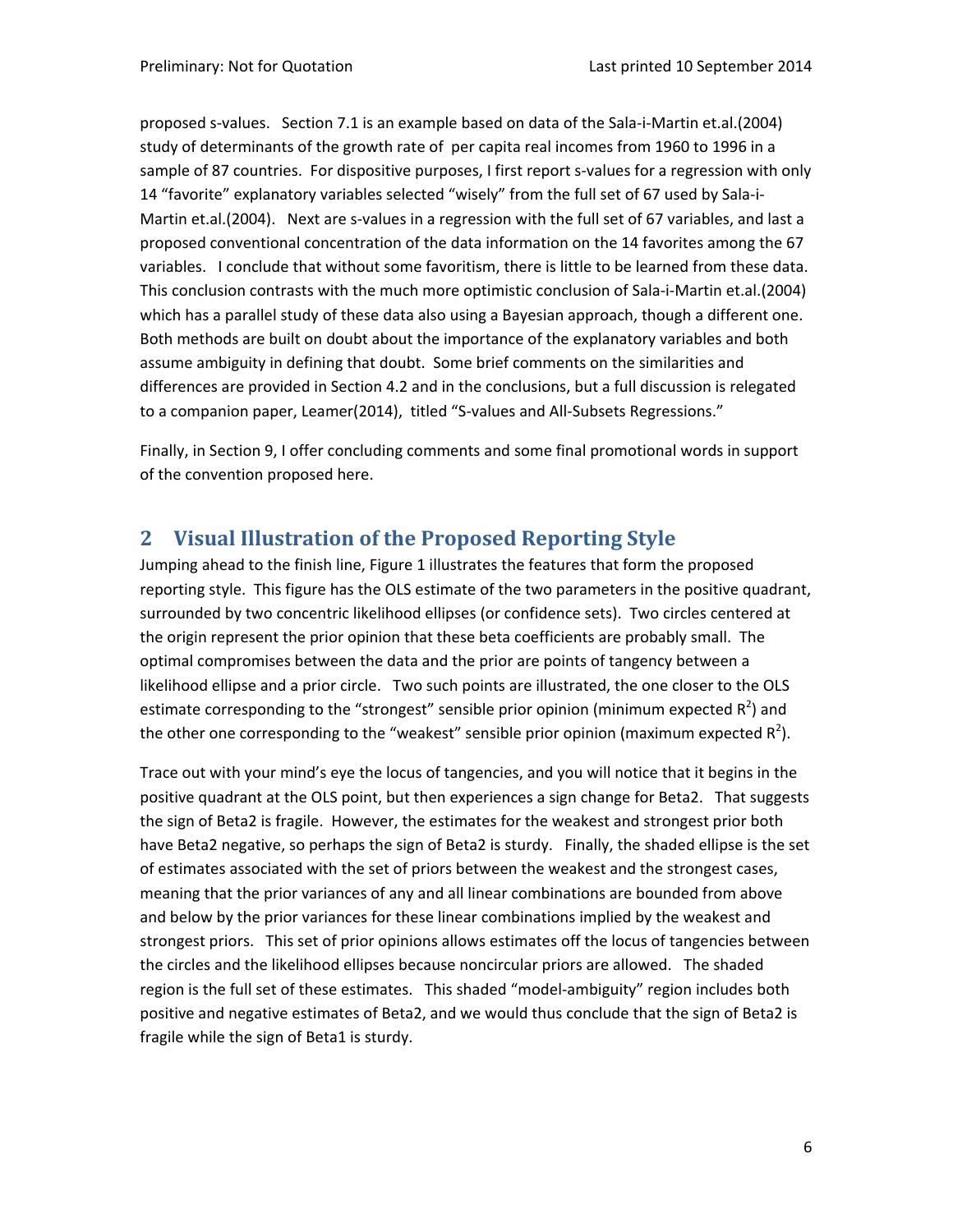



The proposed reporting style describes the sampling uncertainty in terms of the OLS estimate, and also several alternatives on the locus of tangencies between the likelihood ellipsoids and the prior spheres. The model ambiguity is conveyed by the extreme estimates taken from the shaded model‐ambiguity region.

The critical assumptions are (1) sphericity of the reference prior and (2) sensible choices of the two extreme priors. Sphericity seems a "natural" consequence ignorance about the setting combined with transformation to beta‐coefficients – without knowing more about the setting it is impossible to select non-zero prior covariances or non-identical prior variances.<sup>7</sup> To find the extremes, I will show below that it is enough to have extreme values of the expected  $R^2$ . Specifically, I propose reporting s‐values corresponding to three different intervals of the prior expected R<sup>2</sup>: from 0.1 to 1.0, and the non-overlapping subintervals, 0.1 to 0.5, and 0.5 to 1.0.

This proposal is not genuinely context-free since the shaded model-ambiguity region in Figure 1 is not invariant to all linear transformations of the data. Thus if you use  $\beta_1$  and  $\beta_2$  as your parameters, while I use  $\beta_1 + \beta_2$  and  $\beta_1 - \beta_2$ , we are going to draw different conclusions regarding the sturdiness of the estimates of  $\beta_1$  and  $\beta_2$ . To get invariance, we need the upper and lower prior precision matrices proportional not to the identity matrix but to the sample precision matrix, **X'X**, per the g-prior proposed by Zellner(1986). This case is illustrated in Figure 2. Here

 $<sup>7</sup>$  Warning: this statement presumes normality. There are countless other distributions that could</sup> describe the prior state of mind and circles are not the only way to express the idea that the coefficients are probably small. For example, one might suppose that the product of the absolute beta values is small and instead of circles we would have hyperbolas, and thus shrink toward the sides of the quadrants.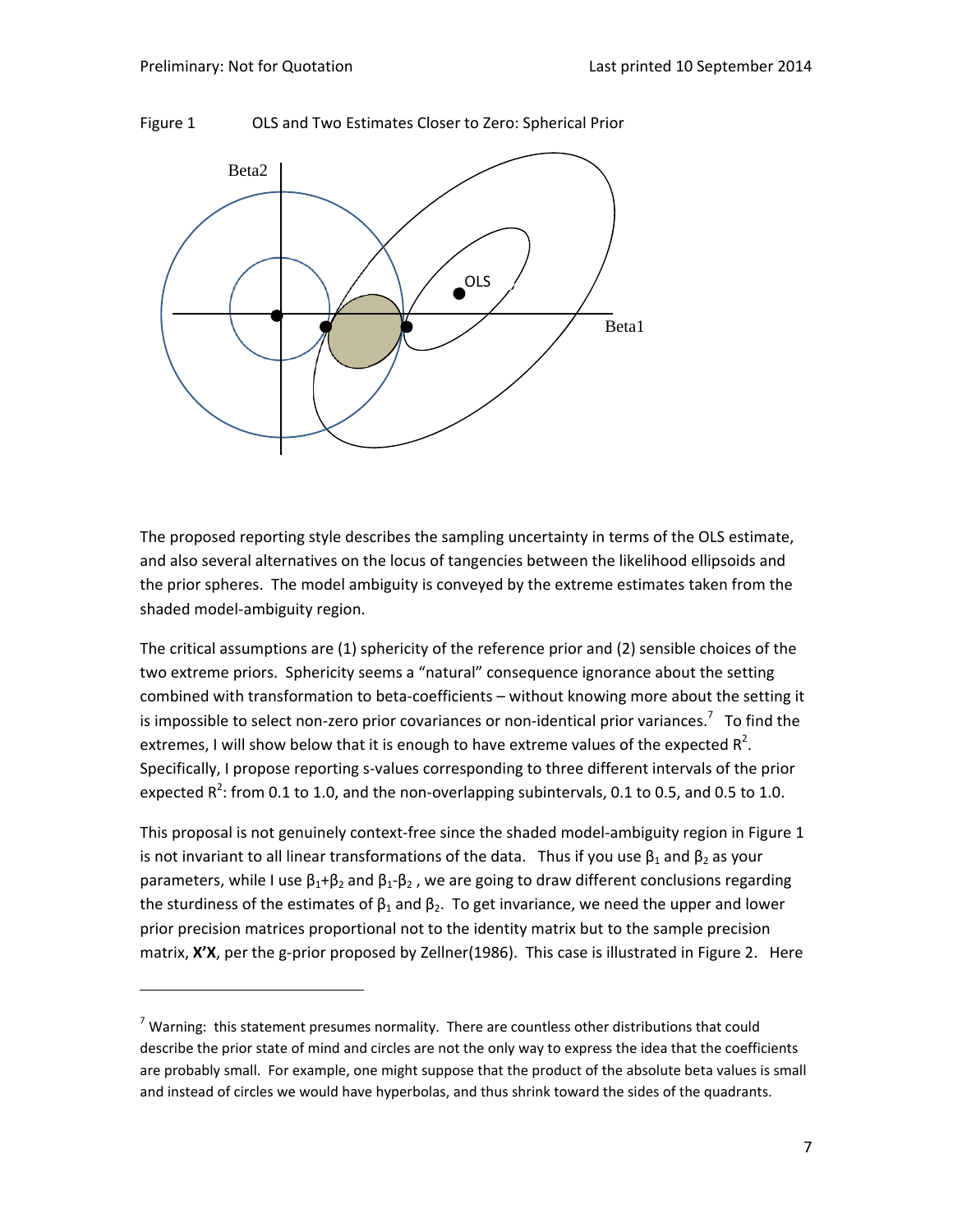the prior ellipses are not spherical but have the same shape as the likelihood ellipses around the OLS point. As a consequence the locus of tangencies that represent efficient compromises between the data and the prior lie on a straight line connected OLS with the origin. This means that there cannot be any sign changes in any of the estimated coefficients – just multiply the OLS vector by a suitably selected positive scalar less than one. In addition, the shaded sturdiness ellipse for measuring model ambiguity has exactly the same shape as a likelihood ellipse used for measuring statistical uncertainty. For these two reasons, as further explained below, s-values and t-values are proportional to each other. To determine if sampling uncertainty is small compare a t-value with a suitably selected number; to determine if model ambiguity is small, compare a t-value with a different number. Aside from this (disappointing) fact that these g-priors make statistical uncertainty and model ambiguity numerically the same, the use of g-priors requires some very strange behavior by the analyst and her audience, you are all forced to wait until you see the **X** matrix before you can express yourself regarding the sense in which the regression coefficient vector is close to the origin. Caveat: the same critique applies to my use of standardized variables, but, as argued already, in a nonexperimental setting, exchangeable beta‐coefficients seems more natural than exchangeable coefficients or exchangeable t‐values.



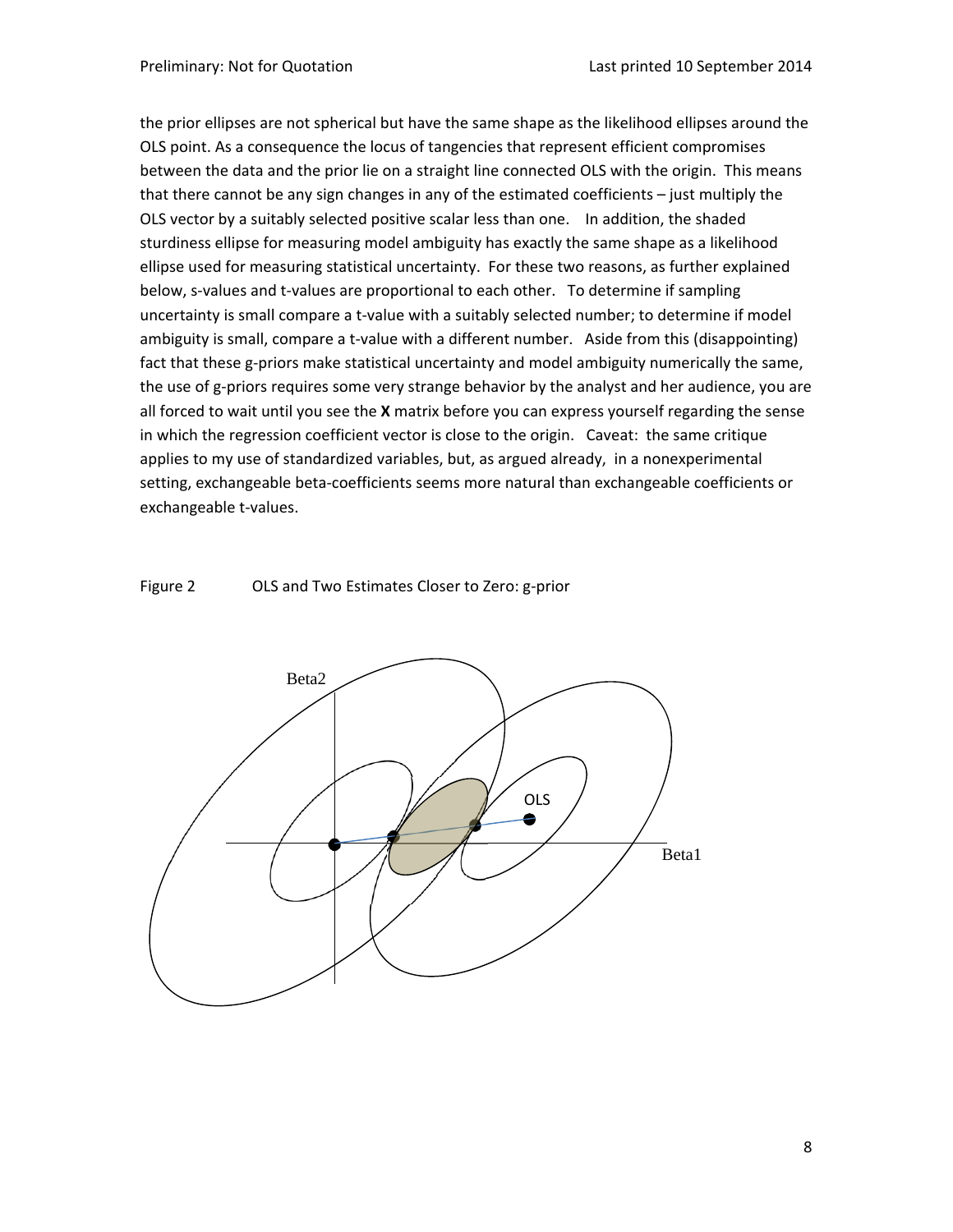# **3 Setting**

This section describes the linear regression setting in which the data are analyzed: the sampling process and the prior state of mind, both assumed to be distributed normally.

# **3.1 Sampling Process**

The data are assumed to consist of an  $(n \times 1)$  "dependent" variable vector **y** and an  $(n \times k)$ "explanatory" variable matrix **X.** It is assumed that the vector **y** conditional on **X** is normally distributed with mean **X** $\beta$  and covariance matrix  $\sigma^2$ I, were  $\beta$  is a ( $k \times 1$ ) vector of unknown "regression coefficients" that link **y** with **X**, and where  $\sigma^2$  is a scalar equal to the variance of each element of **y** given  $X\beta$ . The ordinary least squares estimate of  $\beta$  is then

$$
\mathbf{b} = (\mathbf{X'X})^{-1} \mathbf{X'y} = \mathbf{N}^{-1} \mathbf{r}, \text{ where}
$$
  

$$
\mathbf{N} = \mathbf{X'X}, \text{ and}
$$
  

$$
\mathbf{r} = \mathbf{X'y}
$$

The corresponding sampling variance and precision matrices are

Variance(**b**) = 
$$
\sigma^2 (X'X)^{-1} = H^{-1}
$$
  
Precision(**b**) = **H** = (X'X)/  $\sigma^2$ 

# **3.2 Prior State of Mind and Approximate Posterior Mean**

Prior to the observation of **y** and **X** it is assumed that the analyst and possibly the analyst's audience have the opinion that the vector of coefficients  $\beta$  is probably close to zero. This vague statement allows for doubtful variables that probably have small coefficients and also allows for similar variables with coefficients that are probably about the same.

This state of mind is approximated with a normal prior distribution for  $\beta$  with mean vector  $\boldsymbol{0}$  and variance matrix *V*. Then the posterior mean is a matrix weighted average of the OLS estimate *b* and prior mean *0*, with weights proportional to the sample and prior precision matrices:  $\widehat{\boldsymbol{\beta}}(\boldsymbol{V})=\left(\boldsymbol{H}+\boldsymbol{V}^{-1}\right)^{-1}\boldsymbol{H}\boldsymbol{b}.$  This approximation of the prior state of mind is mostly for mathematical convenience, and it's a huge and incredulous step from the vague statement that the coefficients are probably small to the precise statement that the coefficients are drawn from a normal distribution with known variance matrix. Because of that, we need to know how sensitive the posterior mean is to changes in the prior variance matrix. That is the way we will be expressing model ambiguity problems.

The prior opinions, if not dogmatic, are irrelevant when the sample is sufficiently informative, but in most samples studied by economists the prior state of mind matters and can affect the inferences drawn.The two related questions addressed in this paper are thus: (1) *Is the data*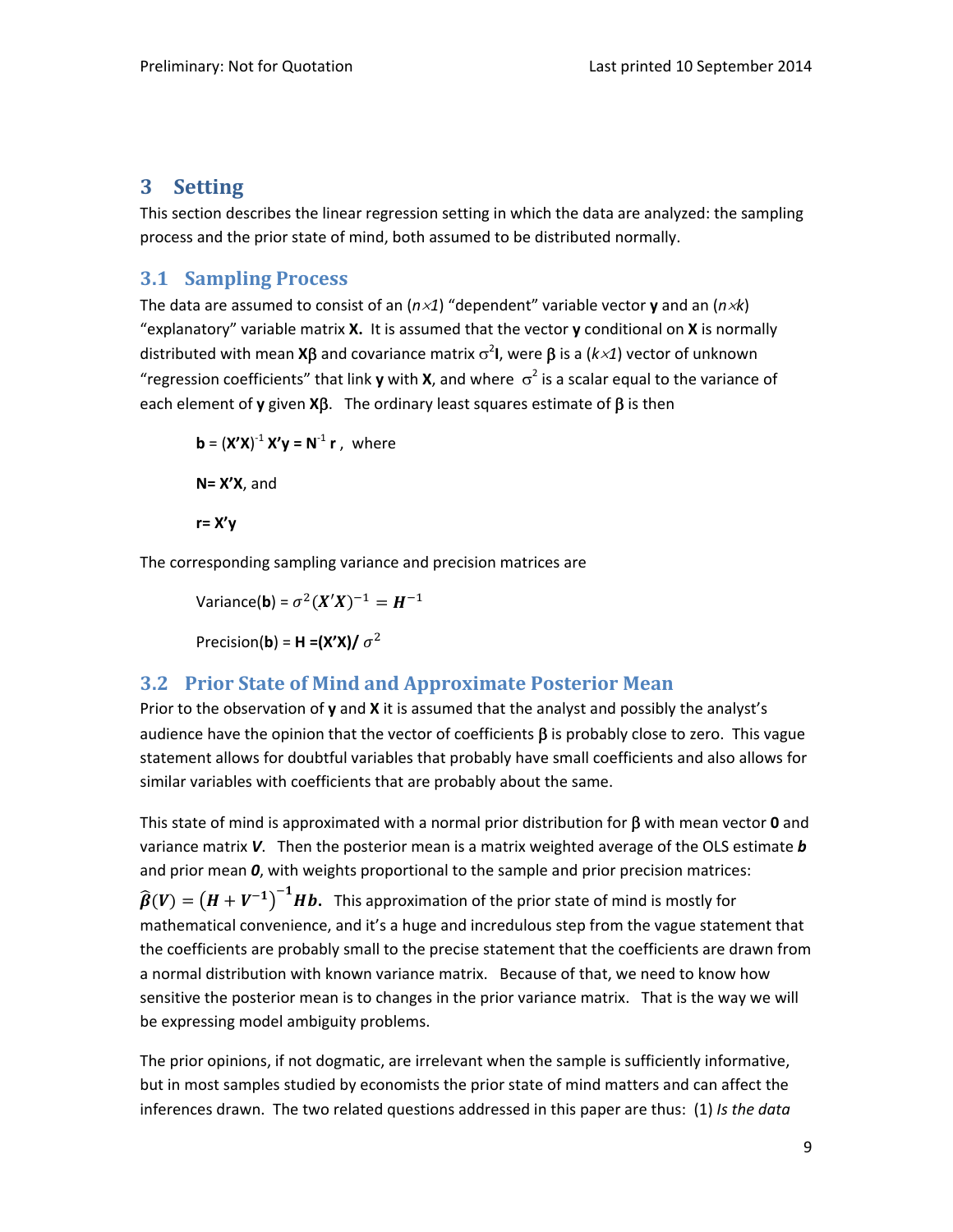*evidence strong enough that we can ignore the prior state of mind*? (2) *If the answer to (1) is negative, does ambiguity in the prior state of mind cause ambiguity in the signs of the regression coefficients?* 

For studying nonexperimental data, specification ambiguity is especially important because the absence of experimental controls makes the list of potential regressors unlimited, and this makes the signs of the coefficients sensitive to the choice of explanatory variables. Consequently, it isn't easy to tease persuasive inferences from nonexperimental data. It is going to take some wisdom and some judgment and possibly some collective delusion to limit the list of explanatory variables in a way that allows useful and credible inferences.

# **3.3 Treatment of the residual variance**

In what follows, the value of the sample precision *H* is taken as given and compared with hypothetical prior precision matrices, but in fact *H* depends on the uncertain residual variance  $\sigma^2$  which has to be estimated. While the best estimate of  $\sigma^2$  surely depends on the prior information, the most interesting and easily computable measures of specification ambiguity discussed below require a value of *H* that is fixed independent of the prior. Accordingly, I will use a traditional sample of estimate of  $\sigma^2$  to determine the scale of the precision matrix *H*, and I ignore any impact of the prior information about the coefficients  $\beta$  on the best estimate of  $\sigma^2$ .

# **4 Treatments of Estimation Uncertainty and Model Ambiguity**

This section describes traditional and some nontraditional ways to uncover and to communicate estimation uncertainty and model ambiguity. These approaches compete with the proposals offered in this paper.

# **4.1 Tables of Alternative Constrained Regressions**

It is common practice when estimating a regression to try different specifications with different subsets of variables or with other linear constraints imposed on the coefficients. This kind of specification search usually combines in an unclear way both estimation uncertainty and specification ambiguity.

If the model selection algorithm is predetermined, (e.g. omitting variables with t-values less than 2), then this procedure implicitly ignores specification ambiguity completely and is only a solution to the same estimation problem that gives rise to the unconstrained unbiased estimator. The design of an estimation algorithm with sample-dependent restrictions on the coefficients requires a study of the properties of this implicit and complex mapping of data sets into estimates, for example, studying the mean squared error of these biased estimators.

Usually, however, specification ambiguity is acknowledged by the way the results are reported  $$ not one estimate, but a table of alternatives with different subsets of the restrictions imposed. If it is taken as given that each of the reported models is an equally reliable summary of the statistical uncertainty regardless of its statistical fit, then this table of alternative estimates is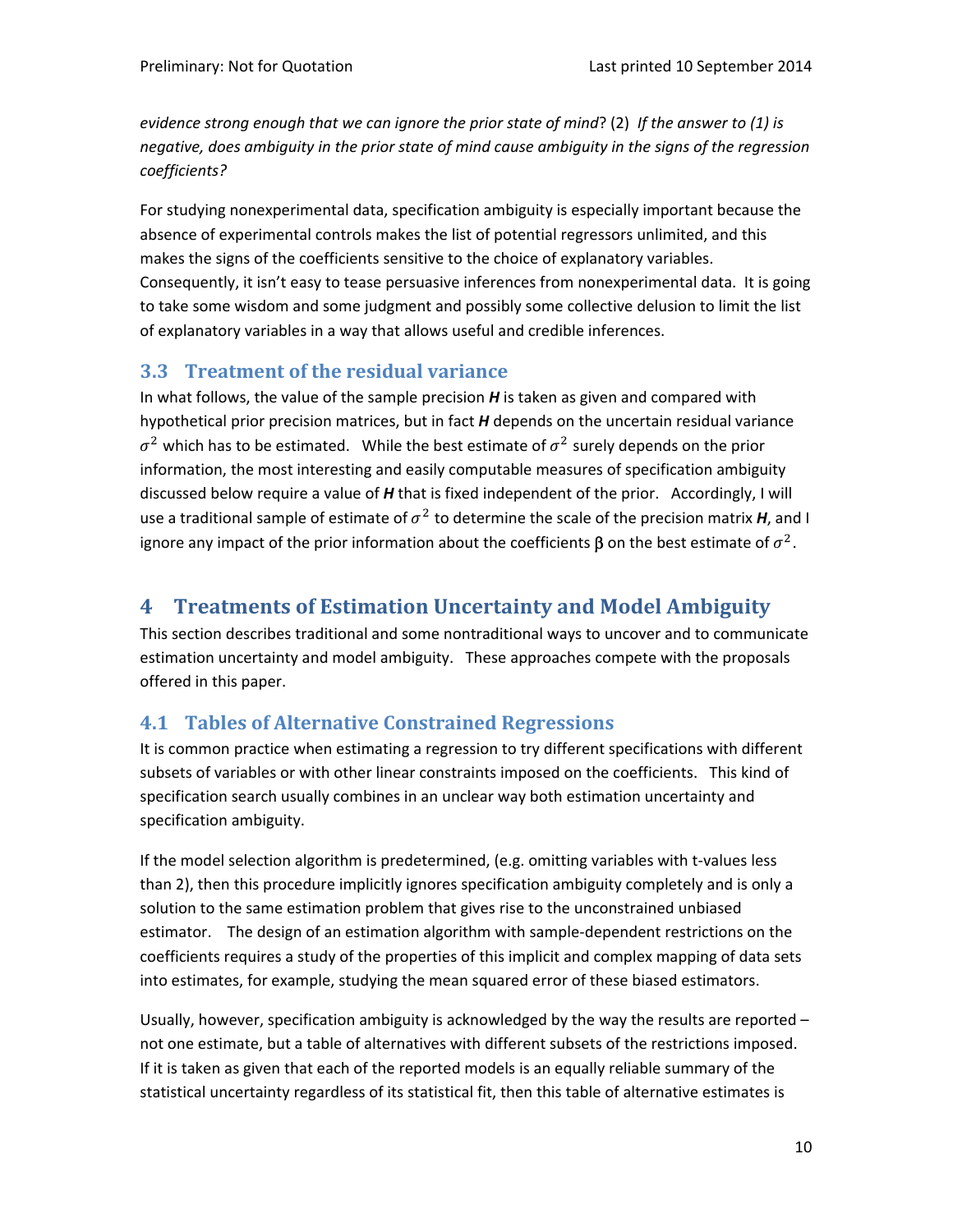exclusively helping to define the amount of specification ambiguity. But if the evidence is said by the analyst to favor one model over another, because of a better fit or more plausible coefficients, then the table is serving partly to reveal the underlying details of a complex estimator that mixes the results from many models. The standard‐operating‐procedure of professional economists is presentation of a table of results interpreted informally in a way that mixes estimation uncertainty with specification ambiguity. One goal of this paper is to design a style of reporting that clearly distinguishes these two, and clearly reveals the prior state of mind that is the foundation for whatever are the reported inferences.

## **4.2 Averaging of Constrained Regressions**

The coordinate system in which the omission of variables is appropriate is one in which the parameters are independent in the prior distribution, meaning "you" begin the study of the data with a state of mind such that if "you" learn something about  $\beta_1$  alone that tells "you" nothing about β<sub>2</sub>. The connection between the prior and the coordinate system comes from the result in Leamer and Chamberlain (1976) that when the prior covariance matrix *V* is diagonal, the Bayes estimator  $\widehat{\boldsymbol{\beta}}(V)=\left(H+V^{-1}\right)^{-1}\boldsymbol{H}\boldsymbol{b}$  can be written as a weighted average of the 2<sup>k</sup> regressions formed by combinations of included variables selected from the full set of k explanatory variables.

If the diagonal elements of  $V$  are fixed, the weights on the  $2<sup>k</sup>$  regressions do not depend on how well a model that includes a subset of variables fits, which is a feature of a study with a normal prior distribution and a normal sampling distribution. But if the prior distribution has a nonnormal shape with a stronger central tendency and flatter tails, something that captures the idea that the restriction is probably true, but if it isn't then not much is really known, then the diagonal elements of the prior precision matrix *V*should be thought to be data‐dependent.

This is an elliptical way of introducing Bayesian Model Averaging (BMA) used by Raftery(1995) and by Fernández, Ley and Steel(2001), and the same but misnamed BACE estimator used by Sala‐i‐Martin, Doppelhofer and Miller(2004). BACE stands for Bayesian Averaging of Classical Estimators, but in fact this estimator is an approximate Bayesian posterior mean for a special kind of prior distribution, which has an atom of mass (positive probability) assigned to each restriction but is otherwise diffuse (uninformative).

There is a technical problem with this kind a prior distribution that combines the dogmatic with the uninformed, since it wants to strongly favor the model with the fewest number of coefficients.<sup>8</sup> This technical problem is described in Leamer(1978) and repeated in Sala-i-Martin et.al(2004), but the solution to this technical problem chosen by Sala‐i‐Martin et. al.(2004) is

 $8$  The problem is that the diffuse prior puts "almost all" the weight at plus or minus infinity where the likelihood value is zero, and as the dimension of the model increases in a certain sense more and more of the weight is placed where the likelihood is zero, and thus the weighted likelihoods for larger models are infinitely smaller than the weighted likelihoods for small models.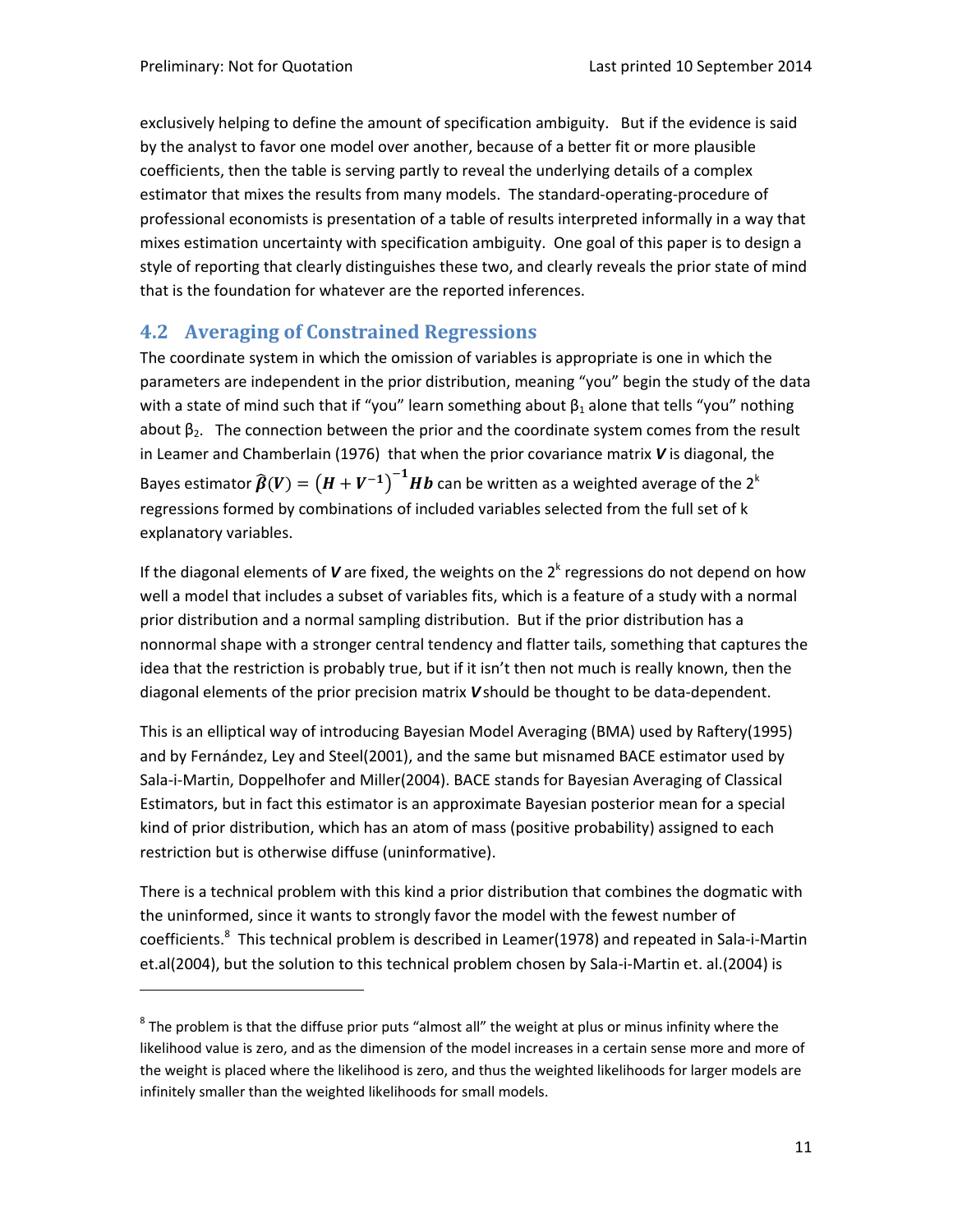eminently sensible, in other words it conforms with Leamer(1978) who provides warning labels and with Schwartz(1978) who does not provide warning labels.

In any case, BACE is solving an estimation problem in a more thoughtful way than stepwise regression, but it's not about model ambiguity. However, Sala‐i‐Martin, Doppelhofer and Miller(2004) do have a treatment of model ambiguity (a sensitivity analysis) carried out with respect the expected number of included variables, and Ley and Steel (2009) explore both estimation and sensitivity analysis with respect to the prior covariance multiplier "g".

# **4.3 Posterior Bounds Given A Range of Prior Distributions**

The traditional sensitivity analysis involves a study of the way estimates change when some variables are omitted or some linear constraints are imposed. These estimates presume an unlikely combination of knowledge and ignorance – complete confidence that some constraints apply but total ignorance about the validity of other constraints. An appealing feature of a Bayesian approach is that it allows the intermediate imposition of "soft" constraints, some harder than others. The (Bayesian) estimates considered here are matrix weighted averages of the OLS vector **b** and the vector **0**:

$$
\widehat{\beta}(V) = (H + V^{-1})^{-1} Hb \tag{1}
$$

where **V** is the prior variance matrix. This is the Bayes estimator with a normal prior for the parameter vector **β** with mean **0** and precision matrix **V.** What lies behind this assumption is the same thing that lies behind the usual procedure of dropping variables with small t‐values, namely, we begin with doubt about the importance of each variable and expect the data to overcome that doubt. That doubt is expressed precisely in Bayesian terms by the assumption that  $\beta'V^{-1}\beta$  is probably small. If the prior variance matrix is large enough, then the constraints are essentially ignored, and if the prior vaiance matrix is small enough, the constraints are imposed with little regard for the data evidence.

The leap from the feeling that  $\beta$  is probably small to the technical Bayesian assumption that  $\beta$  is drawn from a normal distribution with mean vector **0** and known covariance matrix **V**is preposterously large, so large that no one dares to make the jump except in the dreams of theorists. But that leap seems more comfortable if instead of a known value of the prior covariance matrix **V** we allow for a range of alternatives.

The title question "What are the signs of the coefficients?" is here translated into the specific mathematical question: "What alternative sign patterns emerge for the vector of estimates as the prior precision matrix **V** is varied?" This question emerges in a setting in which prior opinions have two special features: (1) There is wide agreement that the psychological starting point for the data analysis is one of doubt about the signs and sizes of the coefficients **β**. 9 (2)

 $9$  If there is wide agreement on some location for the prior other than zero, then by a change of parameters, the problem is mathematically identical to an omitted variables problem.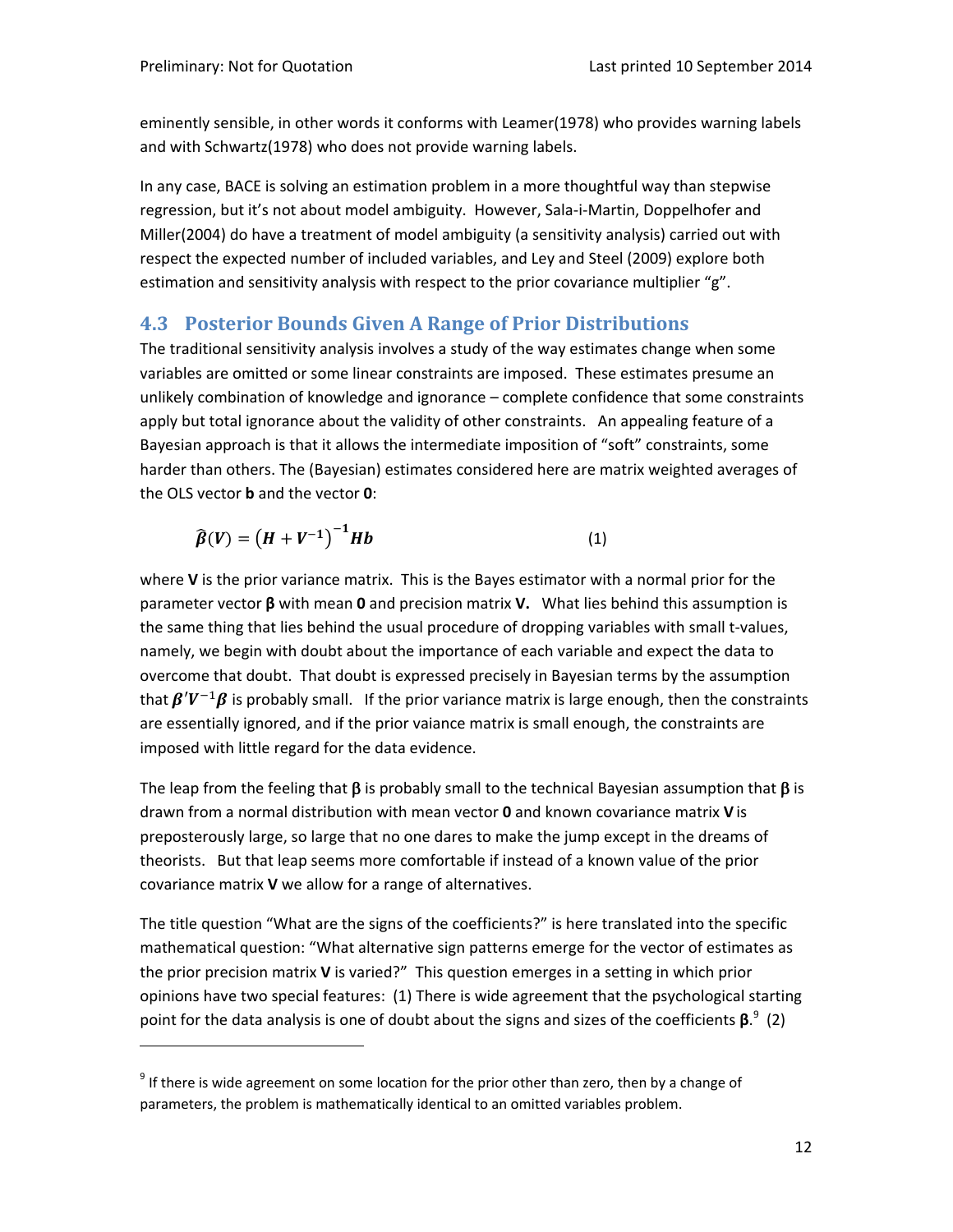There is wide disagreement/confusion over how exactly to describe the nature of the doubt other than to say that, absent the data, the best estimate of  $\beta$  is the zero vector.<sup>10</sup>

# **5 Seeking context‐minimal measures of model ambiguity**

The central message of Bayesian statistics is also its greatest shortcoming: the context matters. To do a Bayesian analysis of a data set, an analyst is expected to think long and hard about what are the probable values of the parameters in the context under study, and then find just the right words to convince her clients and readers about the wisdom of her choice of informative prior distribution. The large literature on diffuse priors is an attempt to automate around these difficult tasks by recommending a conventional prior that can be used in a wide set of applications in which the prior information is weak compared with the data information. That allows automated conventional Bayesian measures of sampling uncertainty which typically are the same as sampling theory measures. Parenthetically, economists who routinely study what happens to estimates when variables are omitted from regressions are implicitly rejecting this advice, and resorting to ad hoc specification searches to input the contextual information.

While a diffuse prior distribution can be used under some circumstances to measure the amount of sampling uncertainty, a model with a diffuse prior cannot be a starting point for measuring model ambiguity since there is no (hyper) parameter that can be perturbed to perform the sensitivity analysis. The goal of this paper is find a measure of model ambiguity which has an ideally chosen minimal context dependence, enough so that measures of model ambiguity are useful, but not so much that the required inputs place an unbearably heavy credibility burden on the analyst and her readers.

Essentially what a prior distribution does is to establish a probable domain for the parameters. Instead of making a direct choice of probable domain, I allow a range of expected prior  $R^2$  values to determine a range of prior distributions that are located at zero and vary in their degree of concentration, more concentrated for small expected  $R^2$  and less concentrated (i.e. probably larger coefficients) for large expected  $R^2$ .

An analyst who can comfortably select a prior expected  $R^2$  has limited the set of potential prior covariance matrices, perhaps enough that further refinement of the prior wouldn't matter very much. The R<sup>2</sup> with standardized variables is equal to  $\beta' \Sigma_{xx} \beta$  where  $\Sigma_{xx}$  is the covariance matrix of the explanatory variables. This scalar has prior expected value equal to  $trace(\Sigma_{xx}V)$  where *V* is the prior covariance matrix. The set of prior covariance matrices compatible with a given prior expected  $R^2$  is

 $10$  The proposed reporting separates sampling uncertainty and model ambiguity but a question that combines the two is: "How sure are you that the sign is positive?" That question could be translated into: "What range of t-values for this coefficient can be found from these data?"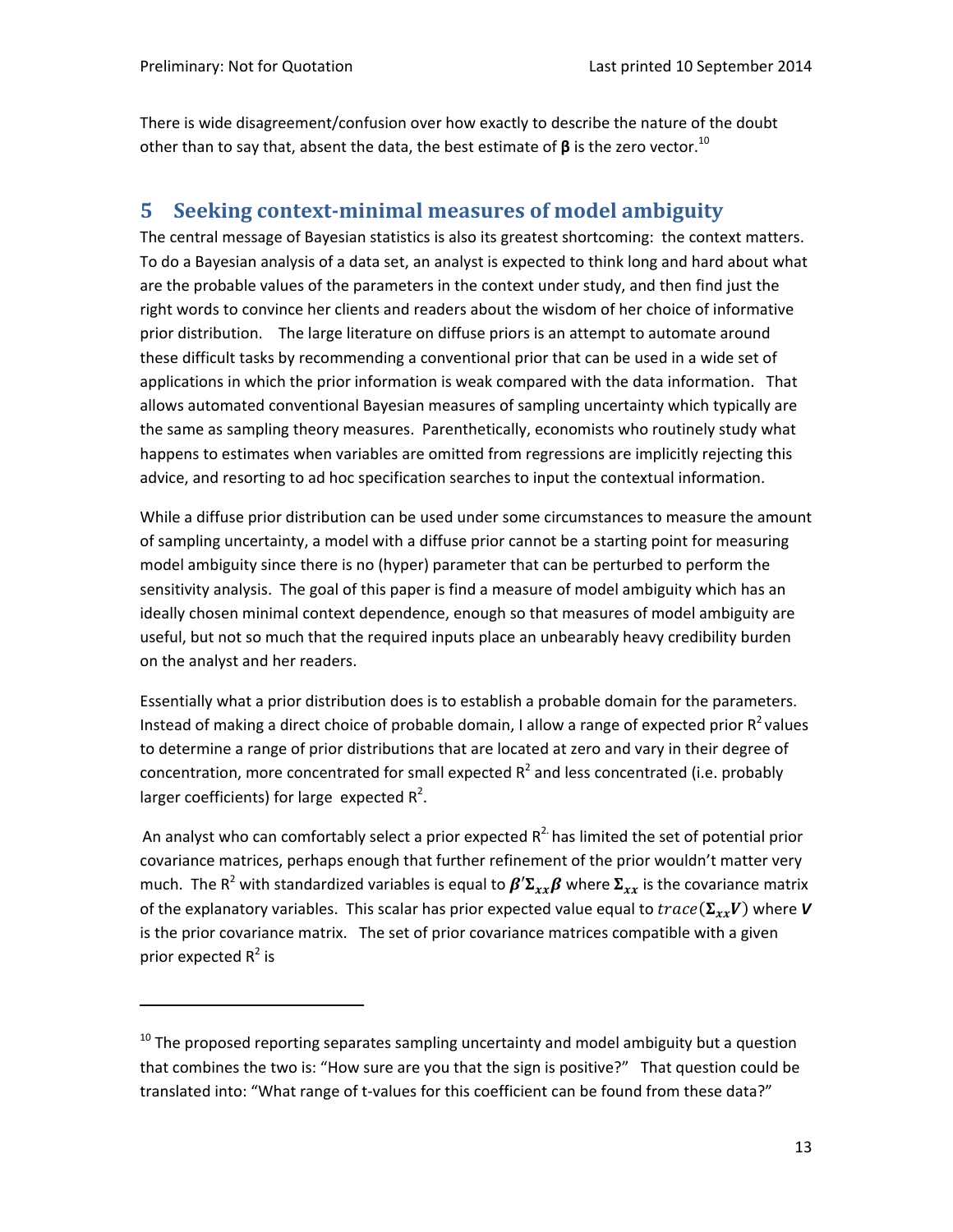$$
\Omega_1 = \{V | trace(\Sigma_{xx} V) = E(R^2), 0 \le V\}
$$

If an analyst could convince herself and her audience that some particular value of the prior expected  $R^2$  is the unique value that applies, then a sensitivity analysis could perturb the prior covariance matrix only within the range  $\Omega_1$ . This state of public opinion is surely rare and the sensitivity analysis would be more inclusive if it encompassed variability in the prior expected  $\mathsf{R}^2$ . This implies a set of prior covariance matrices that depends *only* on the interval of prior expected R<sup>2</sup>'s:

$$
\Omega_2 = \{V | Min(E(R^2)) \le trace(\Sigma_{xx}V) \le Max(E(R^2)), 0 \le V\}
$$

Carrying out the sensitivity analysis with regard to this set of prior covariance matrices has appeal but is analytically difficult because of the complexity of the set of prior covariance matrices compatible with any given prior expected  $R^2$ . To make progress, I thus restrict the set of prior covariance matrices to lie within an interval  $v_L^2 \bm{\Phi} \leq \bm{V} \leq v_U^2 \bm{\Phi}$  where the inequality  $v_L^2\bm{\Phi}\leq \bm{V}$  means that  $\bm{V}-v_L^2\bm{\Phi}$  is positive semi-definite, where  $\bm{\Phi}$  is a selected matrix to be discussed next, and where the upper and lower scalars,  $v_L^2$  and  $v_U^2$ , are selected to assure that that the prior expected  $R^2$  lies between lower and upper value,  $Min(E(R^2)) \leq v^2 trace(\Sigma_{xx} \Phi) \leq Max(E(R^2)).$ 

For reasons already discussed, my preferred choice of  $\Phi$  is the identity matrix. This comes from the exchangeability of the beta‐coefficients, absent additional information. Then the set of prior covariance matrices is

$$
\Omega_3 = \{V | Min(v^2)I \le V \le Max(v^2)I, Min(E(R^2)) \le v^2 trace(\Sigma_{xx}I) \le Max(E(R^2))\}
$$

This is best thought as the first step in inputting context into the data analysis. If the model ambiguity is small when a minimal of contextual information is used, there is no need to be more careful, but if the model ambiguity is great, more work is needed to choose the contextual inputs.

The set of estimates of the regression coefficients implied by the set  $\Omega_2$  is invariant to linear transformations, while the set of estimates implied by  $\Omega_3$  is not. In other words, we have allowed context to matter beyond the prior expected  $R^2$  – when the prior is extreme, the covariance is proportional to the identity matrix. This is a setting in which the coordinate system matters. Expressed simply, you have to think omitting variables makes sense, and imposing other constraints like equality of coefficients would require more thought and introspection.

A mathematically convenient way to obtain invariant results is to have the upper and lower bounds be proportional to the sample covariance matrix,  $\Phi = H^{-1}$ , the case illustrated in Figure 2. It will be shown below that this assumption yields measures of model ambiguity that are proportional to the usual measures of statistical uncertainty.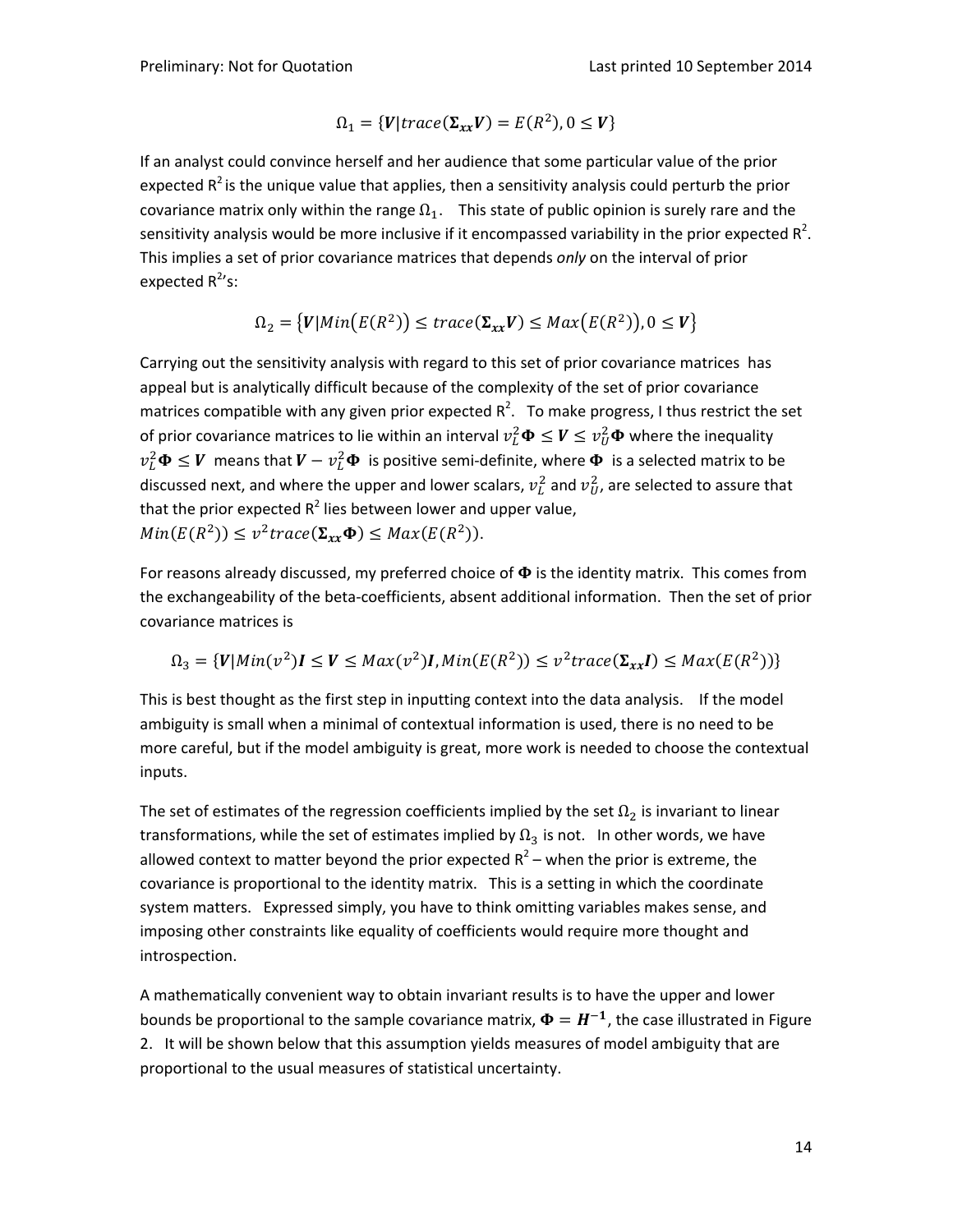# **6 Conventional Upper and Lower Prior Variance for Beta coefficients**

A conventional prior needs to compare the effects of different explanatory variables in a way that does not depend on arbitrary units of measurement. The usual t‐statistics have this invariance property but these t‐values depend in very complex ways on the matrix of covariances of the explanatory variables, which makes it unlikely that analysts could confidently claim prior knowledge of t-values. In settings in which the variables are strictly positive, a logarithmic model could be used and would have parameters that are unit‐free.

When a log-linear model is not possible and even for a log-linear model, we can find conventional priors for "beta" coefficients, based on data normalized to have sample means equal to zero and sample variances all equal to one. The "beta" coefficients with these normalized data do not depend on the units of measurement of either the dependent variable or the explanatory variables. These coefficients measure the number of standard deviations of the dependent variable that is induced by a one‐standard deviation change in an explanatory variable.<sup>11</sup>

Here is how to find a conventional prior when variables are normalized to have unit variance. A regression equation with k explanatory variables can be written as  $y_t = x_t' \boldsymbol{\beta} + \varepsilon_t$  where t indexes the observations,  $x_t$  is a vector of k observables,  $y_t$  is a scalar observable,  $\beta$  is a vector of k parameters to be estimated and  $\varepsilon_t$  is an unobservable assumed to be normally distributed with mean zero and unknown variance  $\sigma_{\varepsilon}^2$ . The corresponding variance of the dependent variable is  $\sigma^2_{y}=\pmb{\beta}'\pmb{\Sigma}_{xx}\pmb{\beta}+\sigma^2_{\varepsilon}$  where  $\pmb{\Sigma}_{xx}$  refers to the covariance matrix of the explanatory variables. With standardized variables, the variance of the dependent variable is one and the variance of the residual is 1- $R^2$  where  $R^2$  is the squared multiple correlation coefficient. Substituting these into the variance equation  $\sigma_y^2 = \beta' \Sigma_{xx} \beta + \sigma_\varepsilon^2$  we obtain the result that the  $R^2$  is the generalized beta-coefficient,  $R^2 = \beta' \Sigma_{xx} \beta$ .

For a conventional prior, we cannot claim knowledge of the relative importance of the variables, nor can we claim any knowledge of the relationships between the coefficients. This, I propose, requires the conventional prior to have covariance matrix proportional to the identity matrix,  $Var(\beta) = v^2 I$ , where  $v^2$  is the variance that applies to all coefficients.

The quadratic form  $\beta' \Sigma_{xx} \beta$  can be written as  $trace(\beta' \Sigma_{xx} \beta) = trace(\Sigma_{xx} \beta \beta')$ , and we can replace matrix  $\beta \beta'$  with it's prior expectation  $E(\beta \beta') = Var(\beta) + E(\beta)E(\beta') = Var(\beta) = v^2 I$ ,

<sup>&</sup>lt;sup>11</sup> An economic theorist who chooses to explore the impact of  $x_1$  on y but makes no mention in the theory of  $x_2$ ,  $x_3$ , ... must have chosen to focus on  $x_1$  because of the probable importance of this variable compared with the others. That I conclude must be a reference to a beta coefficient, since I cannot think of any alternative that makes sense.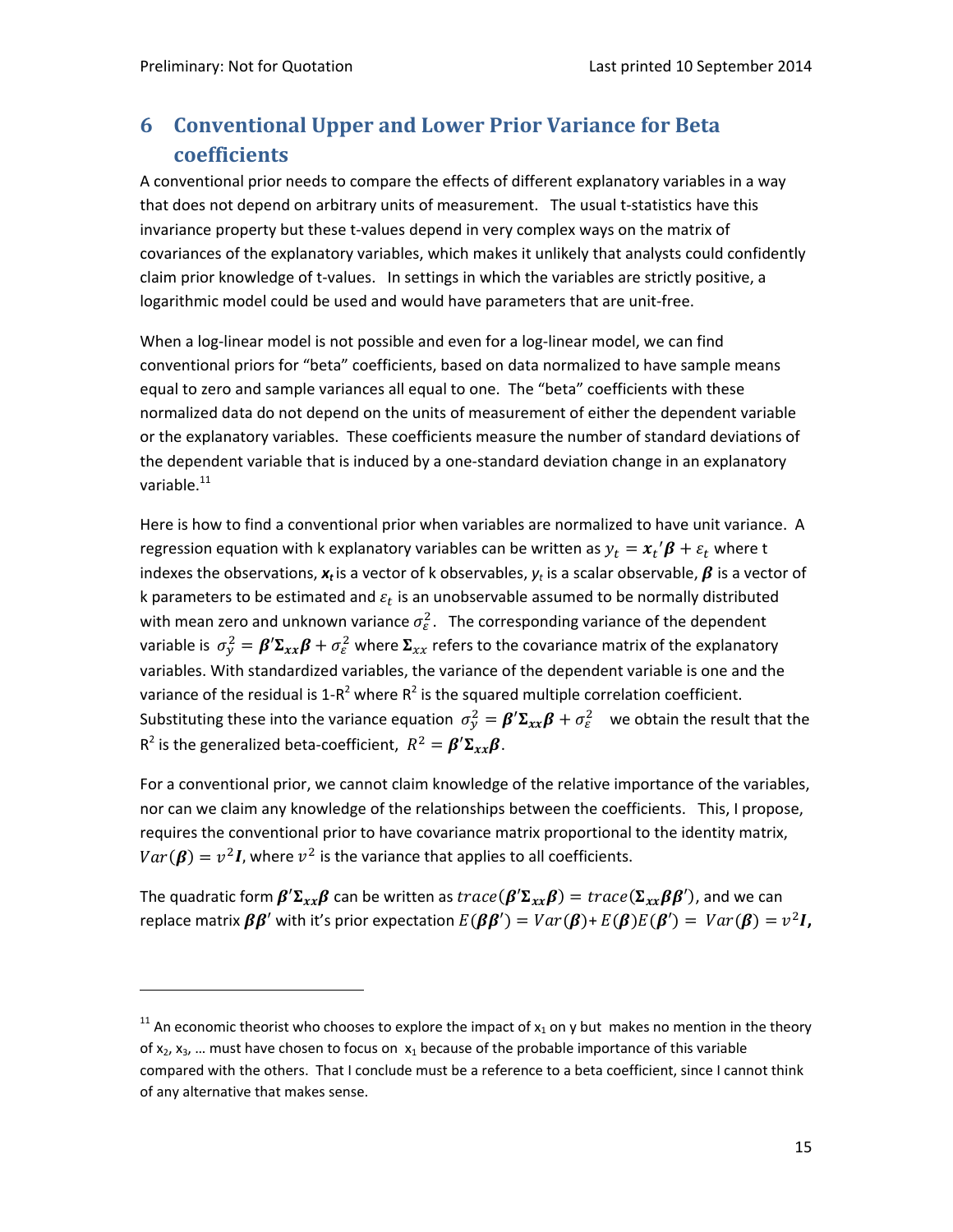to obtain  $E(R^2) = trace(v^2\Sigma_{rr}) = v^2k$ . Thus we have the prior variance of each betacoefficient equal to the  $R^2$  divided by the number of parameters, k,  $v^2 = E(R^2)/k$ .

Finally, to select a range of prior variances, we need to select a range of expected  $R^2$ .

$$
v_L^2 = \frac{\min E(R^2)}{k} \le v^2 \le \frac{\max E(R^2)}{k} = v_U^2
$$

Both ends of this interval of prior variances shift toward zero as the number of explanatory variables increases. The posterior ambiguity need not increase, however; that depends on the contribution of the additional variables to the model.

So here is my recommendation based on my own experience with regressions with economic data: The wideset context-minimal bound for the expected  $R^2$  extends from 0.1 to 1.0. In anticipation that this interval implies fragile signs of the coefficients, the interval is split in half: a pessimistic view about the fit of the model with an expected  $R^2$  extending from 0.1 to 0.5, and an optimistic view with an expected  $R^2$  extending from 0.5 to 1.0. Thus there are three s-values reported: the context free s-values, and two context dependent s-values: pessimistic and optimistic regarding the quality of the fit of the model.

The prior standard errors associated with these three values for expected  $R^2$  decline with the square root of the number of coefficients per the table below.

|     | $(0.1/k)^{0.5}$ | $(0.5/k)^{0.5}$ | $(1/k)^{0.5}$ |
|-----|-----------------|-----------------|---------------|
| 1   | 0.31623         | 0.70711         | 1.00000       |
| 5   | 0.14142         | 0.31623         | 0.44721       |
| 10  | 0.10000         | 0.22361         | 0.31623       |
| 20  | 0.07071         | 0.15811         | 0.22361       |
| 50  | 0.04472         | 0.10000         | 0.14142       |
| 100 | 0.03162         | 0.07071         | 0.10000       |

Conventional Prior Standard Errors

This choice is analogous to the choice of conventional levels of statistical significance, 10%, 5%, or 1% and it plays the same role of determining the extent to which the hypothesis of no effect can be overcome by the data. If the expected  $R^2$  is low, powerful data information is needed to overcome this class of priors, but if the expected  $R^2$  is high, relatively weak data can be enough.

# **6.1 Favorite Variables Conventional Prior**

The previous section offers a data analysis that is completely context-minimal. Press a button and you get the t-values and the s-values. No need to think. This section allows for "favorite" variables that are expected to be more important than the other variables. I have previously captured this idea with the words "free" and "doubtful" and used infinite prior variances for the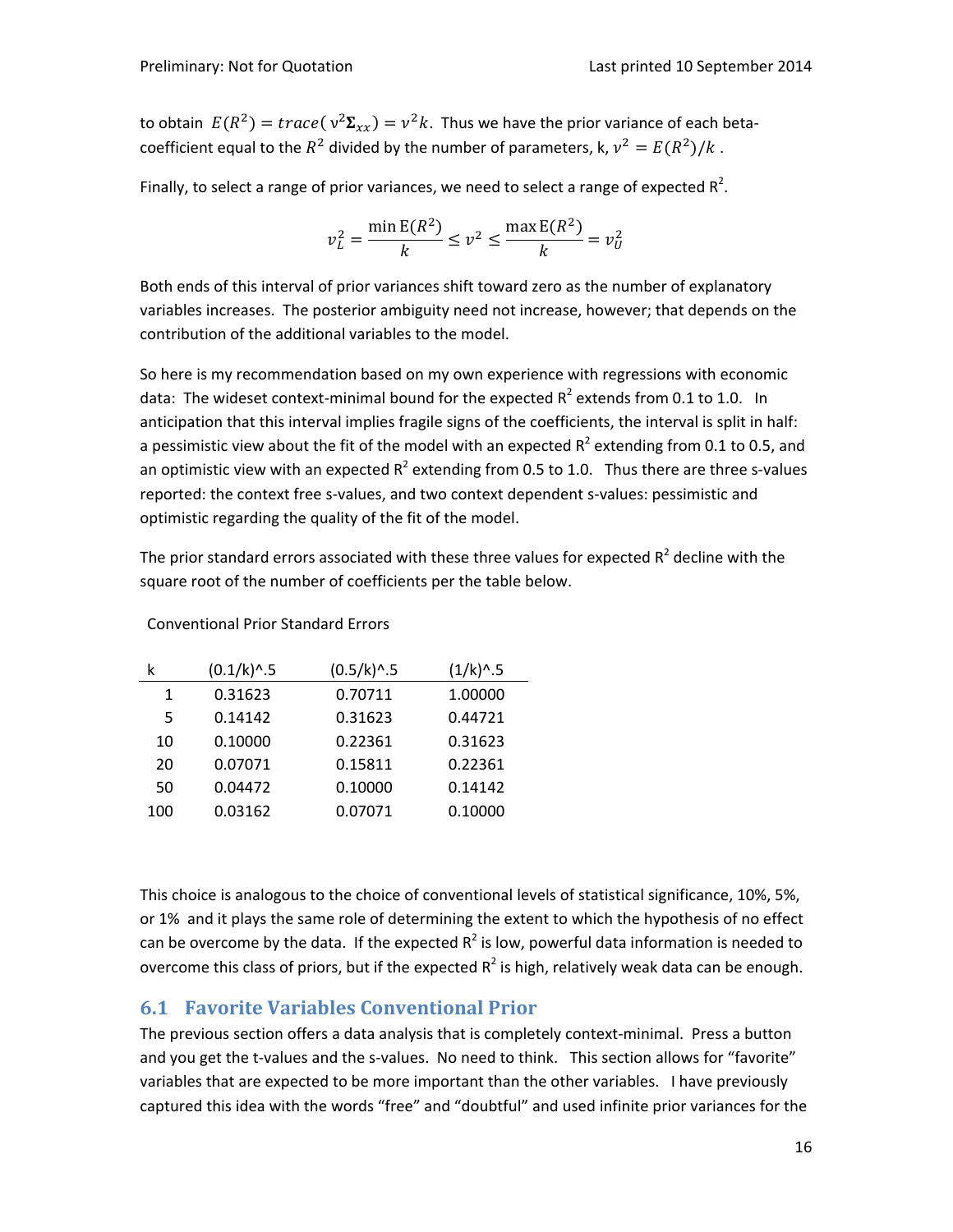free coefficients and any prior variance matrix on the doubtful variables. The free and doubtful variables bounds are usually too large to be useful, especially when the number of doubtful variables is large. The basic problems with this approach are two: the infinite prior variance on the free variables surely overstates their potential importance and the unbounded interval of prior covariance matrices is way too wide, allowing at the same time completely dogmatic opinions (zero prior variances) and completely uninformed opinions (infinite prior variances).

Here, to think about bounds for the prior variance we can use a block diagonal structure for the prior variance  $E(\beta \beta') = \begin{bmatrix} v_F^2 I & 0 \\ 0 & v_F^2 \end{bmatrix}$  $\begin{bmatrix} \mu & \nu \\ \nu_D^2 & \nu_D^2 \end{bmatrix}$  where the subscripts F and D refer to the free and doubtful variables. Then the expected value of  $(R^2) = trace(\Sigma_{xx}E(\beta \beta')) = k_F v_F^2 + k_D v_D^2$ .

So here is my proposal. Take the overall lower bound of the expected  $R^2$  to be 0.5. Let's suppose that the favorite variables are expected by themselves to make the  $R^2$  at least 0.4 and the collection of other doubtful variables is expected to add another 0.1 to the  $R^2$ , thus adding up to 0.5 Then the lower bound prior variances depend on the number of free and doubtful variables ( $k_F$  and  $k_D$ ) per the inequalities:

$$
\nu_F^2 \ge \frac{0.4}{k_F} \; , \; \; \nu_D^2 \ge \frac{0.1}{k_D}
$$

Similarly, hold the upper value of the expected  $R^2$  at one and distribute that between the free and doubtful variables, 0.8 to the free and 0.2 to the doubtful variables:

$$
\nu_F^2 \leq \, \tfrac{0.8}{k_F} \; , \; \, \nu_D^2 \leq \, \tfrac{0.2}{k_D}
$$

# **7 Specification Ambiguity With The Prior Variance Bounded From Above and Below**

The basis of the proposed conventional sturdiness measures is the following theorem which takes the prior covariance matrix to be bounded from both above and below. The lower bound for the prior covariance matrix excludes dogmatic priors that would impose hard linear restrictions which would be completely impervious to the data evidence, no matter how large the sample may be. The upper bound is necessary to limit the influence of unimportant variables in models with many explanatory variables.

**Theorem 1** Leamer(1982,p729) Given that the prior variance matrix *V* is bounded from above and below,  $\;\;V^*\geq V\geq V_*$  , then the Bayes estimate  $\widehat{\pmb{\beta}}(V)=\left(H+V^{-1}\right)^{-1}\pmb{H}\pmb{b}$  lies in the ellipsoid

$$
(\widehat{\beta}-f)G(\widehat{\beta}-f)\leq c
$$

where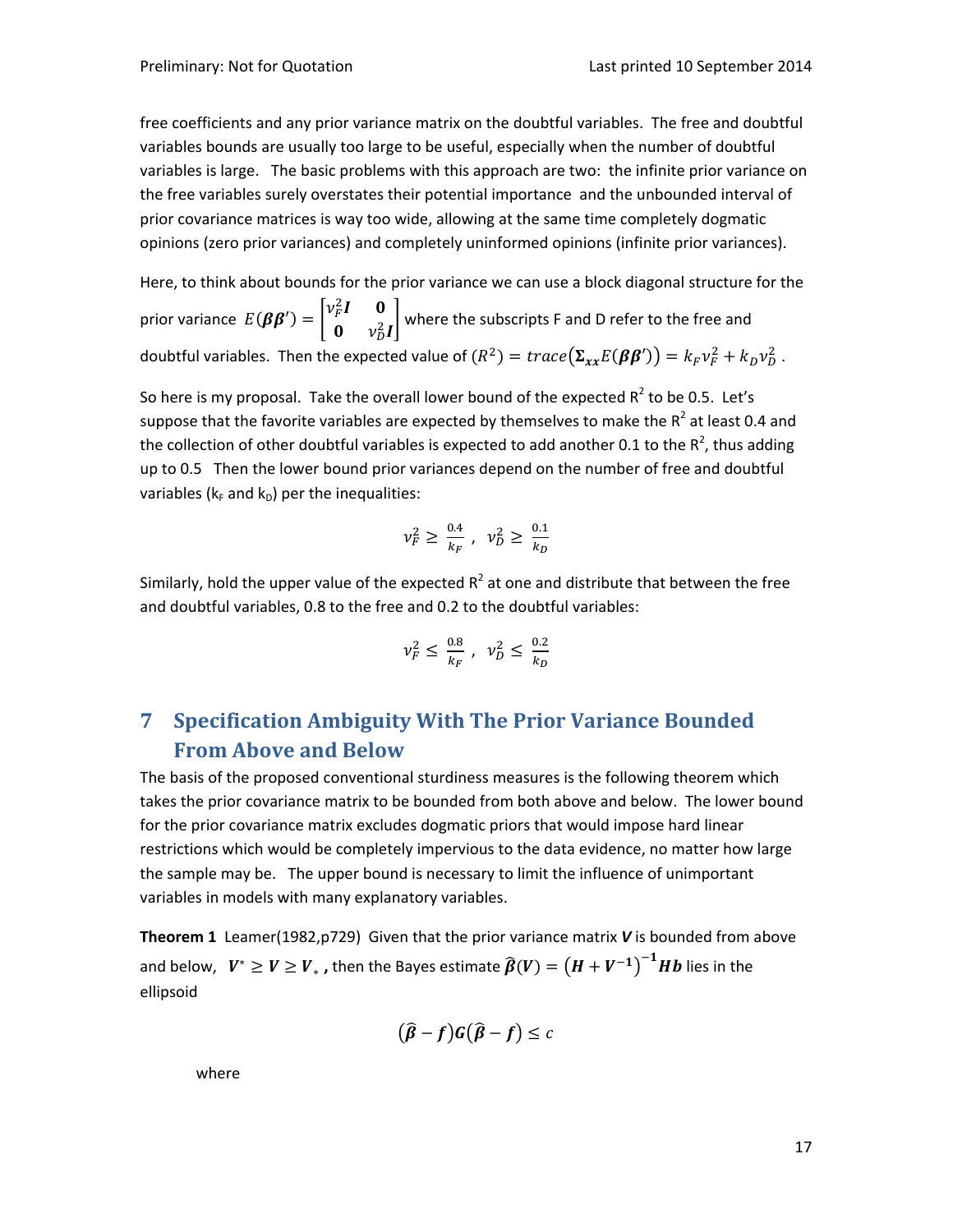$$
G = (H + (V^*)^{-1})((V_*)^{-1} - (V^*)^{-1})^{-1}(H + (V^*)^{-1}) + (H + (V^*)^{-1})
$$
  

$$
f = [H + (V_*)^{-1}]^{-1}[Hb + ((V_*)^{-1} - (V^*)^{-1})(H + (V^*)^{-1})^{-1}Hb/2]
$$
  

$$
c = b'H[H + (V^*)^{-1}]^{-1}[(V_*)^{-1} - (V^*)^{-1}][H + (V_*)^{-1}]^{-1}Hb/4
$$

From this ellipsoid, the extreme estimates of the linear combination  $\boldsymbol{\psi}'\boldsymbol{\widehat{\beta}}(V)$  are

$$
\psi' f \pm (\psi' G^{-1} \psi)^{1/2} (c)^{1/2}
$$

The proposed measure of model sturdiness is the center of this interval divided by half the length

$$
s=\frac{\psi'f}{(\psi'G^{-1}\psi)^{1/2}(c)^{1/2}}.
$$

Four ellipses of estimates implied by this theorem are illustrated in Figure 3. The largest ellipse has an unshaded interior. This "**feasible ellipsoid**" is the set of estimates corresponding to the full set of symmetric positive-semi-definite prior variance matrices,  $0 \leq V$ . The skin of this feasible ellipsoid is the set of estimates subject to homogenous linear restrictions. (e.g. lines through the origin) This skin includes the OLS estimate **b**, and the prior mean **0**. Properties of this feasible ellipsoid are discussed in an Appendix.

This figure has two lightly shaded ellipses, each of which includes one and only one point on the feasible ellipse. The set of prior covariance matrices only bounded from above,  $\leq V^*$ , produces the ellipse that includes the origin but excludes the OLS estimate **b**, which needs an infinite prior covariance matrix to be obtained. The set of prior covariance matrices only bounded from below, $V_* \leq V$ , produces the ellipse the excludes the origin, which requires a zero prior covariance matrix to be obtained, but includes the OLS estimate **b.** 

The darkest ellipse in the interior of all the others is the ellipse corresponding to a set of prior covariance matrices bounded both from below and from above,  $V_* \leq V \leq V^*$ . The extreme values of the coefficients on this ellipse determine the proposed measures of model ambiguity when this ellipse is large alternative "reasonable" ways to describe the prior state of mind lead to substantially different estimates, but when this ellipse is small, details of the prior are less important. As the sample size grows and the data become more important, this ellipse will shrink and move toward the OLS point **b**. In other words, the treatment for model ambiguity is the same as the treatment for estimation uncertainty: more and better data.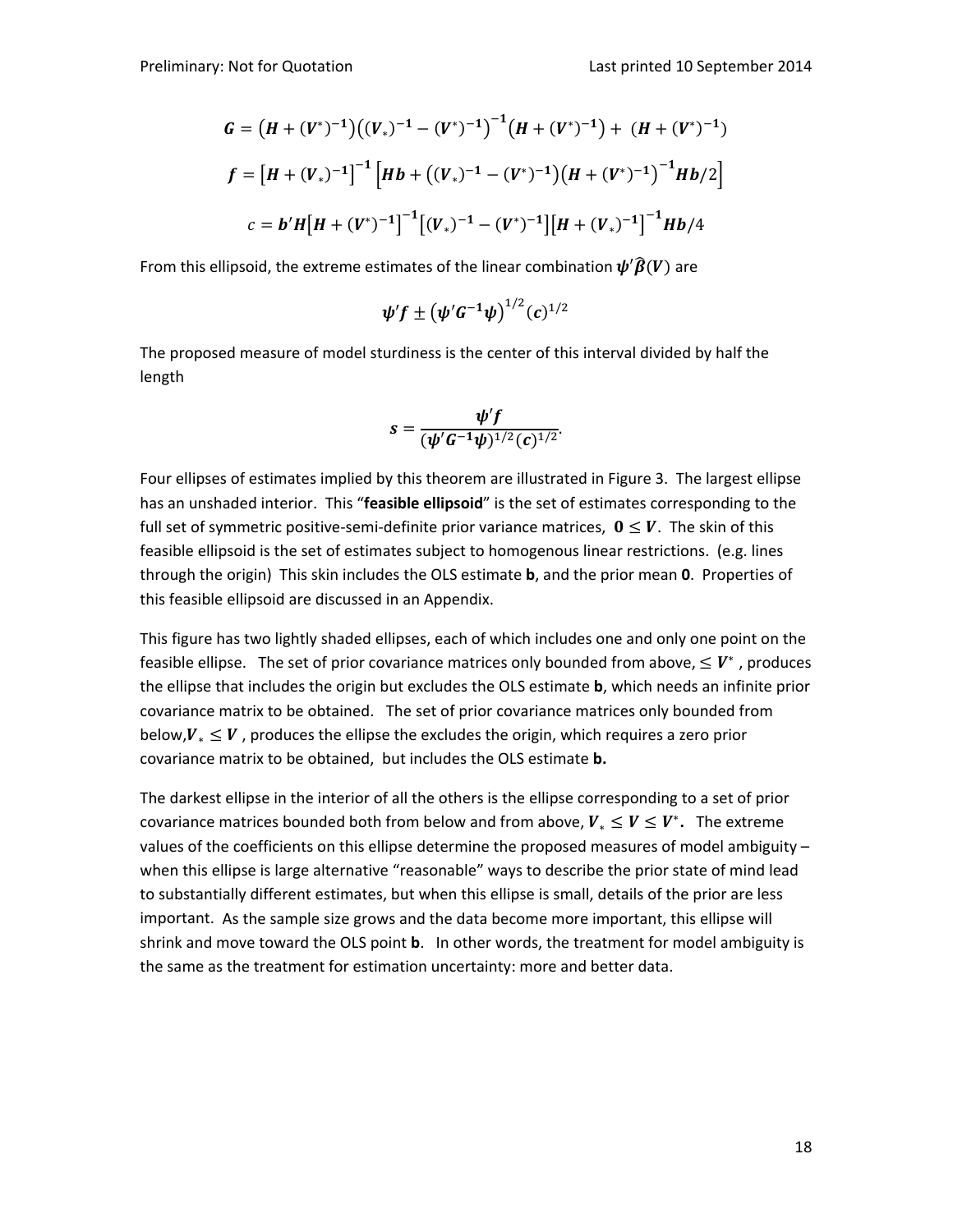



# **7.1 g‐priors**

I am advocating that the upper and lower prior covariance matrices be proportional to the identity matrix but an alternative to the identity matrix is the sample variance with the interval of prior covariance matrics bounded above and below by a "g‐prior" covariance matrix,  $v_L^2 H^{-1} \leq V \leq v_U^2 H^{-1}$ . Using Theorem 1, the s<sup>2</sup> value under these conditions becomes:

$$
s^{2} = \left(\frac{(\psi'b)^{2}/\psi'H^{-1}\psi}{b'Hb}\right)\left(\frac{2\frac{E_{*}(R^{2})E^{*}(R^{2})}{k(1-R^{2})/n} + E_{*}(R^{2}) + E^{*}(R^{2})}{(E^{*}(R^{2}) - E_{*}(R^{2}))}\right)^{2}
$$

The first term in this expression is  $(\psi' b)^2 / \psi' H^{-1} \psi$ , the square of the Z-statistic for testing  $\bm{\psi}'\bm{\beta}=0$  , divided by  $\bm{b}'\bm{H}\bm{b}$  , the  $\chi^2$ -statistic for test the multivariate hypothesis  $\bm{\beta}=0$ . This ratio is the only data-dependent part of the expression and is invariant to linear transformations of the data. Thus there is a perfect one‐to‐one mapping connecting the traditional measure of sampling uncertainty,  $(\psi' b)^2 / \psi' H^{-1} \psi$ , and the proposed measure of sturdiness. While the Z statistic is normally compared with 1.96 to determine statistical certainty, for sturdiness the comparison should be with the  $\chi^2$ -statistic  $\bm{b}'\bm{H}\bm{b}$ , which like a Z statistic grows with sample size, which means that this part of the sturdiness statistic does not grow with sample size. If the lower expected  $R^2$  is zero, the other part of the expression is equal to one. In other words, if you are willing to entertain the dogmatic zero prior as a possibility, increasing the sample size is not going to increase the sturdiness of the inference. As the sample size grows, the second term grows like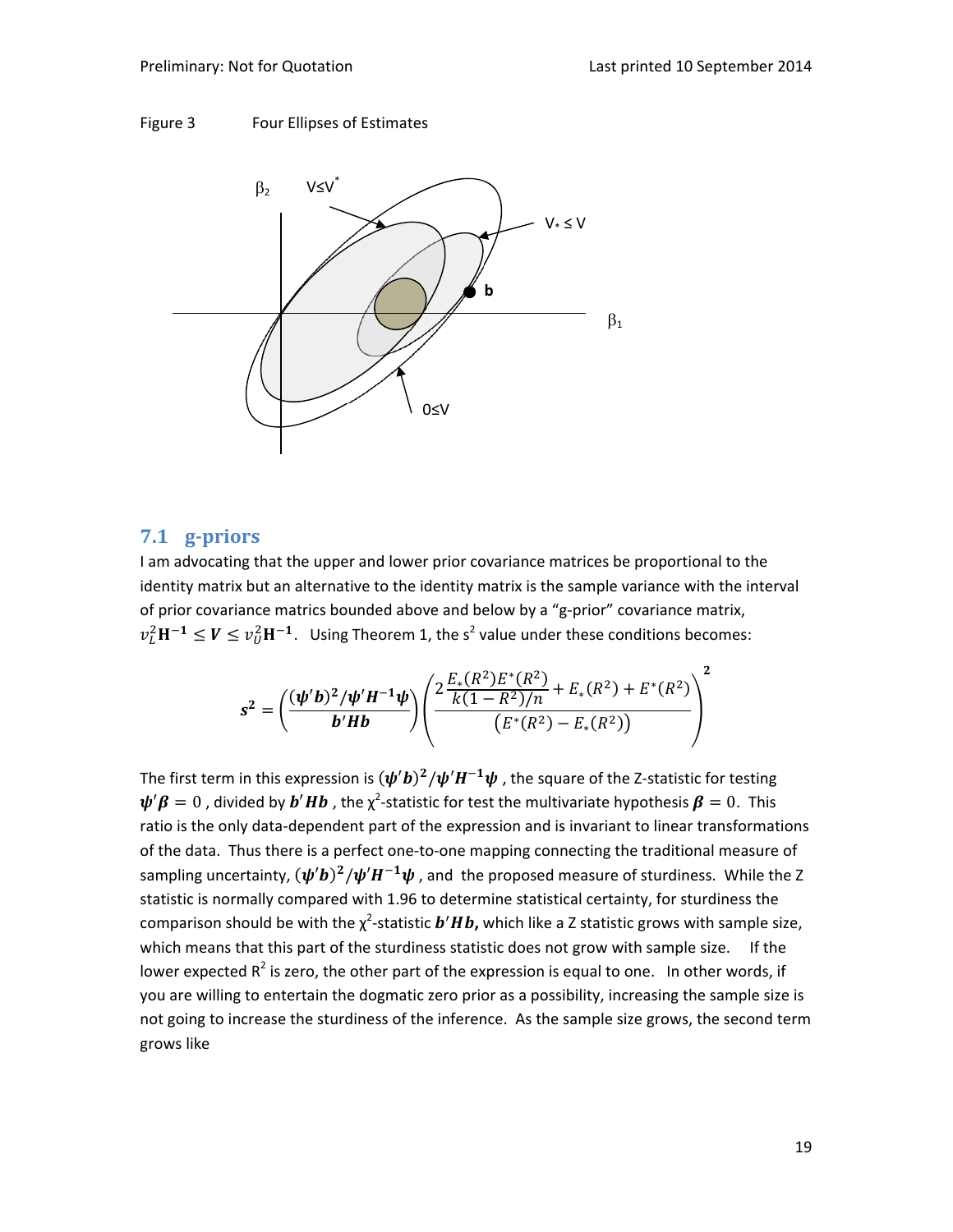$$
\left( \left( \frac{n}{k} \right) \frac{2E_*(R^2)E^*(R^2)}{(1 - R^2)(E^*(R^2) - E_*(R^2))} \right)^2
$$

which increments with n/k, guaranteeing that as the sample size grows, the sturdiness grows without limit, and model ambiguity as well as statistical uncertainty dissipate. (Best to have a non‐zero lower bound to eliminate dogmatic priors.)

# **8 Reporting Style for the Determinants of Economic Growth**

This section offers a proposed reporting style that combines estimation information with model ambiguity information in a single table. The example is a country growth regression based on data from Sala-i-Martin, Doppelhofer and Miller (2004) which includes the sixty-seven explanatory variables listed in Table 1. The dependent variable is the average rate of growth of real (PPP adjusted) GDP per capita from 1960 to 1996 of eighty-seven countries.

Three different treatments are provided. For expository purposes, I begin in Section 8.1 with an equation that includes only 14 explanatory variables. These are my favorites, not necessarily yours. This is for discussion only, and is not an endorsement of a study with a subset. Better to cast the net widely from the start, which is what is done in Section 8.2 which has an analysis of the growth equation with the full set of 67 explanatory variables. Then in Section 8.3, I report a regression equation with all 67 explanatory variables but with the 14 treated as favorites per the discussion above. In other words, I first concentrate all the energy on the data on 14 favorite coefficients, then I spread the data over all 67, and last spread the data over all 67 but in a way that favors the 14.

## **8.1 Fourteen of Sixty‐Seven Explanatory Variables**

Table 2 has the proposed format for reporting regressions. To try to gain some intellectual control over this crowded shelf of alternative explanatory variables, I have assigned each to one of five categories: (1) catch‐up based on initial per capita GDP, (2) culture, (3) geography, (4) government, and (5) resources. The full mapping of variables into categories can be found in the regression equation with all 67 variables reported in Table 5.

We have to include the catch‐up effect of initial per capita GDP. Surely unpriced technological transfer is a big part of the growth story. My favorite fourteen variables includes only one from the culture category. I am an economist after all and I chose a variable that I think would facilitate contracting across national borders: the fraction who speak a foreign language. I really wanted to include the fraction English speaking population, but I held myself back on that one. From the geography variables I chose absolute latitude. A hot climate has traditionally been bad for the critical manufacturing sector because it is hard to operate (expensive) machinery for long hours at high pace in hot and humid climates. To spread the fixed capital costs over the largest number of units produced, manufacturing clustered together in the northern latitudes of both North America and Europe. In addition to cool climates, footloose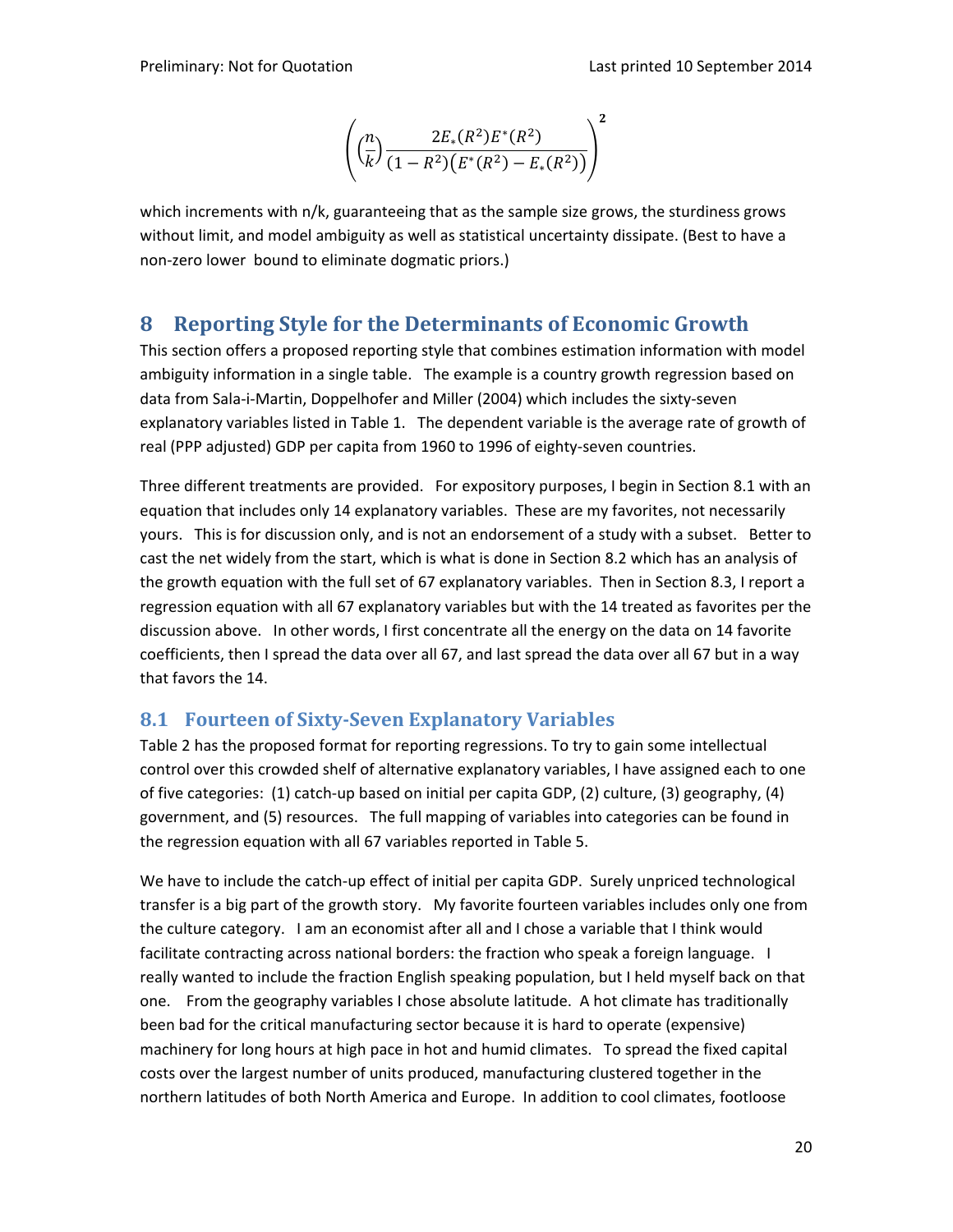manufacturing needs logistics infrastructure to get the goods to the global market, thus I have included the fraction of the land near navigable water. Also because I am an economist, I am inclined to think that the government's job is not to mettle too much with the private enterprise system, so the size of government might be a problem as would interference with cross‐border trade which may or may not be captured by the outward orientation variable. Wars can't be good for growth, while the former British colonies might have a better government than most, something which represents unwarranted prejudice on my part. Among the resource variables, I chose higher education as one of my favorites. It's what I do and probably you too. It must be important. Based on my understanding of the lifetime profile of earnings which peaks in midlife, I include the youth variable which should be good for growth and the elderly variable which should not. Last are two variables that measure non-manufacturing exports, primary exports and oil producing, which will be good only in periods of elevating terms of trade.

I know. I am totally prejudiced for no good reason but these are my favorites, nonetheless. If you were doing the hard work, you could pick your own.

The fourteen explanatory variables in Table 2 are organized by category and are sorted within these categories by the OLS t-values which are reported in the eighth column. All variables are standardized to have unit standard errors, and the coefficients consequently are "beta‐ coefficients" which measure the number of standard deviations in growth of real GDP per capita that is associated with a one standard deviation change in an explanatory variable.

The table is divided between columns that describe the sampling uncertainty and columns that describe the model ambiguity.  $^{12}$  The first five columns report five different sets of estimates of these beta‐coefficients and the next five columns report the corresponding t‐values. These are measuring sampling uncertainty. The last three columns have three different sets of s‐values that characterize the model ambiguity

The fifth column labelled b‐OLS reports the usual regression estimate with all 14 variables included. To the left of this column of OLS estimates are three "Bayes" estimates which shrink the OLS coefficients toward zero, greater shrinkage as we move toward the left in this table as the prior distribution gets more concentrated around zero. The first column labelled "b‐ SIMPLE" refers to 14 different regressions, each with one and only one explanatory variable. Although these one‐at‐a‐time estimates are not obtainable with the kind of shrinkage estimator that is used here, a theorem presented in an appendix indicates that the most extreme shrinkage (all estimates close to zero) produces estimates with the same signs as b‐SIMPLE, and the estimation problem roughly speaking is to seek compromises between the signs of the b‐ SIMPLE estimates and the signs of the b-OLS estimates. When these signs are in conflict the b-SIMPLE coefficient is printed in bold. The initial per capita GDP is an example, with a positive

 $12$  The Knightian words, "risk" and "uncertainty", in modern usage do not convey the Knightian distinction between known and unknown probabilities, and I prefer to use "uncertainty" and "ambiguity".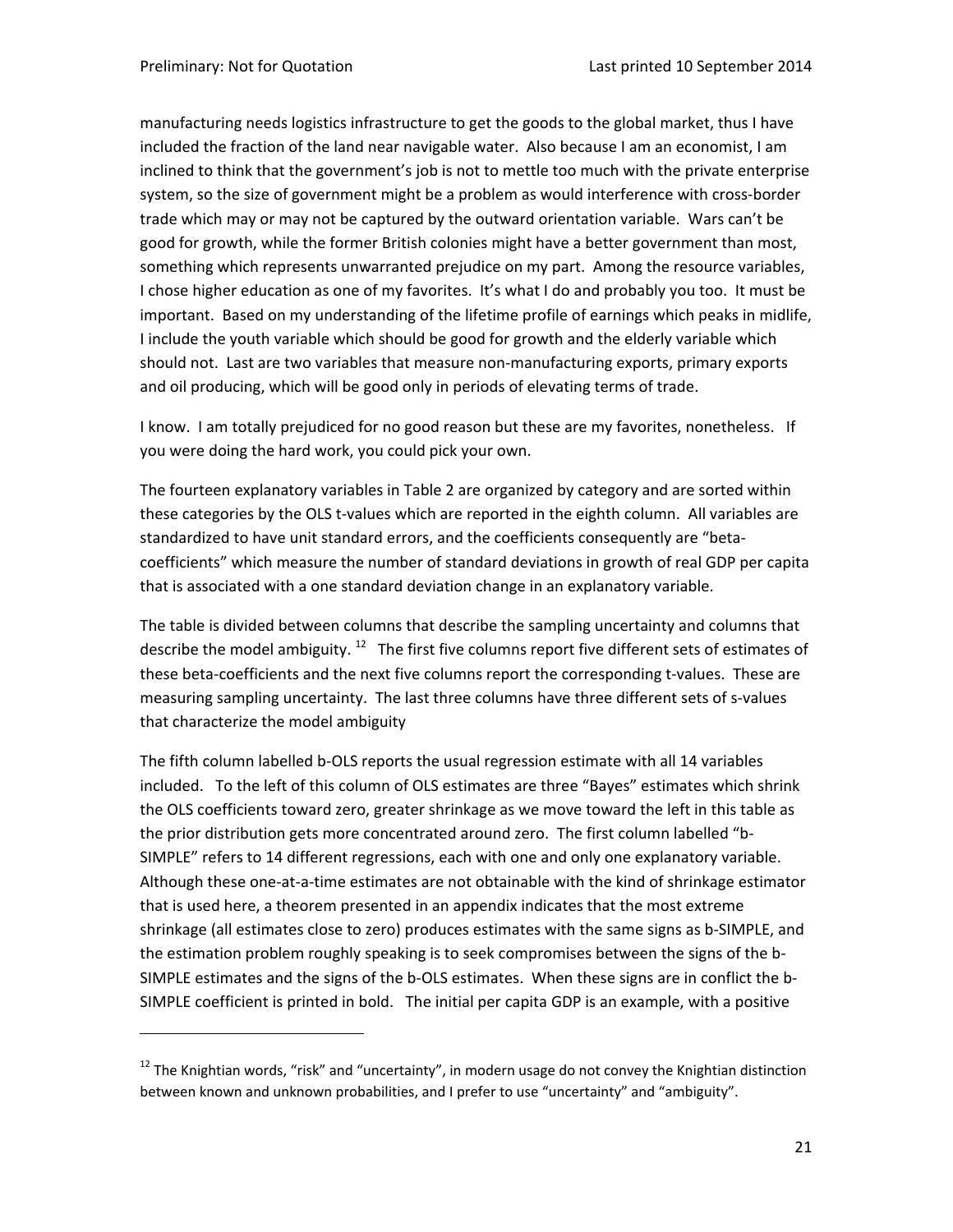SIMPLE coefficient, suggesting that the rich get richer, while the b‐OLS estimate is negative, suggesting that, after controlling for all the other "initial conditions" in the equation, there is a convergence effect picked up by this variable. To put the point a bit aggressively, the simple regression is a feature of the data, but the OLS multiple regression is something cooked up by the analyst when he or she chose the control variables. The s-values in the last three columns are intended to determine if that "cooking" is credible, answering whether reasonable changes in the choice of control variables can alter the sign of the estimates. More on the subtle meaning of the coefficient of initial GDP per capita below.

Outward orientation also has a positive simple correlation but a negative partial correlation in this 14 variable regression. In other words, outward orientation seems favorable to growth when it stands alone but unfavorable (though statistically insignificant) when one controls for the other 13 variables. Also of note, on a variable‐by‐variable basis, youth are bad for growth but elderly are good according to their simple correlations, but controlling for all the other variables, the opposite signs emerge.

The first row labelled "Prior R‐square" refers to the prior expected R‐squared, with values equal to "0", 0.1, 0.5, 1.0 and infinite. The quotations around "0" alert you to the fact that what is placed in this column is not a shrunken estimate like the ones in the other columns but only the one‐variable at a time regression. To interpret this as a shrunken OLS estimate, it is important that you ignore the magnitudes and look only at the signs, and think of "0" as "almost zero."

The estimates as a function of the prior expected R‐square are illustrated in Figure 4 with the univariate regressions at the extreme left indicated by "0" and separated with a vertical line to make sure you remember that these are not shrinkage estimates in the same family as the other estimates. Use these to identify the signs when the shrinkage is extreme and to contrast with the signs of the OLS estimate corresponding to the "infinite" prior R-squared. The labelling in this figure is ordered by the size of the OLS beta‐coefficient, from the largest positive (primary schooling) to the largest negative (initial per capita GDP).

As the "Prior R‐square" decreases, the prior variances get small, which allows less play in the estimates and more shrinkage toward the origin, something which is very evident in this figure. The coefficient of initial per capita GDP stands out in this picture with a large negative OLS estimate that dives toward zero as the vector of estimates is shrunk toward zero. This might be taken as a reminder that this coefficient and in general the hypothesis of "convergence" is not well defined, since it depends on the other variables in the equation that identify the initial conditions, such as population fractions and education levels. If variables were included that perfectly explained the variability of per capita GDP in 1960, this variable would drop out from the equation. Referring to the usual growth accounting, the coefficient on initial per capita GDP could thus be interpreted as the effect of TFP (total factor productivity), meaning the component of variability that is not explained by all the other variables in the equation. To pursue this idea, I report in Table 3 a regression explaining the logarithm of initial per capita GDP with the other 13 variables (including the concurrent war variable), and the residuals from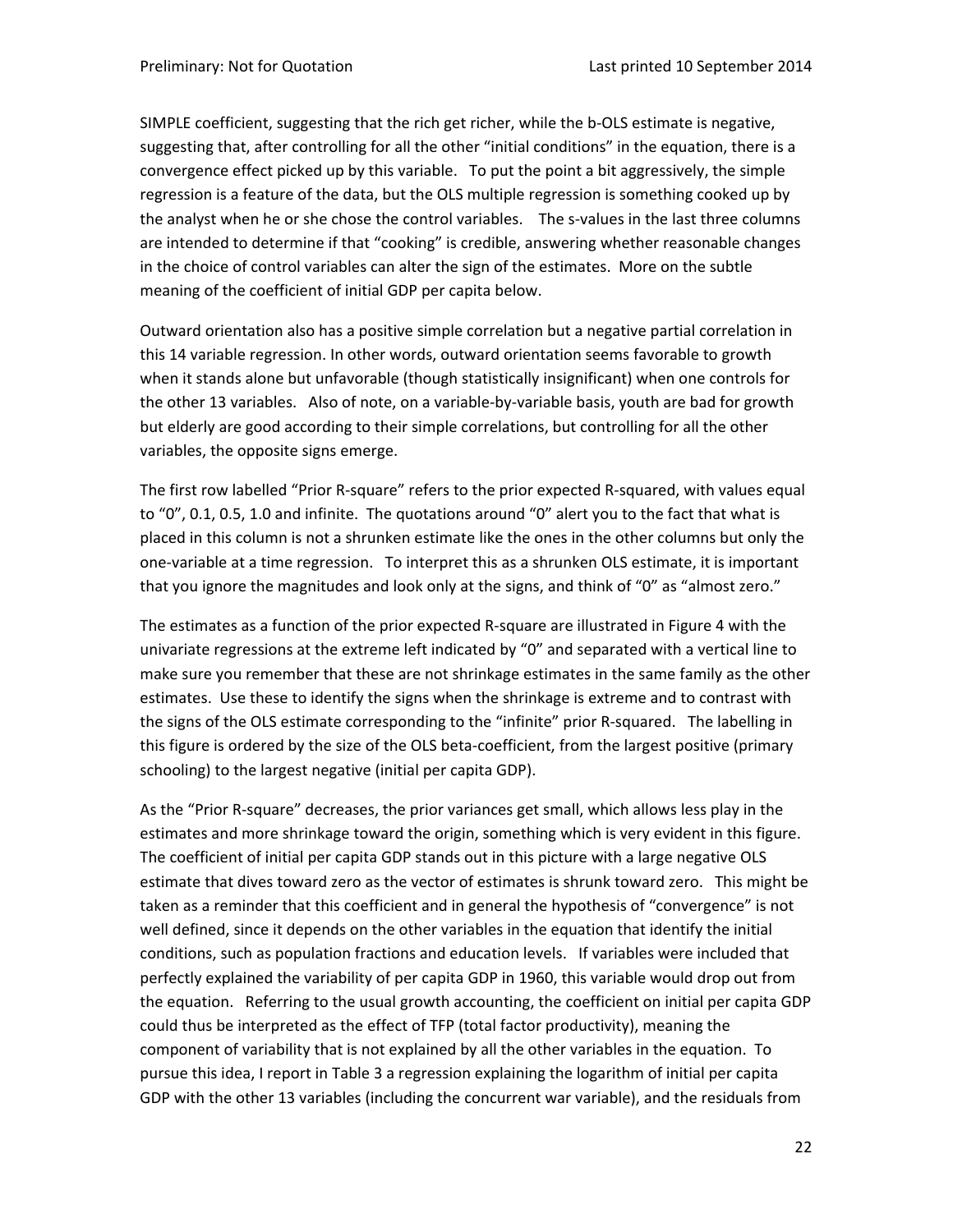this equation in Table 4. If this is really TFP, it's a strange estimate with Trinidad and Tobago have the greatest TFP followed by Venezuela and South Africa, and with Taiwan and Korea among the worst.

This should really raise alarm bells about the difference between simple and partial correlations, and in particular the fact that the partial correlations depend on the control variables in the equation. What do those 14 coefficients really represent? Even more so: What could the coefficients in a 67 variable regression possibly refer to? Is there a sensible hypothetical that holds sixty six fixed and varies only one???



The expected prior R‐square in Figure 4 applies when the prior covariance matrix is proportional to the identity matrix, with the beta‐coefficients independent and identically distributed. Larger variances (more diffuse priors) are needed to allow the estimates to conform more closely with the ordinary least squares estimates. Indeed it takes infinite variances to reproduce the OLS estimates exactly. But I am proposing that an expected R-squared equal to one with the i.i.d. assumption on the beta‐coefficients is as diffuse a prior as we need to entertain. The estimates with expected R-squared equal to one are all the same signs as OLS estimates and close in magnitude. Thus this amount of shrinkage does not change individual estimates very much,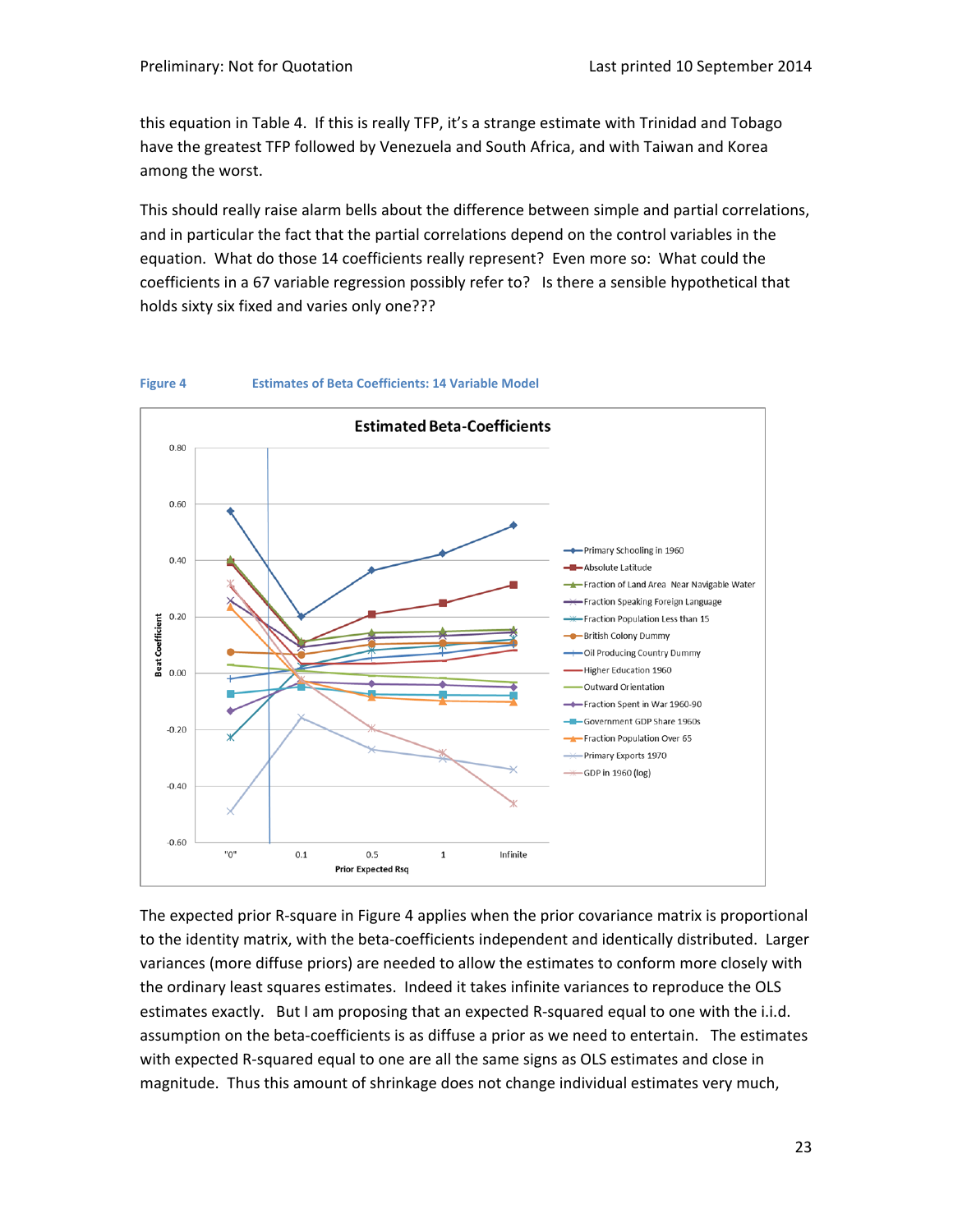though as reported in the last two rows of Table 2 the R‐squared has been reduced from 0.537 to 0.436 and the averaged squared coefficient from 0.058 to 0.036.

The t-values in excess of two in absolute value are shaded in Table 2. In the 14-variable OLS equation initial per capita GDP, latitude, primary schooling and primary exports all have statistically significant coefficients. These t‐values generally decline as the coefficients are shrunk toward the origin. Only primary schooling and primary exports maintain their statistical significance as the coefficients are shrunk closer to zero.

The last three columns report three different sets of s-values. The s-values in excess of one are shaded. These are the sturdy coefficients. The first column of s-values is built on the broad range of prior expected  $R^2$  between 0.1 and 1.0. Only primary schooling has a sturdy coefficient with this broad set of prior distributions. From this we conclude: The presence of a population with a high rate of primary school education has a statistically significant and sturdy effect on predicted economic growth, holding fixed the other 13 variables in the equation. (Does that mean anything?)

The next two columns split this interval in two, from 0.1 to 0.5, and from 0.5 to 1.0. The subinterval with a prior expected  $R^2$  pessimistically between 0.1 and 0.5 produces s-values reported in the second column of s-values that are pretty close to the first column of s-values corresponding with the broad range of priors, while the third column has larger s‐values. The interpretation of this result is that the ambiguity in signs of the coefficients occurs when priors are allowed that shrink the estimates close to the origin. This seems apparent in Figure 4 because the effect of the prior isn't that great for expected  $R^2$  of 0.5 and above, while the shrinkage is substantial from 0.5 to 0.1.

If one were more optimistic about the collective explanatory power of these 14 variables, and adopted the lower bound of 0.5 for the expected R‐squared, then 10 of the 14 coefficients are judged to be sturdy. The losers which are fragile even at the 0.5 level are: outward orientation, higher education, and the two demographic variables (fraction less than 15 and fraction over 65)

Both s-values and t-values grow with the sample size, since more data relieve both sampling uncertainty and model ambiguity, but in a finite sample, as we have seen, it is possible for these measures to diverge, but it is also possible that they offer essentially similar information. In this fourteen variable study, the s-values and t-values are highly correlated, as illustrated in Figure 5 which includes the s-values in the last two columns of Table 2 with the non-overlappping high and low  $R^2$  intervals.  $^{13}$  Moreover, the scatter of the two s-values reveals they are related almost perfectly 5:1.

 $13$  (Referring back to Figure 1 a sufficient condition for the s-values and t-values to be proportional to each other is if the shape of the shaded ellipse of estimates is the same as the shape of a likelihood ellipse and if the center of this shaded ellipse is on a line from OLS to the origin.)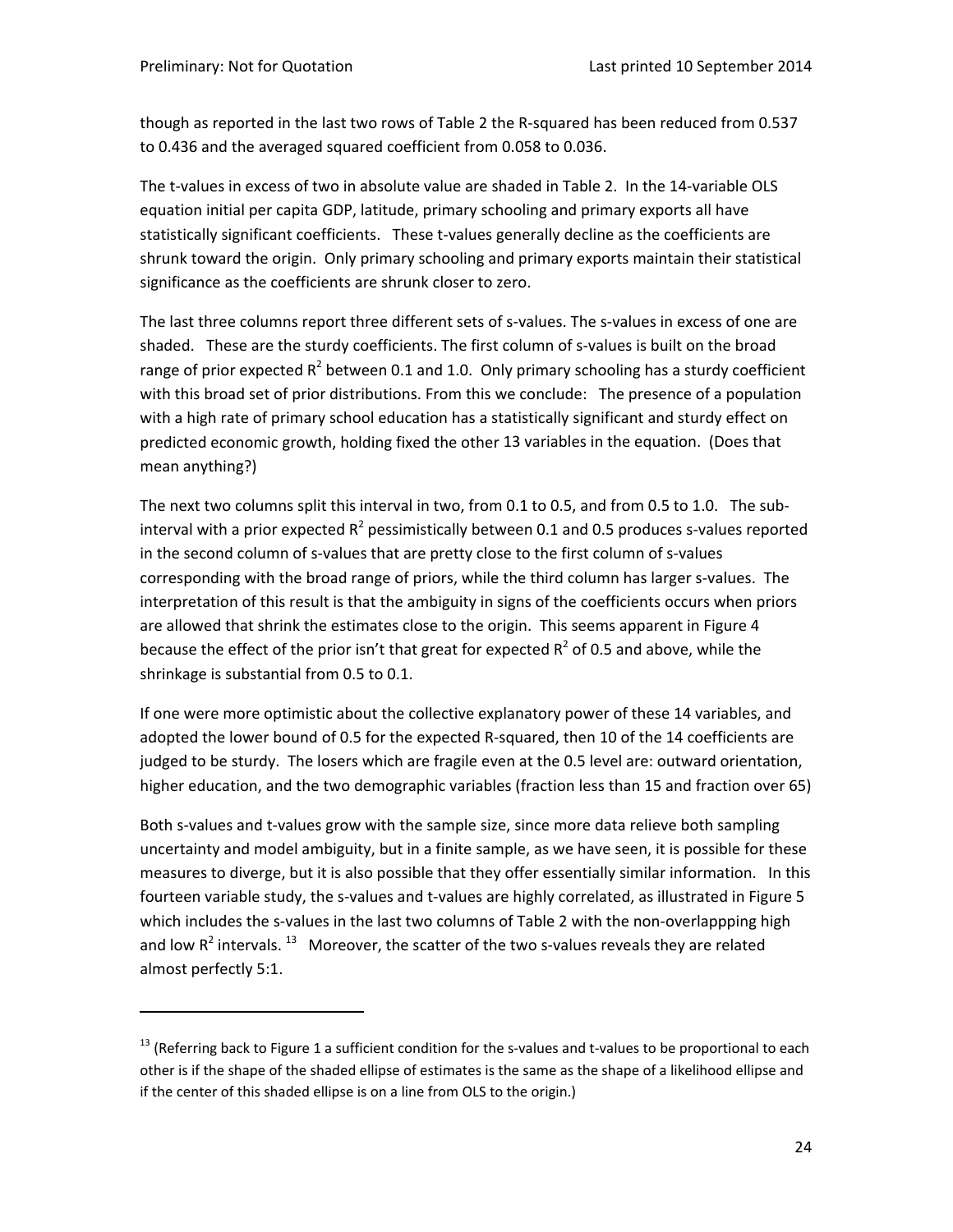





**Figure 6 Two s‐values, 14 variable case**



## **8.2 Sixty‐Seven Explanatory Variables**

Table 5 contains the results for a regression with the full set of 67 variables used by Sala‐i‐ Martin et. al. (2004). The t-values in excess of two in absolute value are shaded. Except for the simple univariate regressions there are not many of these. For the OLS estimate, only the price of investment goods is statistically significant.

The outliers among the beta‐estimates are highlighted with a box. These are the coefficients for variables 34 and 35, two ways of measuring the size of government. One coefficient is the huge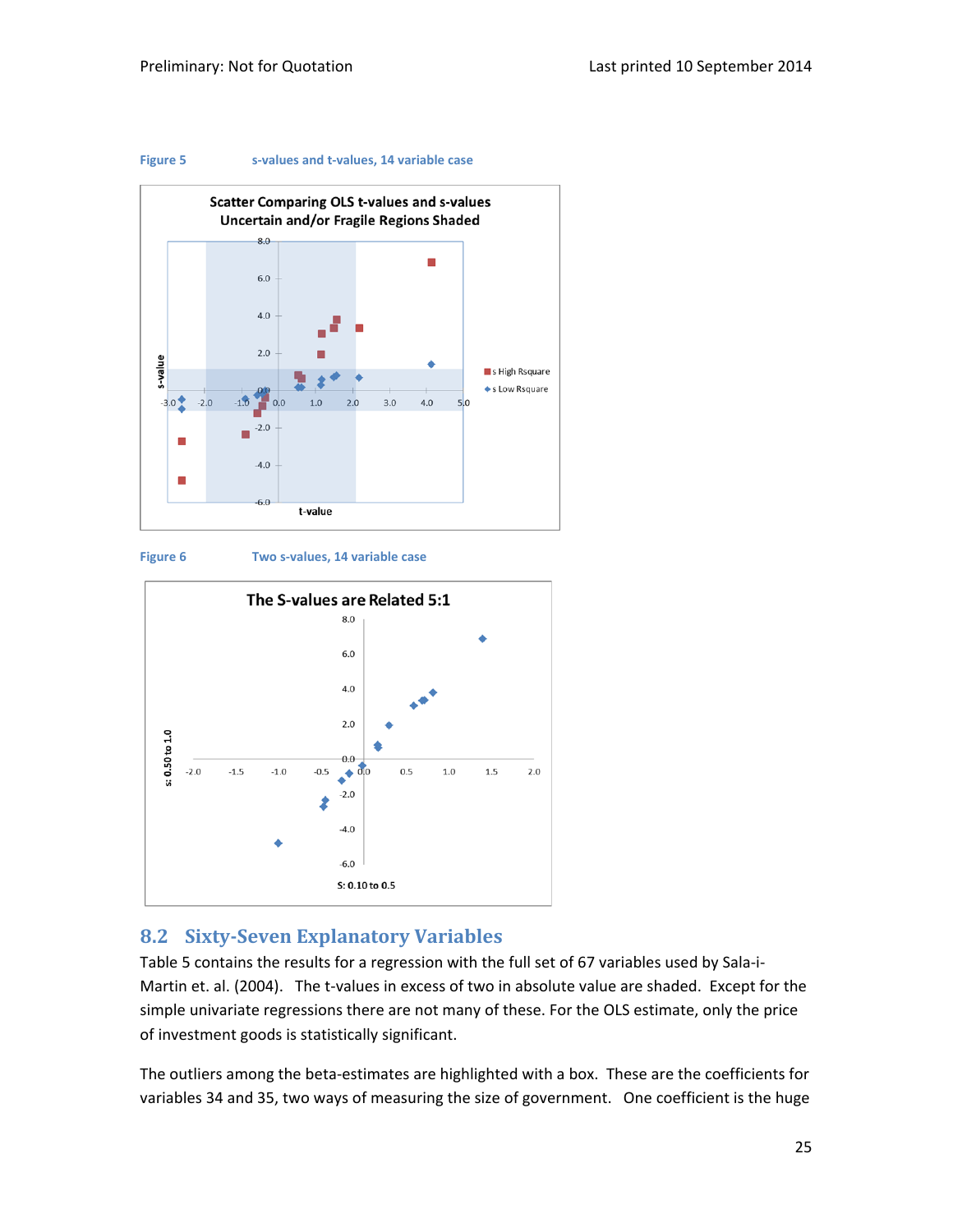negative ‐3.401 and the other is the huge positive 3.379, almost equal but opposite in sign. Both are statistically insignificant and they have a correlation of ‐0.999. This is a symptom of two variables measuring the same thing, but notice how well the shrinkage has performed in erasing this abnormality. With the expected prior  $R^2$  equal to one, the estimates of these two coefficients are ‐0.40 and ‐0.47, essentially the same effect for essentially the same variable. In this case, Bayesian shrinkage is working nicely. But Bayesian shrinkage doesn't create statistically significant coefficients except that it allows the East Asian Dummy to have a t‐value in excess of 2. In other words, there remains a lot of sampling uncertainty here, even when the data are helped out with an informative prior distribution.

The third from last column in this table reports the s-values from the broadest range of prior covariances associated with the interval of prior expected  $R^2$  from 0.1 to 1.0. The s-values in excess of one would be shaded but there are none; everything is fragile. As we discovered from the study of the 14 variable model, the s-values reported in the next to last column are about the same as the s‐values reported in the third from last column, none greater than one in absolute value, while the it is the last column with a restricted set of prior covariance matrices with the interval of prior expected  $R^2$  from 0.5 to 1.0 where there are some sturdy coefficients. These are the Fraction Confucian, the fraction Buddhist, the East Asian Dummy, the real exchange rate distortions, the price of investment goods and the primary school enrollment rate. In other words, there is a lot of model ambiguity here.

There are some important similarities in these results and the 14‐variable results. As can be seen in Figure 7, here as before there is a high degree of correlation between the OLS t-values and the Bayesian s-values at the 0.1 level. The correlation is substantial but far from one, which means that s-values are offering information not captured by the t-values. As can be seen in Figure 8 the narrower interval of priors with a lower bound for the prior expected  $R^2$  of 0.5 provides s‐values that are about three times as large as the wider interval of priors with a lower bound for the prior expected  $R^2$  of 0.1, compared with five times in the 14 variable case.

In summary, when we jump from a subset of 14 variables to a full complement of 67 variables, things have gone from not‐so‐good to really troubling since the fairly weak data resource has been spread very thinly over such a large set of parameters that only one regression coefficient is statistically certain and no coefficient is sturdy. Next we will see what happens if we focus the data resource on the same 14 variables we have studied separately.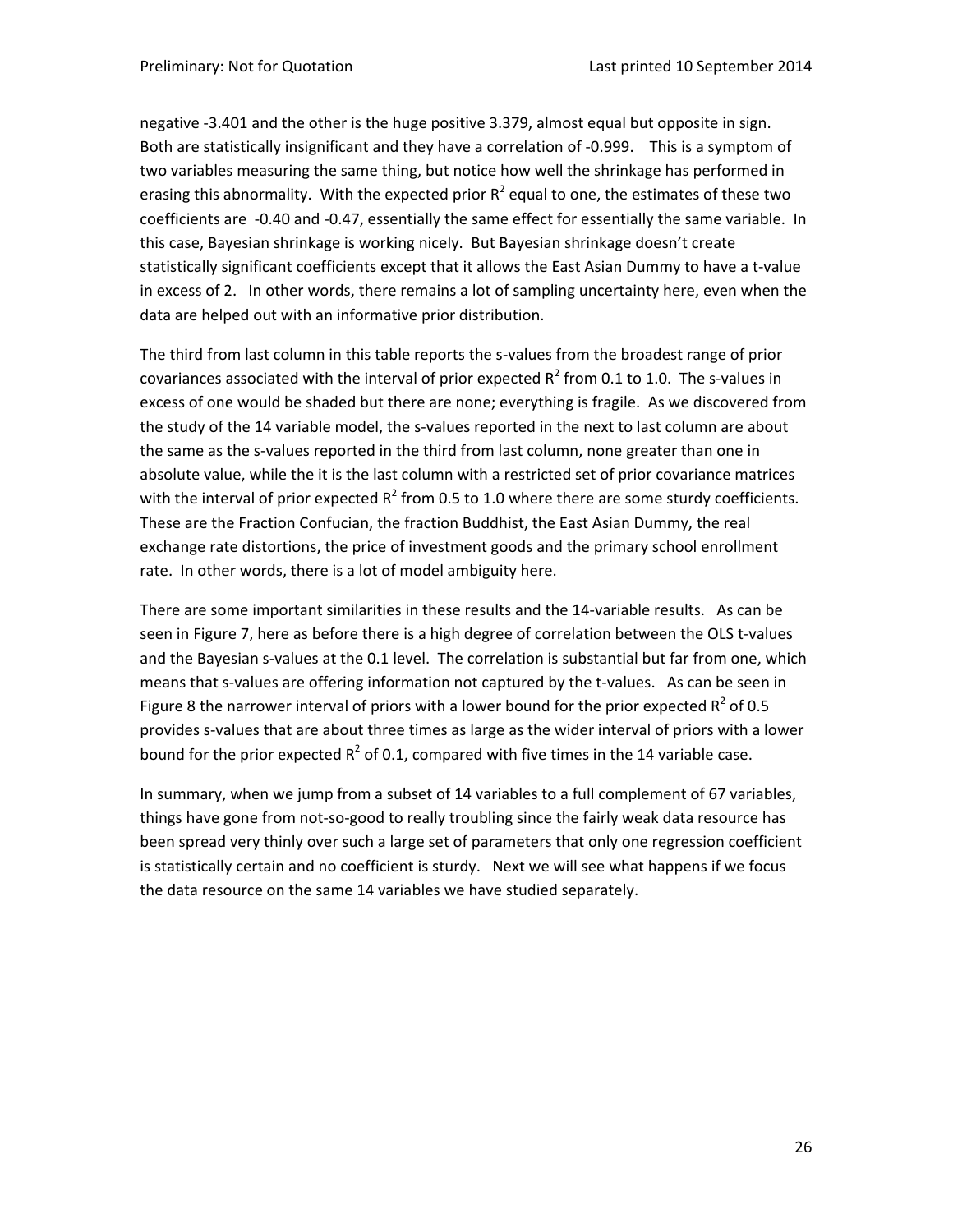#### **Figure 7 t‐values and s‐values are correlated, 67 variable case.**



**Figure 8 The Two Sturdiness Measures Are Highly Correlated**



# **8.3 Fourteen Favorites among Sixty Seven Explanatory Variables**

In an effort to make these data speak more clearly I will focus the sample energy on a subset of explanatory variables per the discussion above of favorite variables priors. For my favorites, I chose one from each category. Table 6, which has the new results, is headed by my 14 favorite variables.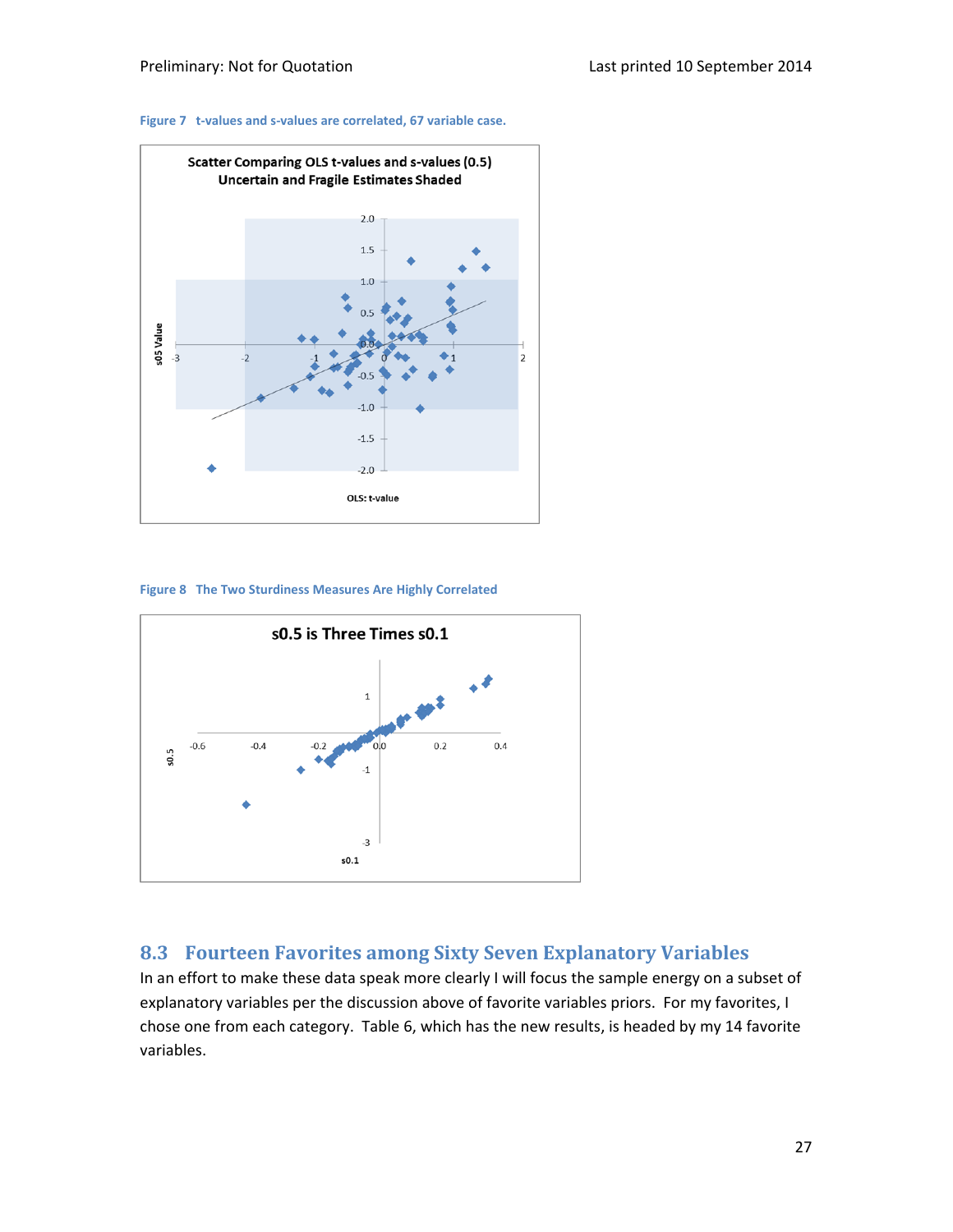The reason that the OLS t-values are so low is that the energy of the sample has been dissipated over 67 parameters. The Bayes t-values show what happens if the data wealth is concentrated on the fourteen favorite variables. Most of the Bayes t-values are larger in absolute value than the OLS t-values, but only primary schooling has emerged as statistically significant at traditional levels.

There are six s-values in excess of one in absolute value in the 67 variable, no-favorite case in Table 5 and also six in the 67 variable, 15 favorite results in Table 6. These have been summarized in Table 7 to make comparison easier. The effect of the favoritism has allowed the favorites, initial per capita GDP, fraction speaking a foreign language, and primary exports to emerge with sturdy signs, and has allowed a substantial increase in the s-value for primary schooling, which is sturdy in both cases. The East Asian Dummy and the Investment price are in both lists, and thus survive even though they are not favorites, while fraction Confucian, fraction Buddhist, and real exchange rate distortions are no longer sturdy when other variables are favored.

My bottom line: it's pretty hard to squeeze something of value from cross-country regressions with inclusive lists of explanatory variables.

# **9 Concluding Comments**

Table 7 compares s-values of my fourteen favorite variables and other coefficients that are sometimes sturdy for different intervals of prior expected R2 and for three treatments of favoritism: 67 variables with no favoritism, 14 favorites among the 67, and only the 14 favorite variables included. The important but not altogether surprising message from this table is that there is not much to be learned from a study of these data unless you are willing to favor some of the 67 variables over others. To get ten sturdy coefficients out of fourteen, we need to include only these 14 variables and also adopt the high expected  $R^2$  interval. With only 14 variables, only the primary school enrollment rate is sturdy if for the broad class of priors. And at the extreme left in this table we find no sturdy coefficients with 67 variables and no favorites. Of these 14 favorite variables, it is primary school enrollment that stands out, with the highest s‐ value in every instance, and with an s greater than one in absolute value except in the kitchensink regression reported at the far left.

Though thousands of regressions with growth as the dependent variable have probably been estimated by economists, the intensive mining of these data was much stimulated by Barro(1991). My negative conclusions<sup>14</sup> about the usefulness of data mining in this setting contrast with more optimistic conclusions of Sala‐i‐Martin et. al.(2004, p.833): "In fact, we find

<sup>&</sup>lt;sup>14</sup> For other pessimistic voices see Brock, Durlauf, and West(2003), Brock and Durlauf (2001), Durlauf(2000), Levine and Renelt (1992), and Rodrik(2012) but a more optimistic view is offered by Fernández, Ley and Steel(2001), who like Sala‐i‐Martin also use Bayesian Model Averaging.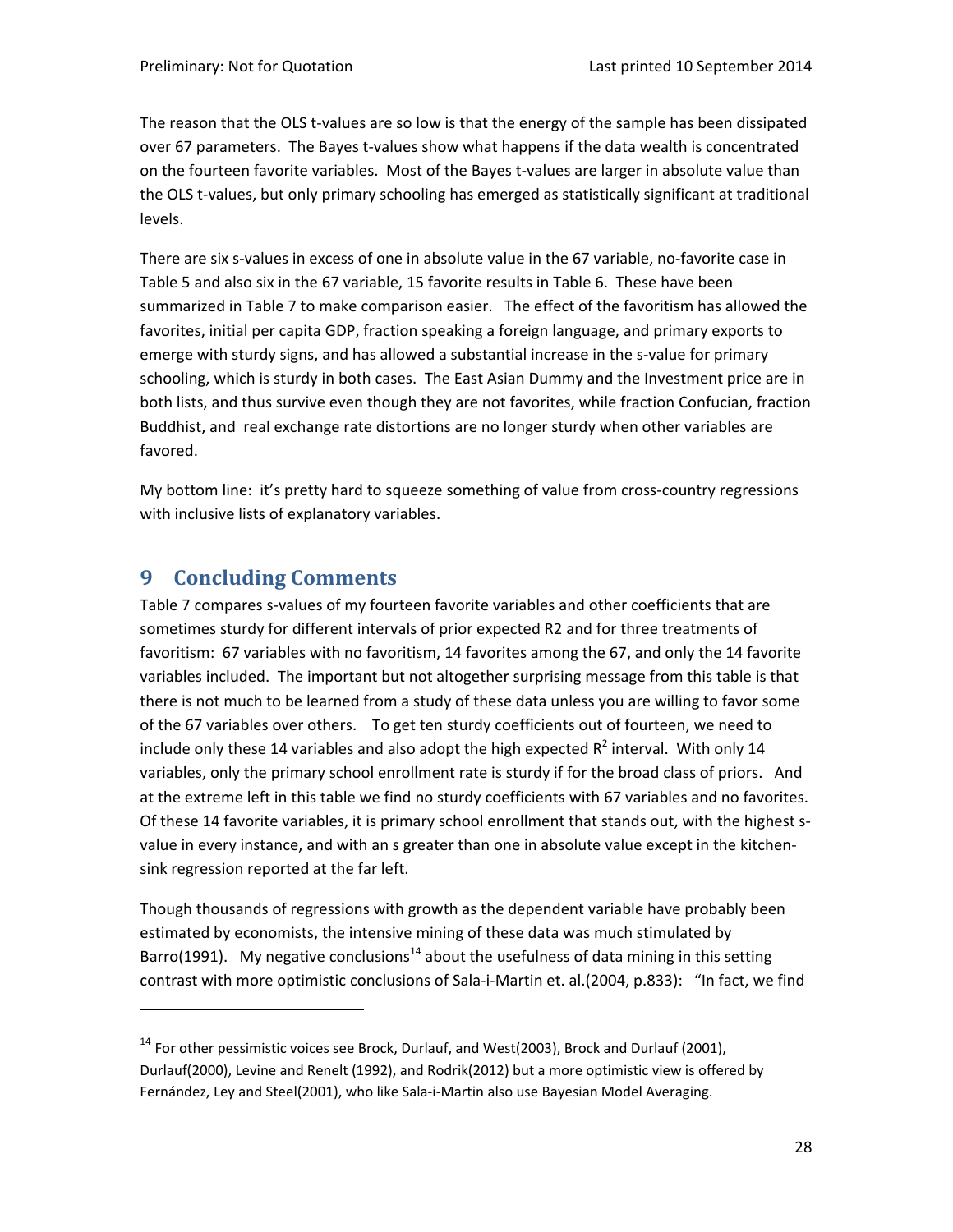that about one‐fifth of the 67 variables used in the analysis can be said to be significantly related to growth while several more are marginally related. The strongest evidence is found for primary schooling enrollment, the relative price of investment goods and the initial level of income where the latter reflects the concept of conditional convergence." I consider their approach quite interesting and a worthy competitor to the treatment described in this paper. Their method is a Bayesian mixture of the all‐subsets estimation formed by including and excluding the 67 variables in all  $2^{67}$  different ways, with a prior on the size of the model that favors models that are not "too big." Commenting on the similarities and differences takes too much space to include in this paper and instead forms a companion paper Leamer(2014): "S‐ values and All-Subsets Regressions." I like mine better, but I like theirs too.<sup>15</sup>

The goal of this paper is something that many Bayesians would object to: formulation of a conventional prior distribution that can be used in many if not all settings. One of the big messages of the Bayesian approach is that the context matters, and thus conventional priors need to be strongly discouraged. While I share that opinion, I note that it tells us *what not to do,* but *not what to do*. The Bayesian "what to do" is hopelessly naïve – simply describe your state of mind with a specific probability distribution. No analyst is going to feel honestly comfortable with that task, and all but the true believers are going to feel extreme discomfort when the results are described to an incredulous audience. In any case, the proof of the failure of Bayesian thinking about context‐dependent prior distributions is the near complete absence of any such Bayesian studies.

The tension between knowing for sure what not to do, but having no real idea what to do, can be relieved with a conventional starting point that is not intended to be the final say, but only a wisely chosen point to begin the conversation about how the context matters.

As with any tool, there is room for mischief and abuse. I and others<sup>16</sup> are greatly concerned with the unwise use of hypothesis testing at conventional levels of statistical significance<sup>17</sup>, and the

<sup>&</sup>lt;sup>15</sup> Foreshawdowing: To study the model ambiguity, Sala-i-Martin et. al.(2004) produce a one-dimensional set of results as the prior expected model size is varied, which would be analogous to the one dimensional "ridge trace" when the prior expected  $R^2$  is varied. Either one of these traces takes the basic structure of the prior as given, and makes nt allowance of potential context-dependent changes in variables, e.g. using sums and differences. In contrast, my model ambiguity ellipsoid, which is a consequence of upper and lower bounds for the prior covariance matrix, has full k-dimensional volume, a does allow for "local" reparameterizations.

 $16$  Leamer(1978, pp.93-98), Kruskal (1978), Ziliak and McCloskey (2008),

 $17$  A critical problem with any fixed level of statistical significance is that Type II error is altogether ignored, and as the sample size increases the added information in the data is fully deployed in reducing the probability of Type II error. Except for highly unlikely lexicographic preferences, it is necessary to use the additional information to reduce both error probabilities,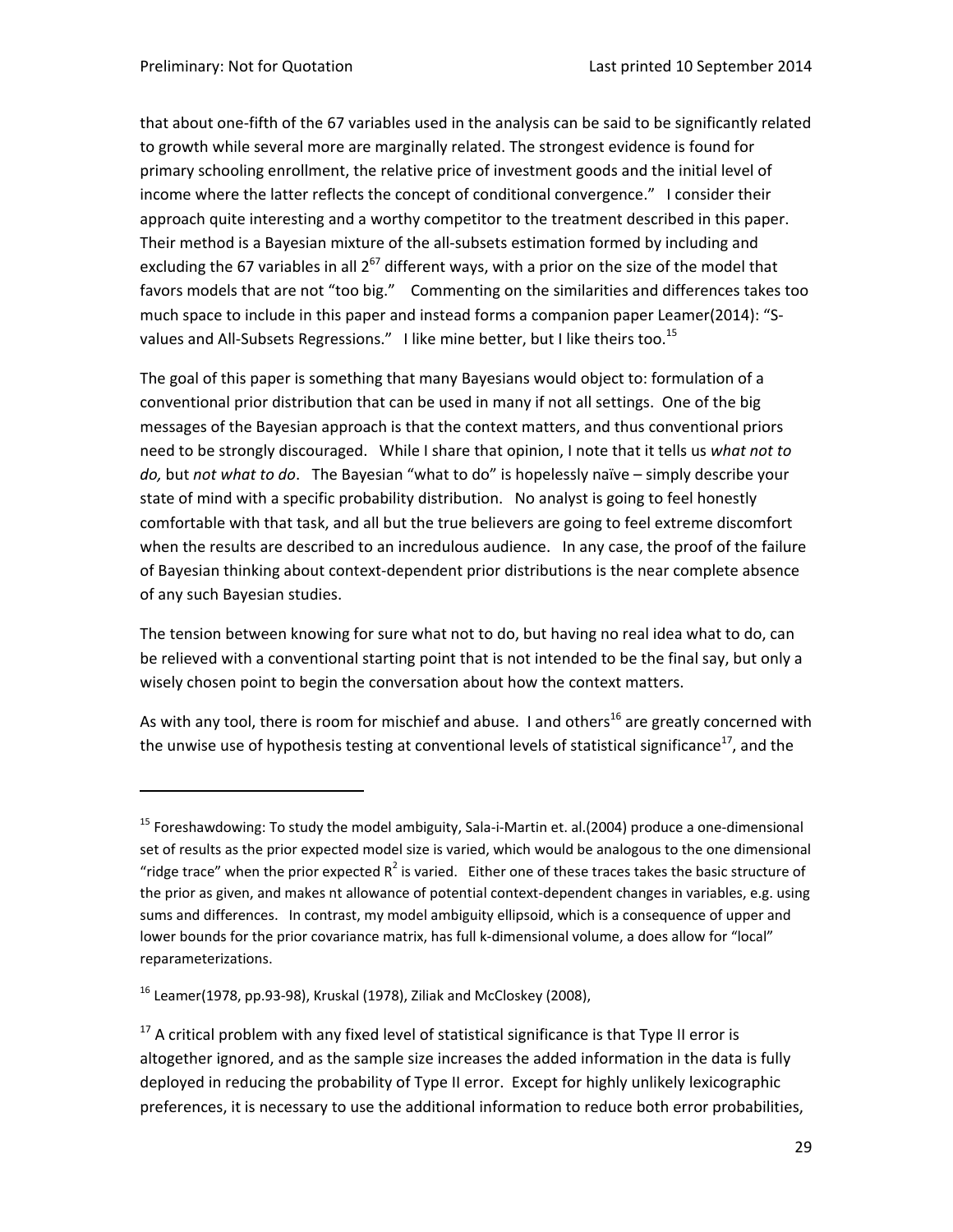confusion of "significant" with "important" when "statistically significant" only means "measurable". Conventional measures of model ambiguity could also be misused, but I think that the conventional measures of model ambiguity proposed here are not so dangerous as the conventional choices of significance levels for hypothesis testing since at least the s‐values are appropriately sensitive to both the sample size and the number of regression coefficients. Where nontransparent mischief can surely be done is in the choice of statistical "horizon" – the set of variables within which estimation and sensitivity analysis are performed.

But the reality is that until we have a cultural understanding about how the context should be allowed to matter when data are studied, data analysis will combine context‐free measures of statistical uncertainty and (I hope) context-minimal measures of model ambiguity, supplemented with verbally expressed wisdom offered by analysts who understand the context. The s-values when there are favorite variables are an important first step in the direction of context‐dependent data analysis.

The sturdiness statistics proposed here fit the circumstances in the sense of depending appropriately on the breadth of alternative models as measured by the number of variables considered and also in the sense of increasing properly as the sample becomes more informative and model ambiguity is relieved. These statistics are thus going to raise alarms in settings with an abundance of variables and weak data, such as a study of the determinants of long-run economic growth. That's a good thing. We shouldn't be pretending that there is a lot to learn about what makes countries grow from context‐free regressions with countless variables.

### **10 References**

Barro, Robert J. "Economic Growth in a Cross Section of Countries." *The Quarterly Journal of Economics*, 106 ( No. 2 1991): 407‐43.

Brock, W.A., Durlauf, S.N. and West, K.D. (2003). Policy evaluation in uncertain economic environments. *Brookings Papers on Economic Activity* 1:235‐322.

Brock, William A. and Steven N. Durlauf (2001) "Growth Empirics and Reality," *The World Bank Economic Review* , Vol. 15, No. 2 (2001) , pp. 229‐272

Chamberlain, Gary and Edward E. Leamer (1976) , "Matrix Weighted Averages and Posterior Bounds," *Journal of the Royal Statistical Society*, B, 38, 73‐84.

and thus make the level of statistical significance decline with sample size. Thus fixed conventional significance levels are both arbitrary and mistaken, while a conventional expected  $R^2$  is only arbitrary.

<u> Andreas Andreas Andreas Andreas Andreas Andreas Andreas Andreas Andreas Andreas Andreas Andreas Andreas Andr</u>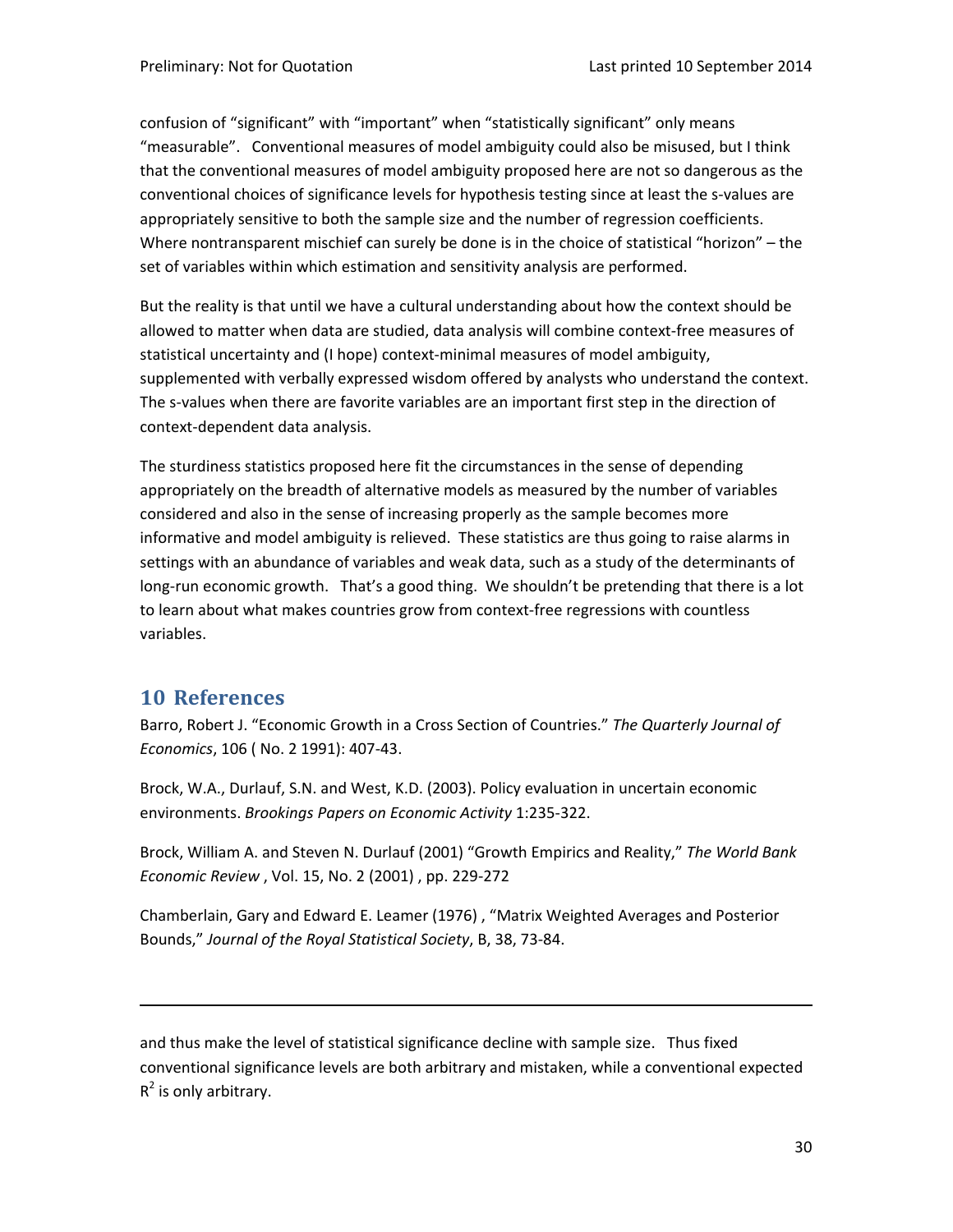Durlauf, Steven N.(2000) Review of Growth, Inequality, and Globalization: Theory, History, and Policy. by Philippe Aghion; Jeffrey G. Williamson, *Journal of Economic Literature* , Vol. 38, No. 3 (Sep., 2000) , pp. 637‐638

Fernández, Carmen , Eduardo Ley and Mark F. J. Steel(2001), "Model Uncertainty in Cross‐ Country Growth Regressions," *Journal of Applied Econometrics*, Vol. 16, No. 5 (Sep. ‐ Oct., 2001), pp. 563‐576

Hoerl, Arthur E. and Robert W. and Kennard (1970), "Ridge Regression: Biased Estimation for Nonorthogonal Problems," *Technometrics,* Vol. 12, No. 1 (Feb 1970), 55‐67.

Kruskal, William (1978) "Tests of Significance" in William H Kruskal and Judith M. Tanur ed. (1978) *International Encyclopedia of Statistics*, The Free Press: New York, pp. 944‐958

Leamer, Edward E. (1975) "A Result on the Sign of Restricted Least Squares Estimates," *Journal of Econometrics,* 3 (1975), 387‐390.

Leamer, Edward E. (1978) *Specification Searches: Ad Hoc Inference With Nonexperimental Data*, New York: Wiley.

Leamer, Edward E. (1982), "Sets of Posterior Means with Bounded Variance Priors," *Econometrica,* Vol. 50, No. 3 (May 1982), pp. 725‐736.

Leamer, Edward E (2014), "S‐values and All‐Subsets Regressions," working paper.

Leamer, Edward E. and Gary Chamberlain (1976) "A Bayesian Interpretation of Pretesting," with G. Chamberlain, *Journal of the Royal Statistical Society*, Series B, 38 (No. 1, 1976), 85‐94.

Ley, E., Steel, M.F.J., (2009.) "On the effect of prior assumptions in Bayesian model averaging with applications to growth regression." *Journal of Applied Econometrics* 24, 651–674.

Levine, Ross and David Renelt (1992) "A Sensitivity Analysis of Cross‐Country Growth Regressions," The American Economic Review, V 82, Issue 4 (Sept), 942‐963.

Raftery, A.E. (1995). Bayesian model selection for social research. *Sociological Methodology*, 25:111{163.

Rodrik, Dani (2012)"Why We Learn Nothing from Regressing Economic Growth on Policies," Seould Journal of Economics, Vol 25, No. 2, 137‐

Sala‐I‐Martin, Xavier X. (1997), "I Just Ran Two Million Regressions" , *The American Economic Review,* Vol. 87, No. 2, Papers and Proceedings . (May, 1997), pp. 178‐183.

Sala-i-Martin, Xavier, Gernot Doppelhofer and Ronald I. Miller (2004), "Determinants of Long-Term Growth: A Bayesian Averaging of Classical Estimates (BACE) Approach," *The American Economic Review*, Vol. 94, No. 4 (Sep., 2004), pp. 813‐835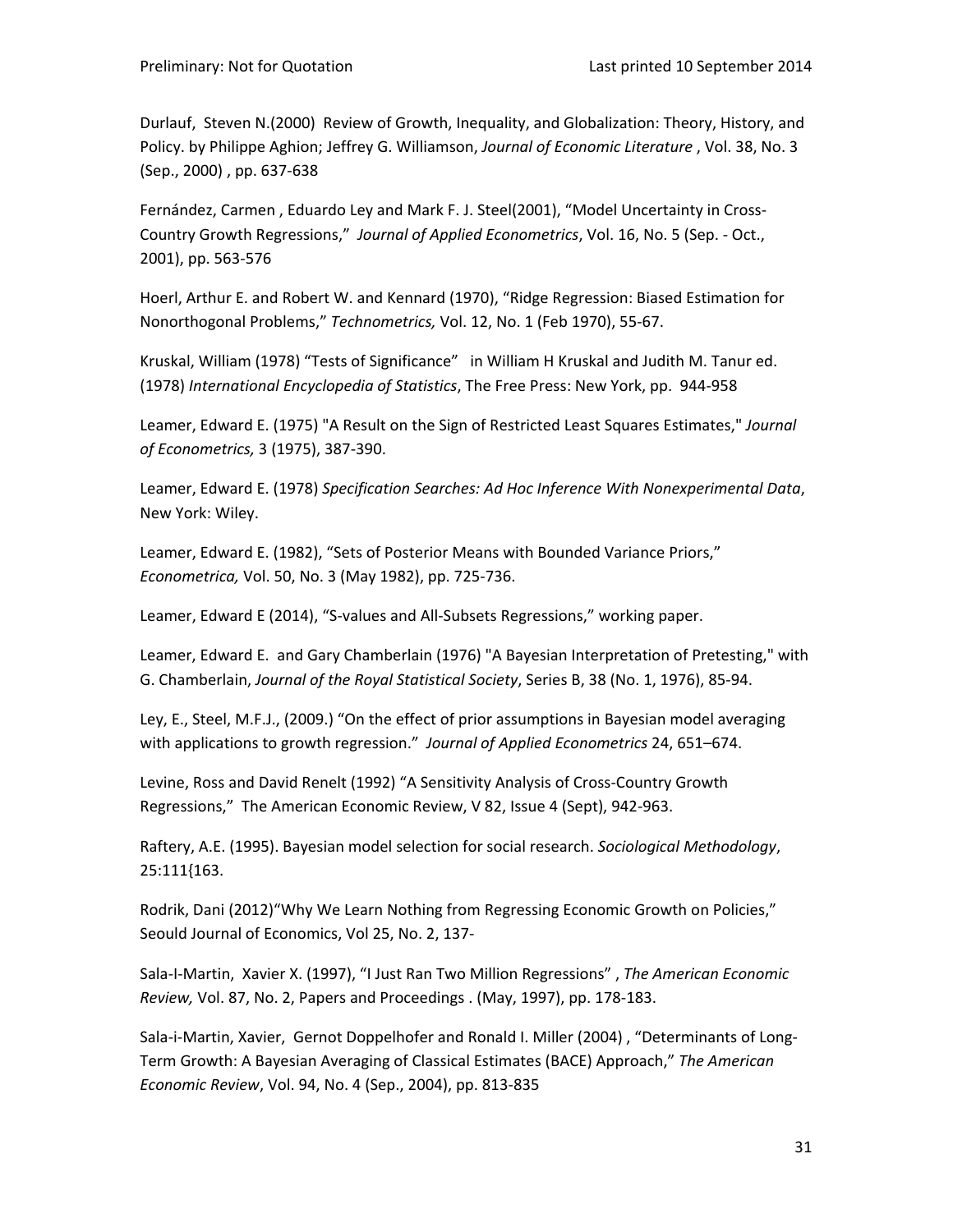Zellner, A., (1986) On assessing prior distributions and Bayesian regression analysis with g‐prior distributions. In: Goel, P.K., Zellner, A. (Eds.), Bayesian Inferenceand Decision Techniques: Essays in Honour of Bruno de Finetti. North‐Holland, Amsterdam, pp. 233–243

Ziliak, Stephen, and McCloskey, Deirdre, (2008). *The Cult of Statistical Significance: How the Standard Error Costs Us Jobs, Justice, and Lives*. Ann Arbor, University of Michigan Press, 2009.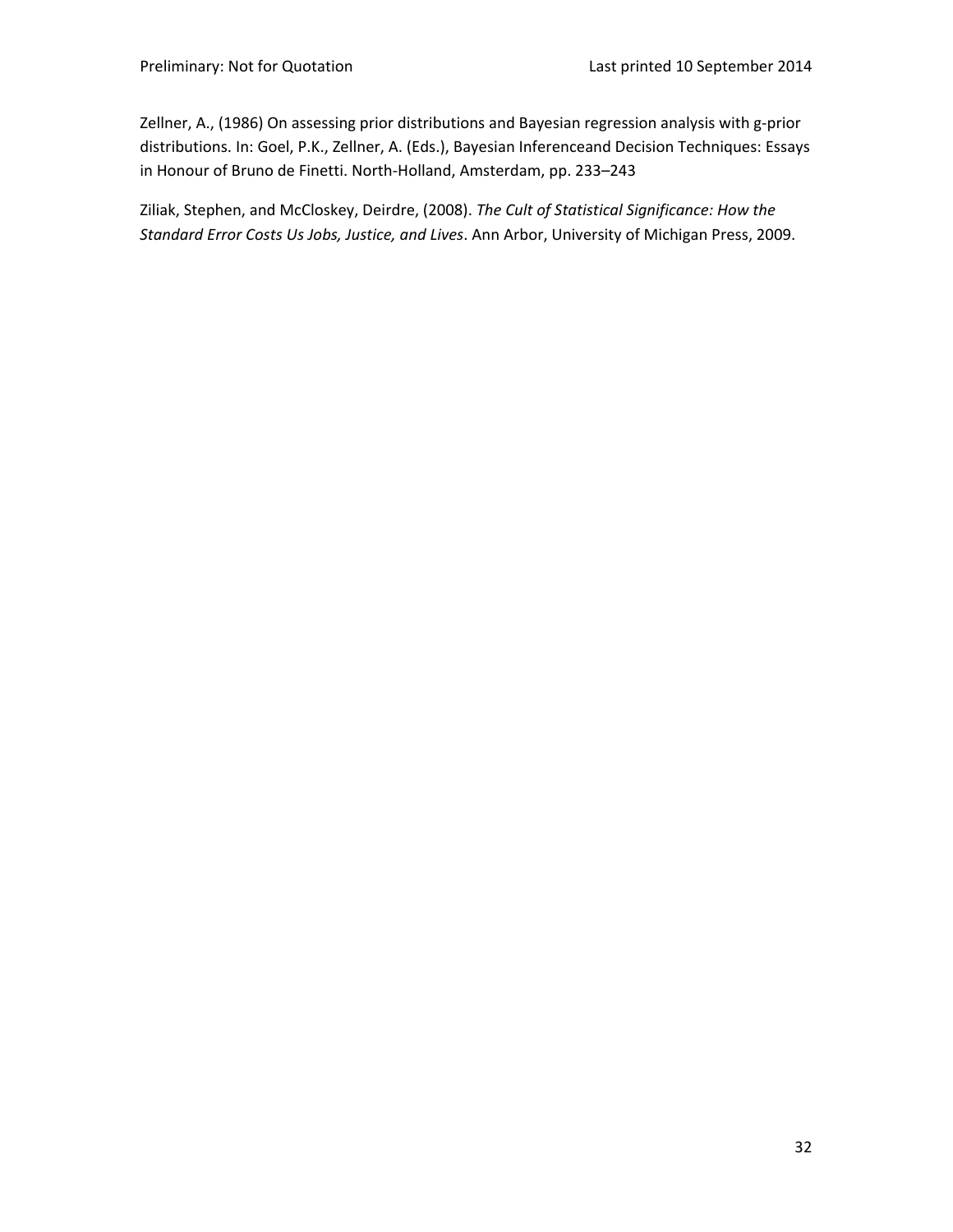# **11 Appendix: Properties of the Feasible Ellipsoid**

The most extreme special case of Theorem 1, discussed in Leamer and Chamberlain(1976), has no constraint on the prior variance matrix except that it is positive semi-definiite. This produces an ellipsoid of feasible estimates which has the same shape as a likelihood ellipse, but located at the OLS estimate divided by two, passing through both the OLS estimate **b** and the prior mean **0**.

**Theorem 2 (Feasible Ellipsoid)** The matrix weighted average  $\widehat{\beta}(V) = (H + V^{-1})^{-1}Hb$  for any positive semidefinite matrix **V** lies in the ellipsoid

$$
\left(\widehat{\beta}-\frac{b}{2}\right)H\left(\widehat{\beta}-\frac{b}{2}\right)\leq \frac{b'Hb}{4}
$$

and conversely any point in or on this ellipsoid is equal to a Bayes estimate  $\widehat{\beta}(V)$  =  $(H + V^{-1})^{-1}Hb$  for some value of **V**.

**Discussion:** This set of equally valid estimates is so large that it is practically useless. The good news is very limited: the only orthant that is *not* attainable is the orthant opposite the orthant of the simple correlations, which is demonstrated below.

If this were an accurate description of your state of mind, you might as well not study any data since no data set is capable of materially relieving your extreme state of ambiguous doubt. To make some progress, you need to deploy a narrower set of prior covariance matrices.

This extreme ambiguity is a surprising property of matrix weighted averages. If *b* were a single parameter, the weighted average would lie between zero and the OLS estimate. For matrix weighted averages it cannot be as simple as that, but still  $\hat{\beta}$  , which is an average of the zero vector and the OLS vector **b,** must in some sense lie between the two. One might conjecture that the orthant of the OLS estimate *b* would at least be minimally preferred in the sense that **β** ˆ and **b** would necessarily have at least one sign in common. Expressed differently, this conjecture is that it is impossible for  $\hat{\beta}$  and **b** to lie in opposite orthants. It is surprising that this is not true, and it is doubly surprising that it is the vector of unconditional covariances, **X'y** that actually plays this role. I show below that  $\hat{\boldsymbol{\beta}}$  and **X'y** must have at least one sign in common. Thus the advice: For determining the signs of the coefficients, be sure to take a look at the simple correlations.

The results of this section are illustrated in Figure 9 which includes an OLS estimate **b** in the positive quadrant. Surrounding the OLS estimate **b** is a typical likelihood ellipse. The other shaded ellipse in this figure is the set of all possible compromise estimates mapped out as the prior covariance matrix V is varied over all symmetric positive semi-definite matrices. The skin of this ellipse is the set of constrained estimates when some linear combination is set exactly to zero.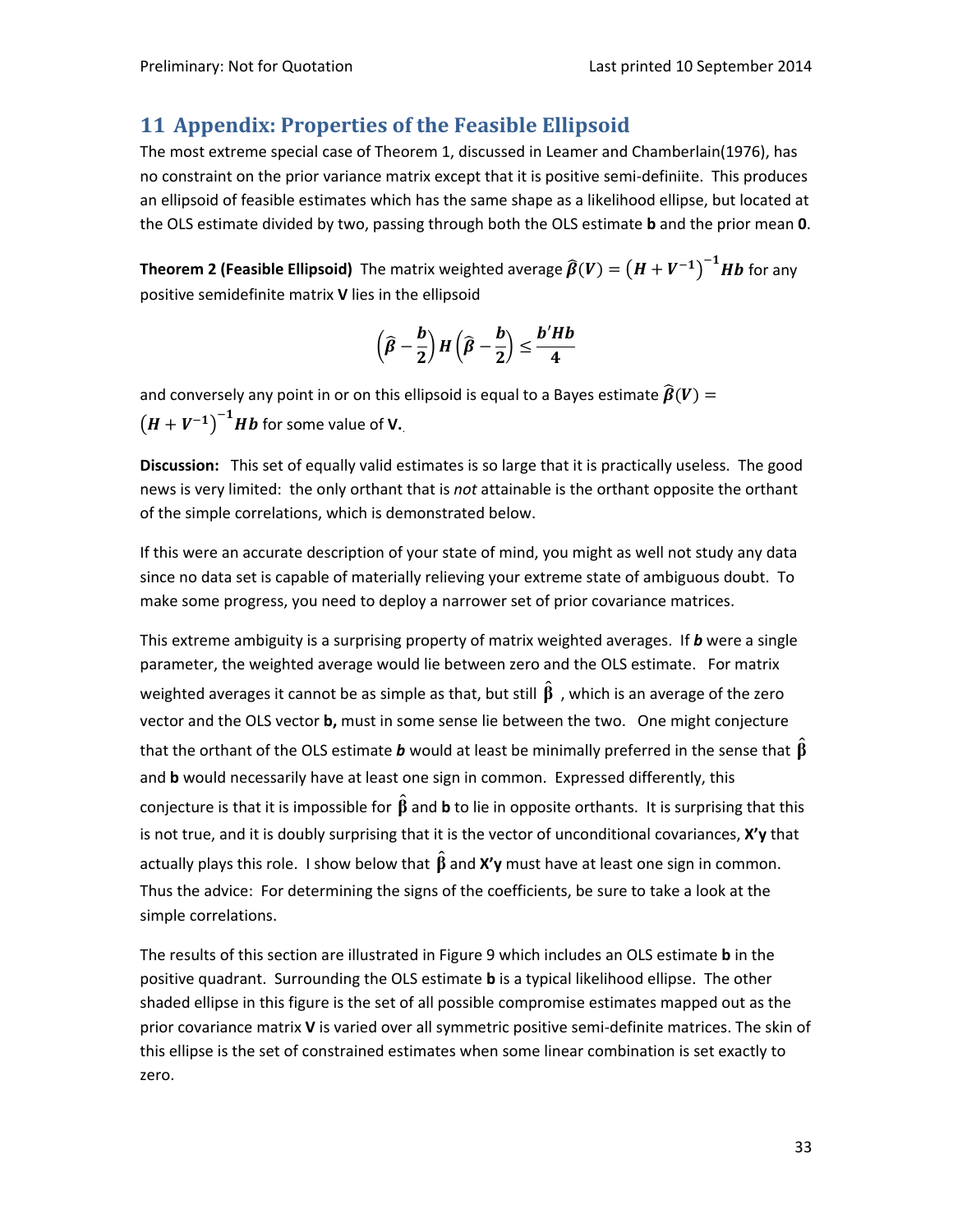This shaded "feasible ellipse" covers three quadrants, including the (‐,‐) quadrant with signs opposite the OLS **b**. The quadrant that this feasible ellipse does not intersect is the (‐,+) quadrant. The two small circles on this ellipse are the two constrained estimates when one or the other coefficient is set to zero. Thus the vector of simple correlations is (+,‐), which is the preferred orthant in the sense that the compromise estimates between **b** and zero take on all signs accept the opposite of  $(+,-)$ .

The vector **X'y** is the inward normal of this feasible ellipse at the origin, and  $\mathbf{\hat{\beta}}$ **'**  $\mathbf{X}^{\intercal}\mathbf{y} = 0$  is the tangent hyperplane to that inward normal. The picture has a feasible ellipse which includes values in all orthants but one: the orthant opposite the vector of simple correlations. Note also that the direction of feasibility (relative sizes of the coefficients) is unlimited in the orthant of the simple correlations, **X'y**, but is limited in the other orthants. That is another sense that the orthant of the simple correlations is special.

Figure 9 The Feasible Ellipse and the Impossible Orthant



Generally, there is only one excluded orthant – the orthant opposite the orthant of the simple correlations.

**Theorem** 3: By varying the prior covariance matrix, the vector of estimates  $\widehat{\beta}(V)$  =  $\left(H + V^{-1}\right)^{-1}$ Hb can lie in any orthant but one: the orthant opposite the vector of simple **correlations, X'y.**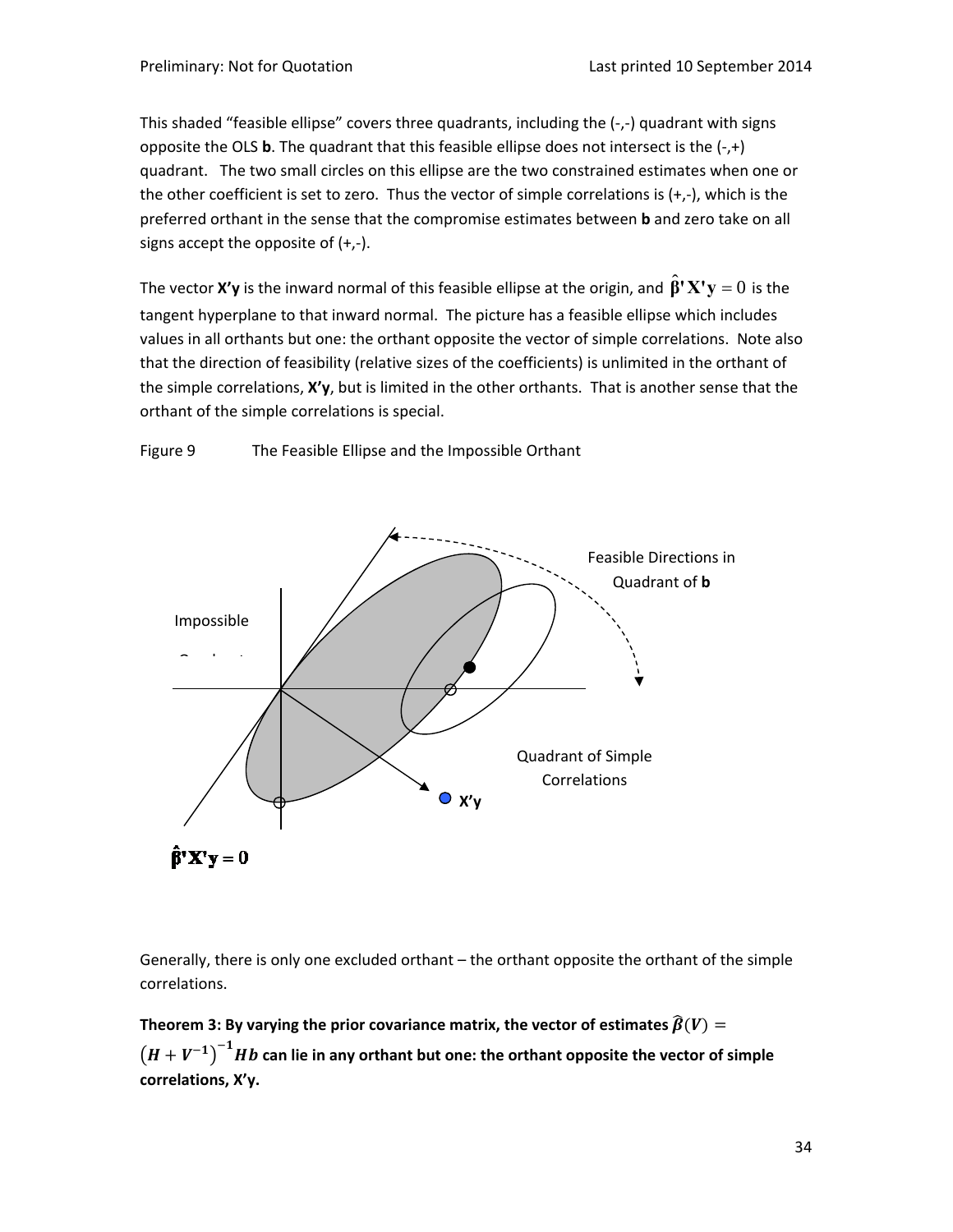**Proof**: The impossibility of the orthant opposite the orthant of the simple correlations is straightforwardly established by premultiplying the posterior mean  $\widehat{\bm{\beta}}(\bm{V})=\left(\bm{H}+\bm{V}^{-\bm{1}}\right)^{-\bm{1}}\bm{H}\bm{b}=$  $(H + V^{-1})^{-1} X' y/\sigma^2$  by the vector of covariances **X'y** to obtain  $y'X\widehat{\beta}(V) = y'X(H +$  $(V^{-1})^{-1}X'y/\sigma^2$  which must be positive because  $(\mathsf{H+V}^1)^{-1}$  is positive definite. At least one of the elements of this inner product  $\hat{\beta}^{\dagger}X^{\dagger}y$  must be positive for the sum to be positive which means at least one of the elements is the product of two numbers with the same sign.

We next show that the feasible ellipsoid covers every orthant except the orthant opposite the simple regressions **X'y**. Consider the estimate  $\hat{\beta} = \lambda \Lambda s$  where s is a vector of ones and minus ones selecting an orthant, and **Λ** is a positive diagonal matrix selecting the direction within the orthant and  $\lambda$  is a scalar that is used to shrink the size of vector. This vector is feasible if

$$
\left(\lambda \Lambda s - \frac{b}{2}\right)^{n} H\left(\lambda \Lambda s - \frac{b}{2}\right) < b' Hb / 4
$$
\n
$$
\lambda^{2} s' \Lambda H \Lambda s - \lambda s' \Lambda H b + b' Hb / 4 < b' Hb / 4
$$
\n
$$
\lambda s' \Lambda H \Lambda s < s' \Lambda H b = s' \Lambda X' y / \sigma^{2}
$$

The expression on the left side of this inequality is a positive number that converges to zero as  $\lambda$ converges to zero. Thus this inequality is satisfied for some  $\lambda$  if the item on the right is positive. If **s** and **X'y** have at least one element with a common sign, then the positive diagonal matrix **Λ** can have the corresponding element with a large enough value that offsets whatever negatives might come from the other elements. Thus by choice of  $\Lambda$  and  $\lambda$ , this inequality can be satisfied for all **s** but the one with signs all opposite **X'y**.

The choice of the diagonal positive matrix **Λ** doesn't matter if **s** and **X'y** conform in sign, but otherwise has to be chosen to emphasize the common signs of **s** and **X'y.** Thus the corollary:

 $\mathsf{Corollary 3.1:}$  The relative magnitudes of the elements of  $\widehat{\beta}(V) = \left(H + V^{-1}\right)^{-1}Hb$  are **unlimited in the orthant of the simple correlations, X'y, but otherwise the relative magnitudes**  $\Lambda$  are limited by the inequality  $s' \Lambda X' y = s' \Lambda r = \sum s_i \Lambda_i r_i > 0$ .

Note that this condition depends on the simple correlations, **X'y**, not the partial correlations (regression coefficients),  $(X'X)^{-1} X'Y$ , which is yet another reason for interest in these simple correlations:

**Corollary** 3.2: The range of the relative magnitudes of the elements of  $\widehat{\beta}(V) = (H +$ ൯ିࢂ ି࢈ࡴ **depends on the simple correlations r=X'y <sup>=</sup> Nb, not on the regression estimates b.**

**Corollary 3.3: The OLS multiple regression and the one‐at‐a‐time simple regressions must have at least one sign in common.**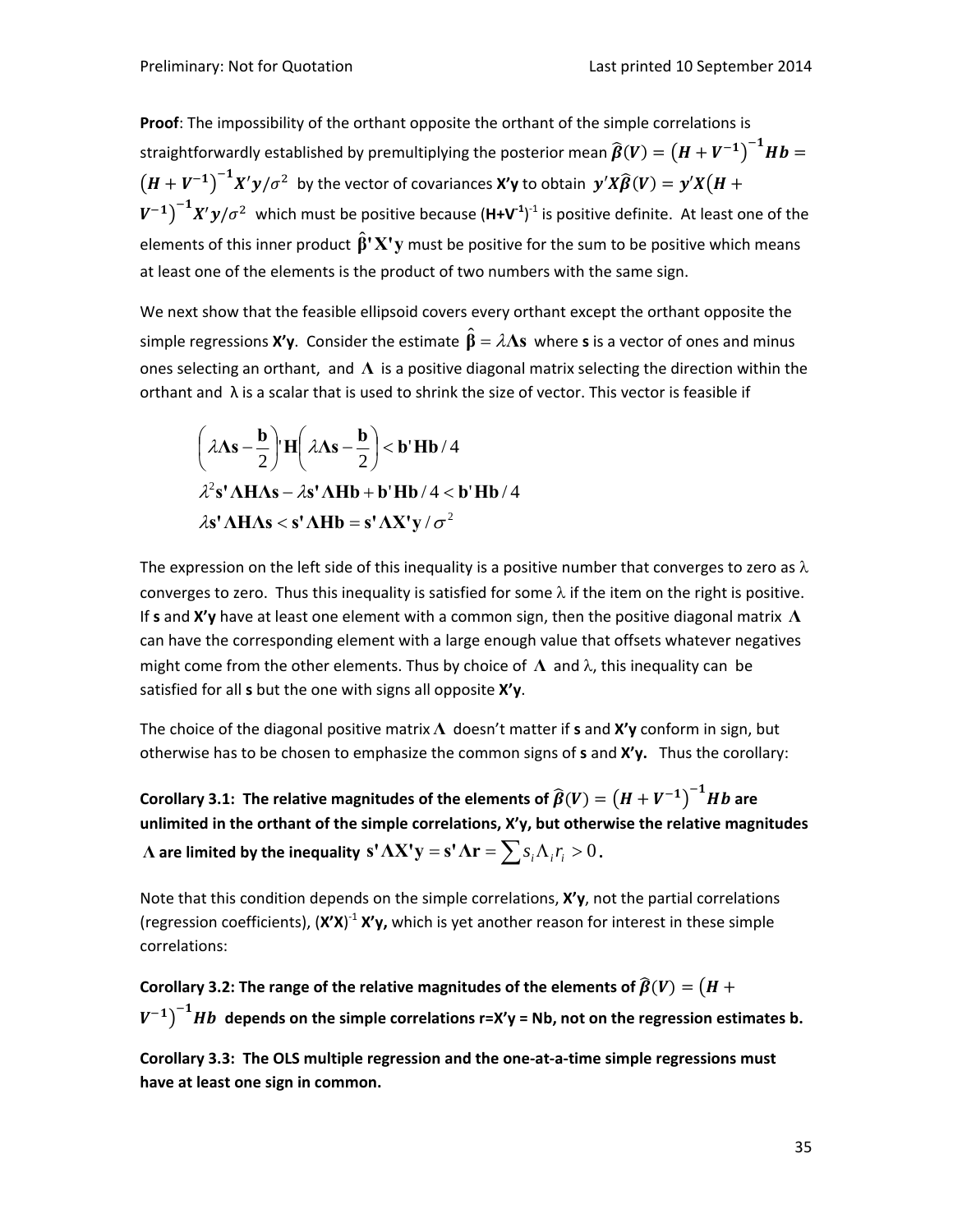This follows from the fact that the inner product of the OLS estimate and the covariance vector must be positive: **b**'**X**'**y** = **y**'**X**(**X'X**) ‐<sup>1</sup> **X**'**y** >0

### **11.1 Extreme Bounds Analysis**

That concludes the discussion of the orthants (sign patterns). Next we can find the intervals of estimates of linear combinations of parameters  $\psi'\hat{\beta}$  over the feasible ellipsoid. Since we are trying to determine if a coefficient or linear combination can be bounded away from zero, it is discouraging that all but one special linear combination has an interval of estimates that includes both positive and negative values.

First we report a result on the extreme values of linear combinations constrained to the feasible ellipsoid

**Theorem:** The linear combination  $\psi'\hat{\beta}$  with  $\hat{\beta}$  constrained to the feasible ellipsoid  $(\hat{\beta}$  – ࢈ 2  $\left( \widehat{\boldsymbol{\beta }}-\frac{b}{2}\right)$  $\left(\frac{b' H b}{4}\right) \leq \frac{b' H b}{4}$  must lie in the interval

$$
\frac{\psi' b}{2} - \left(\frac{(\psi' H^{-1} \psi)(b' H b)}{4}\right)^{\frac{1}{2}} \leq \psi' \widehat{\beta} \leq \frac{\psi' b}{2} + \left(\frac{(\psi' H^{-1} \psi)(b' H b)}{4}\right)^{\frac{1}{2}}
$$

**Proof:** The problem of finding the extremes of ψ'x subject to ellipsoidal constraint:  $\frac{1}{2}(x-\frac{c}{2})' A(x-\frac{c}{2}) \leq \frac{c'AC}{4}$  leads to the Lagrangian derivative:  $\psi - \lambda A(x-\frac{c}{2}) = 0$ . From this vector of equations we can solve for  $\,\left(x-\frac{c}{2}\right)=A^{-1}\psi/\lambda$ , and can insert this into the ellipsoidal constraint  $\left(x-\frac{c}{2}\right)' H\left(x-\frac{c}{2}\right)=\frac{\psi A^{-1}\psi}{\lambda^2}=\frac{c\prime Ac}{4}$  which allows us to solve for the Lagrange multiplier,  $\lambda^2 = \frac{\psi A^{-1} \psi}{c^{\prime} A c}$ ర . Thus the solution is

$$
x = \frac{c}{2} \pm A^{-1} \psi \left( \frac{c'Ac}{4\psi' A^{-1} \psi} \right)^{1/2}
$$

$$
\psi' x = \frac{\psi' c}{2} \pm \psi' A^{-1} \psi \left( \frac{c' A c}{4 \psi'{}^{H^{-1}} \psi} \right)^{\frac{1}{2}} = \frac{\psi' c}{2} \pm \left( \frac{\psi' A^{-1} \psi c' A c}{4} \right)^{\frac{1}{2}}
$$

An s-value (sturdiness measure) is equal to the center of the ambiguity interval divided by half the length. The s-value corresponding to the feasible ellipsoid per the theorem above is equal to the z-statistic  $\bm{\psi}'$ b/ $\left(\bm{\psi}'\bm{H^{-1}\psi}\right)^{1/2}$  for testing  $\psi'\beta=0$  , divided by the square root of the chisquared statistic  $(b'Hb)$  for testing the multivariate hypothesis that  $\beta$ =0.

s-value = 
$$
\frac{\psi' b}{(\psi' H^{-1} \psi)^{1/2} (b' H b)^{1/2}} = \frac{z_{\psi}}{(\chi_{\beta}^2)^{1/2}}
$$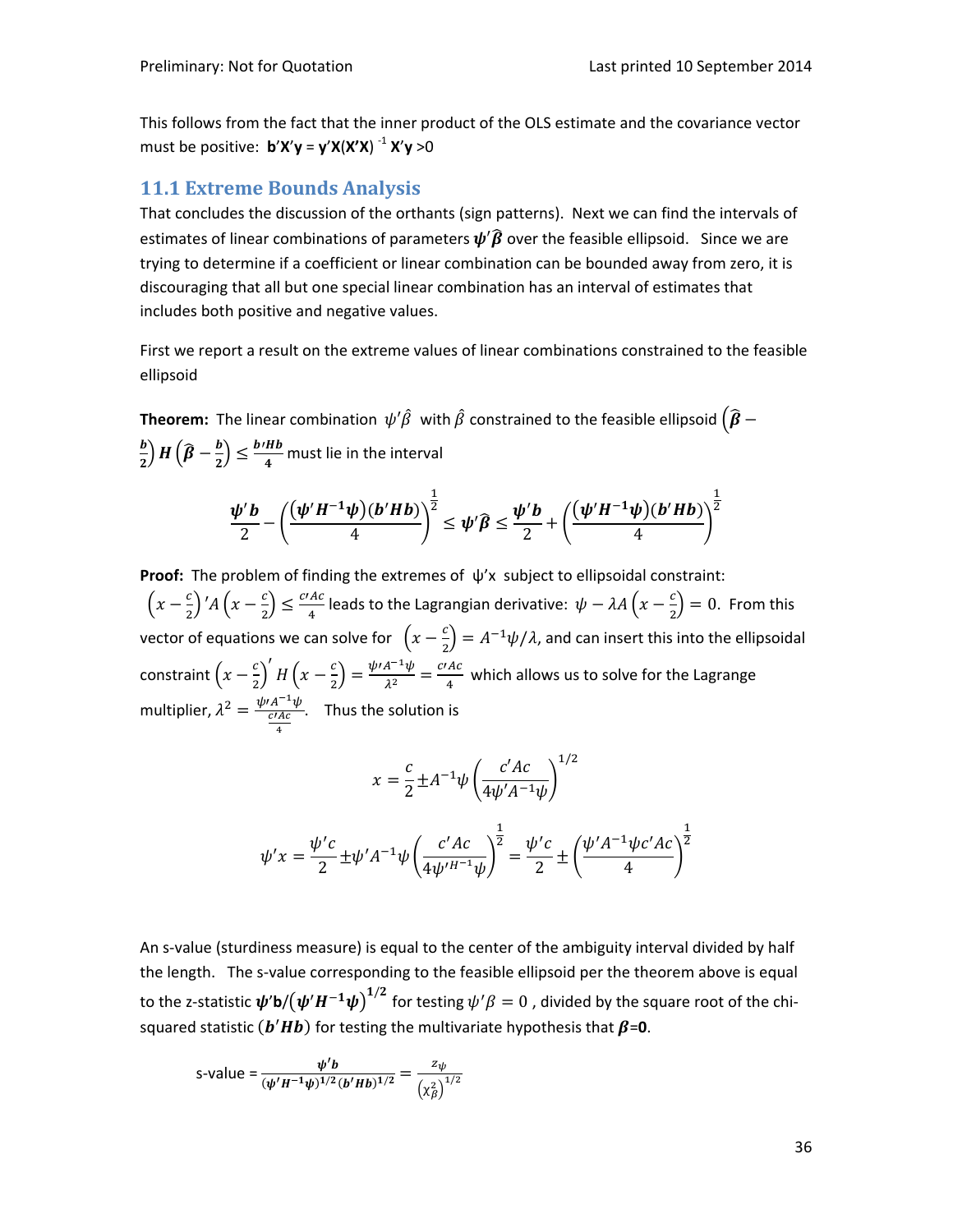This is confirmation that sampling uncertainty and model ambiguity can be two sides of the same coin. To determine if an estimate is adequately certain, compare the z-value with 1.96. To determine if an estimate is sturdy, compare the z-value with the square root of the chisquared for testing  $\beta$ =0.

This has a geometric interpretation. A confidence interval for  $\beta_1$  in Figure 9 can be found by projecting a suitably chosen likelihood ellipse onto the x‐axis. The ambiguity interval can be found by projecting the feasible ellipse onto the x‐axis. Because the feasible ellipse and the likelihood ellipse have exactly the same shape, projections in all directions behave similarly. The shaded ellipse in Figure 3 describes the set of estimates that are attainable when the prior variance matrix is bounded from above and from below. This ellipse of estimates does not have same shape as the likelihood ellipse which raises the possibility that at least sometimes sampling uncertainty and model ambiguity; sometimes t-values and s-values are not identically ordered.

Next we can confirm that the s-value is less than one for all but one linear combination of coefficients, in other words, almost all model ambiguity intervals overlap zero.

**Corollary**: If the linear combination is proportional to the vector of covariances,  $\psi = Hb \propto X'y$ then the interval of feasible estimates extends from zero to the OLS estimate  $\psi' b$ .

**Proof:** For 
$$
\psi = Hb
$$
 the interval of estimates  $\frac{\psi' b}{2} \pm \left(\frac{(\psi' H^{-1} \psi)(b' H b)}{4}\right)^{\frac{1}{2}}$  is  $\frac{b' H b}{2} \pm \left(\frac{(b' H b)(b' H b)}{4}\right)^{\frac{1}{2}}$   
=  $\frac{b' H b}{2} \pm \frac{b' H b}{2} = \frac{\psi' b}{2} \pm \frac{\psi b}{2}$ .

**Corollary:** If the linear combination  $\psi$  is anything other than proportional to the vector of covariances, then the interval of feasible estimates overlaps zero.

**Proof**: We need to show that center of the interval of estimates is less that the amount that is added and subtracted, in other words,  $(\bm{\psi}' \bm{b})^2 < (\bm{\psi}' \bm{H}^{-1} \bm{\psi}) (\bm{b}' \bm{H} \bm{b})$ , or equivalently,  $(\psi' b)^2 / (\psi' H^{-1} \psi) < (b' H b)$ . It is enough to find the maximum of the expression on the left (the  $\chi^2$ -statistic for testing  $\bm{\psi}'\bm{\beta}=\bm{0}$ ) and show that it is less than the expression on the right (the χ<sup>2</sup>-statistic for testing  $\beta = 0$ ). The maximum is found by setting the vector of derivatives to zero:

$$
0 = \partial \ln \left( (\psi' b)^2 / (\psi' H^{-1} \psi) \right) / \partial \psi = \frac{2 b b' \psi}{(\psi' b)^2} - \frac{2 H^{-1} \psi}{\psi' H^{-1} \psi}
$$

Confirm that this vector of derivatives is zero when  $\boldsymbol{\psi} = \boldsymbol{H} \boldsymbol{b}$ , and the  $\chi^2$ -statistic in that case becomes  $(\psi' b)^2 / (\psi' H^{-1} \psi) = (b' H b)^2 / (b' H b) = (b' H b)$ .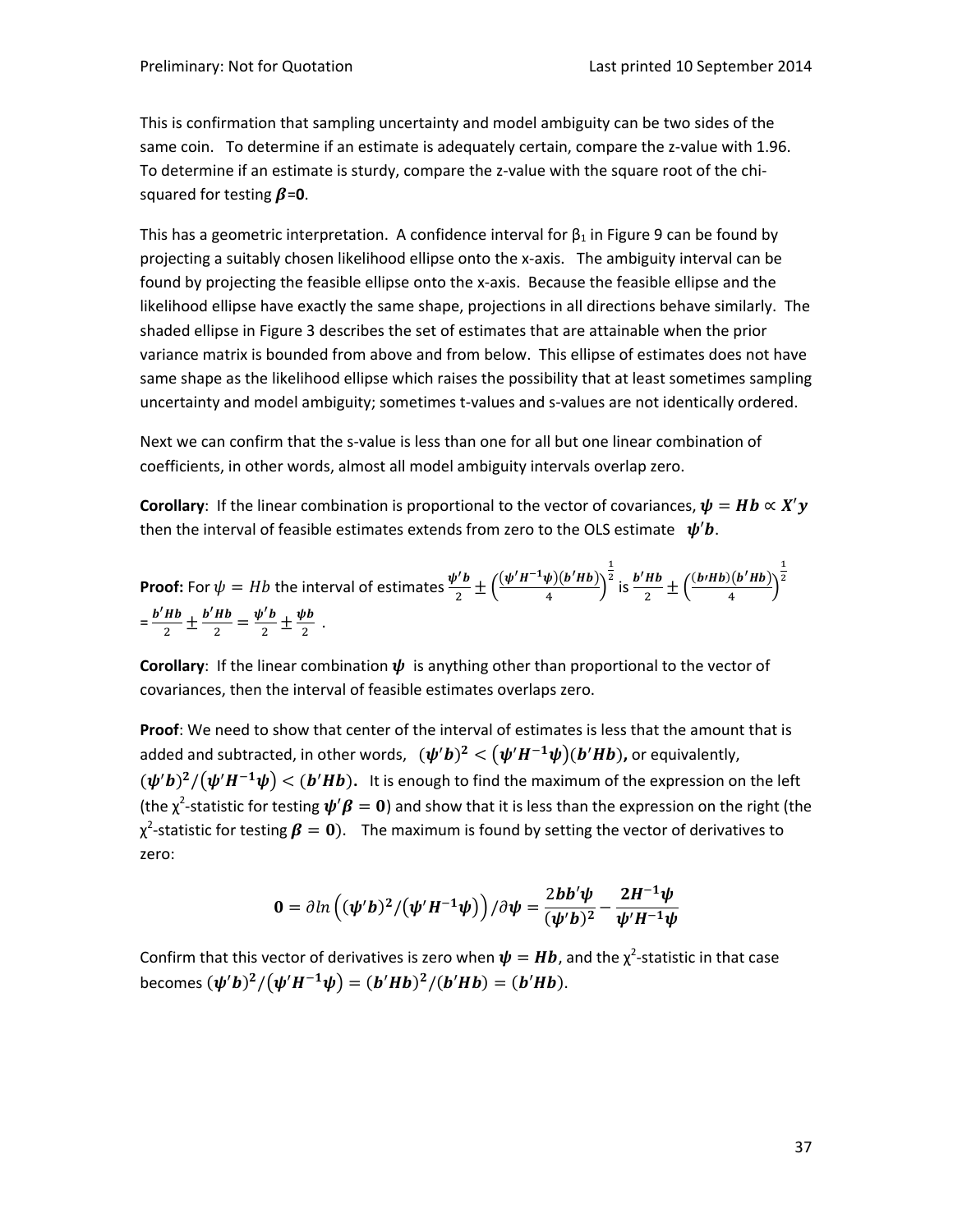# **12 Appendix: Some Implications and non‐implications of the diagonal case**

As just discussed, the vector of signs of simple correlations take on special meaning since it is impossible to devise a shrinkage estimator with all signs opposite these, but any other sign pattern is attainable with a suitably chosen shrinkage "metric." If the prior precision matrix is restricted to be diagonal the vector of simple correlations is even more important. Here is one reason:

## **Theorem: If the prior covariance matrix is diagonal, then the compromise estimates closest to zero are in the orthant of the simple correlations.**

This is illustrated in Figure 10. Rather than proving this one, I prove a more general result next.

Figure 10 **Compromise Estimates with Diagonal Prior Precision** 



## **Theorem: If the prior precision matrix is diagonal, then estimates may not lie in opposite orthants.**

Proof: Suppose, to the contrary, that  $\hat{\boldsymbol{\beta}}_1$  and the orthant opposite  $\hat{\boldsymbol{\beta}}_1$  are both feasible. Then there exists positive diagonal matrices such that:

$$
\mathbf{D}_1 \hat{\boldsymbol{\beta}}_1 = \mathbf{N} (\mathbf{b} - \hat{\boldsymbol{\beta}}_1) \mathbf{D}_1 = diag \{ d_{11}, d_{12}, ..., d_{1k} \} > 0
$$
  

$$
\mathbf{D}_2 \hat{\boldsymbol{\beta}}_2 = \mathbf{N} (\mathbf{b} - \hat{\boldsymbol{\beta}}_2) \mathbf{D}_2 = diag \{ d_{21}, d_{22}, ..., d_{2k} \} > 0
$$
  

$$
\hat{\boldsymbol{\beta}}_2 = -\mathbf{\Lambda} \hat{\boldsymbol{\beta}}_1, \mathbf{\Lambda} = diag \{ \lambda_1, \lambda_2, ..., \lambda_k \} > 0
$$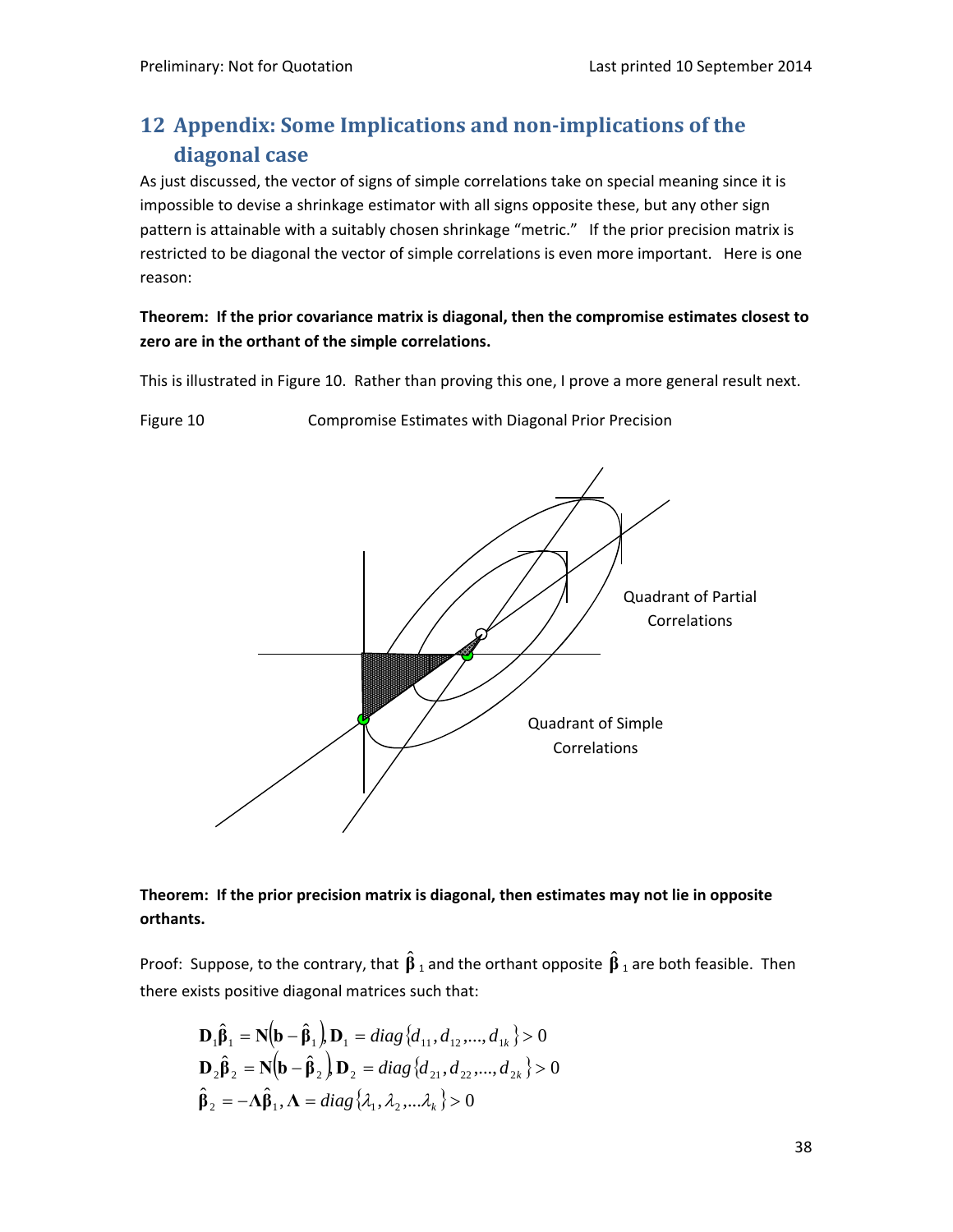Substitute the third line into the second to obtain the two equations:

$$
D_1 \hat{\beta}_1 = Nb - N \hat{\beta}_1
$$
  
- 
$$
D_2 \Lambda \hat{\beta}_1 = Nb + N \Lambda \hat{\beta}_1
$$

Subtract the second from the first:

$$
\left(\mathbf{D}_1 + \mathbf{D}_2 \Lambda\right)\hat{\boldsymbol{\beta}}_1 = -\mathbf{N}\left(\mathbf{I} + \Lambda\right)\hat{\boldsymbol{\beta}}_1
$$

Then premultiply by  $({\bf I}+\mathbf{\Lambda}){\bf \hat{b}}_{_1}$  to obtain:

$$
\hat{\beta}_1 \cdot (I + \Lambda)(D_1 + D_2 \Lambda)\hat{\beta}_1 = -\hat{\beta}_1 \cdot (I + \Lambda)N(I + \Lambda)\hat{\beta}_1
$$

which is a contradiction because the expression to the left of the equal sign is positive because it is the weighted sum of squares of the elements of  $\hat{\boldsymbol{\beta}}$  <sub>1</sub> while the expression to the right is negative because the quadratic form involves a positive definite matrix.

**Corollary: If the prior precision matrix is diagonal, then the orthant opposite the OLS vector b is not possible.**

**Corollary: There can be at most 2<sup>k</sup> /2 orthants of estimates.**

**Corollary: In the two dimensional case there can be at most two orthants of estimates.**

**False k‐orthant generalization: There can be at most k different orthants of estimates.**

Counterexample available on request. (I had high hopes this would be true.)

### **13 Tables**

**Table 1 Sala‐i‐Matin et. al. (2004) variables**

Table 1 ‐ Data Description and Sources: SDM(2005)

| Rank | Variable                                           | Description and Source                                                                                               |
|------|----------------------------------------------------|----------------------------------------------------------------------------------------------------------------------|
|      | Average growth rate of GDP<br>per capita 1960-1996 | Growth of GDP per capita at purchasing power parities between 1960 and 1996. From<br>Alan Heston et al. (2001).      |
|      | East Asian dummy                                   | Dummy for East Asian countries.                                                                                      |
|      | Primary schooling in 1960                          | Enrollment rate in primary education in 1960. Barro and Jong-Wha Lee (1993).                                         |
| 3    | Investment price                                   | Average investment price level between 1960 and 1964 on purchasing power parity<br>basis. From Heston et al. (2001). |
| 4    | GDP in 1960 (log)                                  | Logarithm of GDP per capita in 1960. From Heston et al. (2001).                                                      |
| 5    | Fraction of tropical area                          | Proportion of country's land area within geographical tropics. From John L. Gallup et al.<br>(2001).                 |
| 6    | Population density coastal in<br>1960's            | Coastal (within 100 km of coastline) population per coastal area in 1965. From Gallup et<br>al. (2001).              |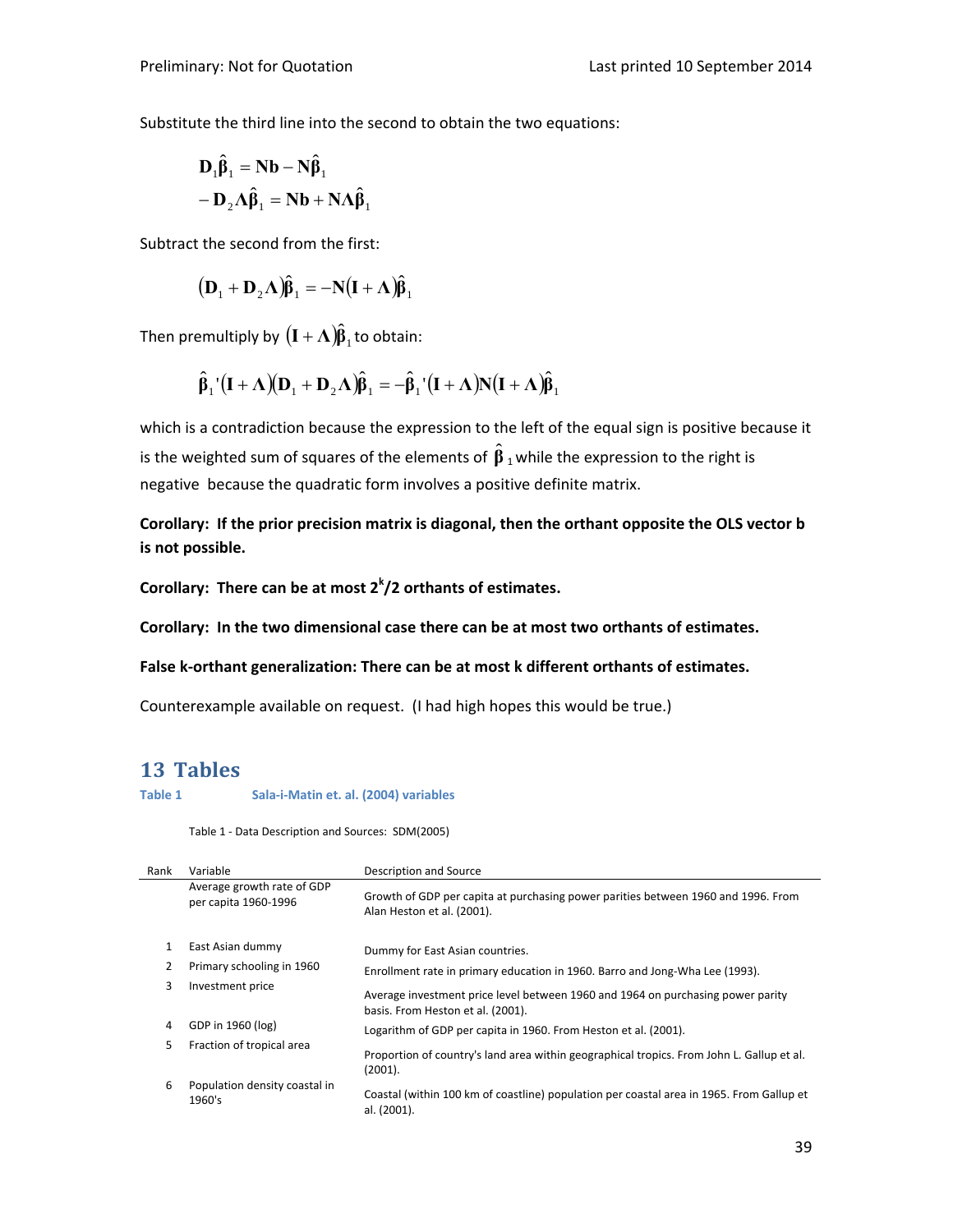# Preliminary: Not for Quotation **by the Contract of Contract Contract Preliminary: Not for Quotation**

| 7  | Malaria prevalence in 1960's           | Index of malaria prevalence in 1966. From Gallup et al. (2001).                                                                                                                                                       |
|----|----------------------------------------|-----------------------------------------------------------------------------------------------------------------------------------------------------------------------------------------------------------------------|
| 8  | Life expectancy in 1960                | Life expectancy in 1960. Barro and Lee (1993).                                                                                                                                                                        |
| 9  | <b>Fraction Confucian</b>              | Fraction of population Confucian. Barro (1999).                                                                                                                                                                       |
| 10 | African dummy                          | Dummy for Sub-Saharan African countries.                                                                                                                                                                              |
| 11 | Latin American dummy                   | Dummy for Latin American countries.                                                                                                                                                                                   |
| 12 | Fraction GDP in mining                 | Fraction of GDP in mining. From Robert E. Hall and Charles I. Jones (1999).                                                                                                                                           |
| 13 | Spanish colony                         | Dummy variable for former Spanish colonies. Barro (1999).                                                                                                                                                             |
| 14 | Years open 1950-1994                   | Number of years economy has been open between 1950 and 1994. From Jeffrey D.<br>Sachs and Andrew M. Warner (1995).                                                                                                    |
| 15 | <b>Fraction Muslim</b>                 | Fraction of population Muslim in 1960. Barro (1999).                                                                                                                                                                  |
| 16 | <b>Fraction Buddhist</b>               | Fraction of population Buddhist in 1960. Barro (1999).                                                                                                                                                                |
| 17 | Ethnolinguistic<br>fractionalization   | Average of five different indices of ethnolinguistic fractionalization which is the<br>probability of two random people in a country not speaking the same language. From<br>William Easterly and Ross Levine (1997). |
| 18 | Government consumption<br>share 1960's | Share of expenditures on government consumption to GDP in1961. Barro and Lee<br>(1993).                                                                                                                               |
| 19 | Population density 1960                | Population per area in 1960. Barro and Lee (1993).                                                                                                                                                                    |
| 20 | Real exchange rate distortions         | Real exchange rate distortions. Levine and Renelt (1992).                                                                                                                                                             |
| 21 | Fraction speaking foreign              |                                                                                                                                                                                                                       |
| 22 | language<br>Openness measure 1965-1974 | Fraction of population speaking foreign language. Hall and Jones (1999).                                                                                                                                              |
|    |                                        | Ratio of exports plus imports to GDP, averaged over 1965 to 1974. This variable was<br>provided by Robert Barro.                                                                                                      |
| 23 | Political rights                       | Political rights index. From Barro (1999).                                                                                                                                                                            |
| 24 | Government share of GDP in<br>1960's   | Average share government spending to GDP between 1960-1964. From Heston et al.<br>(2001).                                                                                                                             |
| 25 | Higher education in 1960               | Enrollment rates in higher education. Barro and Lee (1993).                                                                                                                                                           |
| 26 | Fraction population in tropics         | Proportion of country's population living in geographical tropics. From Gallup et al.<br>(2001).                                                                                                                      |
| 27 | Primary exports 1970                   |                                                                                                                                                                                                                       |
|    |                                        | Fraction of primary exports in total exports in 1970. From Sachs and Warner (1997).                                                                                                                                   |
| 28 | Public investment share                | Average share of expenditures on public investment as fraction of GDP between 1960<br>and 1965. Barro and Lee (1993).                                                                                                 |
| 29 | <b>Fraction Protestant</b>             | Fraction of population Protestant in 1960. Barro (1999).                                                                                                                                                              |
| 30 | <b>Fraction Hindu</b>                  | Fraction of the population Hindu in 1960. Barro (1999).                                                                                                                                                               |
| 31 | Fraction population less than          |                                                                                                                                                                                                                       |
|    | 15                                     | Fraction of population younger than 15 years in 1960. Barro and Lee (1993).                                                                                                                                           |
| 32 | Air distance to big cities             | Logarithm of minimal distance (in km) from New York, Rotterdam, or Tokyo. From<br>Gallup et al. (2001).                                                                                                               |
| 33 | Nominal government GDP<br>share 1960's | Average share of nominal government spending to nominal GDP between 1960 and<br>1964. Calculated from Heston et al. (2001).                                                                                           |
| 34 | Absolute latitude                      | Absolute latitude. Barro (1999).                                                                                                                                                                                      |
| 35 | <b>Fraction Catholic</b>               | Fraction of population Catholic in 1960. Barro (1999).                                                                                                                                                                |
| 36 | Fertility in 1960's                    | Fertility in 1960's. Barro and Sala-i-Martin (1995).                                                                                                                                                                  |
| 37 | European dummy                         | Dummy for European economies.                                                                                                                                                                                         |
| 38 | Outward orientation                    | Measure of outward orientation. Levine and Renelt (1992).                                                                                                                                                             |
| 39 | Colony dummy                           | Dummy for former colony. Barro (1999).                                                                                                                                                                                |
| 40 | Civil liberties                        | Index of civil liberties index in 1972. Barro (1999).                                                                                                                                                                 |
| 41 | Revolutions and coups                  | Number of revolutions and military coups. Barro and Lee (1993).                                                                                                                                                       |
| 42 | British colony                         | Dummy for former British colony after 1776. Barro (1999).                                                                                                                                                             |
| 43 | Hydrocarbond deposits in 1993          | Log of hydrocarbond eposits in 1993. From Gallup et al. (2001).                                                                                                                                                       |
| 44 | Fraction population over 65            | Fraction of population older than 65 years in 1960. Barro and Lee(1993)                                                                                                                                               |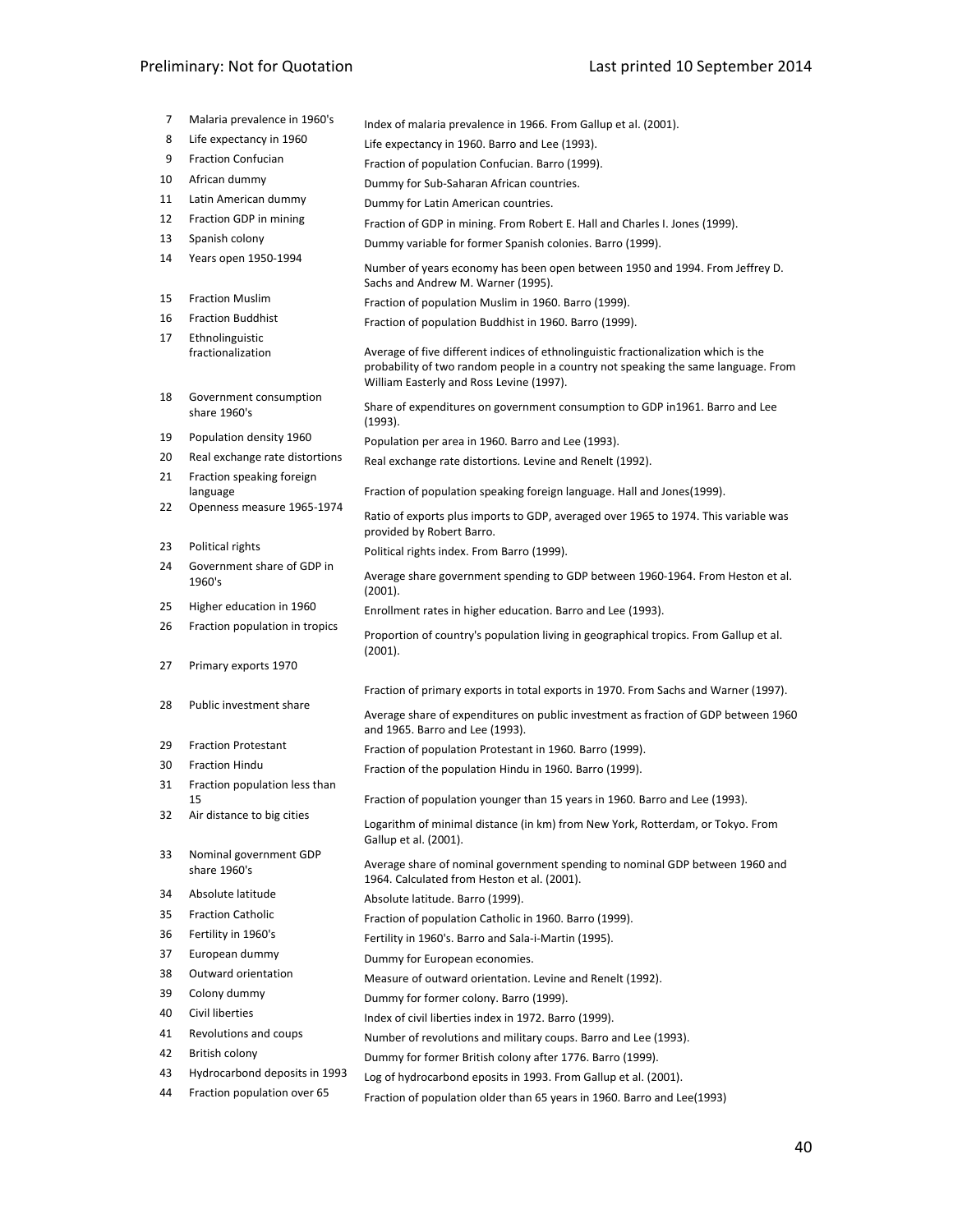# Preliminary: Not for Quotation **by the Contract of Contract Preliminary: Not for Quotation**

| 45 | Defense spending share                              | Average share public expenditures on defense as fraction of GDP between 1960 and<br>1965. Barro and Lee (1993).                                                       |
|----|-----------------------------------------------------|-----------------------------------------------------------------------------------------------------------------------------------------------------------------------|
| 46 | Population in 1960                                  | Population in 1960. Barro (1999).                                                                                                                                     |
| 47 | Terms of trade growth in                            |                                                                                                                                                                       |
|    | 1960's                                              | Growth of terms of trade in the 1960's. Barro and Lee (1993).                                                                                                         |
| 48 | Public education spending<br>share in GDP in 1960's | Average share public expenditures on education as fraction of GDP between 1960 and<br>1965. Barro and Lee (1993).                                                     |
| 49 | Landlocked country dummy                            | Dummy for landlocked countries.                                                                                                                                       |
| 50 | Religious intensity                                 | Religion measure. Barro (1999).                                                                                                                                       |
| 51 | Size of economy                                     | Logarithm of aggregate GDP in 1960.                                                                                                                                   |
| 52 | Socialist dummy                                     | Dummy for countries under Socialist rule for considerable time during 1950 to 1995.<br>From Gallup et al. (2001).                                                     |
| 53 | English-speaking population                         | Fraction of population speaking English. From Hall and Jones (1999).                                                                                                  |
| 54 | Average inflation 1960-1990                         | Average inflation rate between 1960 and 1990. Levine and Renelt(1992).                                                                                                |
| 55 | Oil-producing country dummy                         | Dummy for oil-producing country. Barro (1999).                                                                                                                        |
| 56 | Population growth rate 1960-                        |                                                                                                                                                                       |
| 57 | 1990<br>Timing of independence                      | Average growth rate of population between 1960 and 1990. Barro and Lee (1993).                                                                                        |
|    |                                                     | Timing of national independence measure: 0 if before 1914; 1 if between 1914 and<br>1945; 2 if between 1946 and 1989; and 3 if after 1989. From Gallup et al. (2001). |
| 58 | Fraction of land area near<br>navigable water       | Proportion of country's land area within 100 km of ocean or ocean-navigable river. From<br>Gallup et al. (2001).                                                      |
| 59 | Square of inflation 1960-1990                       | Square of average inflation rate between 1960 and 1990.                                                                                                               |
| 60 | Fraction spent in war 1960-<br>1990                 | Fraction of time spent in war between 1960 and 1990. Barro and Lee (1993).                                                                                            |
| 61 | Land area                                           | Area in km2. Barro and Lee (1993).                                                                                                                                    |
| 62 | Tropical climate zone                               | Fraction tropical climate zone. From Gallup et al. (2001).                                                                                                            |
| 63 | Terms of trade ranking                              | Barro (1999).                                                                                                                                                         |
| 64 | Capitalism                                          | Degree Capitalism index. From Hall and Jones (1999).                                                                                                                  |
| 65 | <b>Fraction Orthodox</b>                            | Fraction of population Orthodox in 1960. Barro (1999).                                                                                                                |
| 66 | War participation 1960-1990                         | Indicator for countries that participated in external war between 1960 and 1990. Barro<br>and Lee (1993).                                                             |
| 67 | Interior density                                    | Interior (more than 100 km from coastline) population per interior area in 1965. From<br>Gallup et al. (2001).                                                        |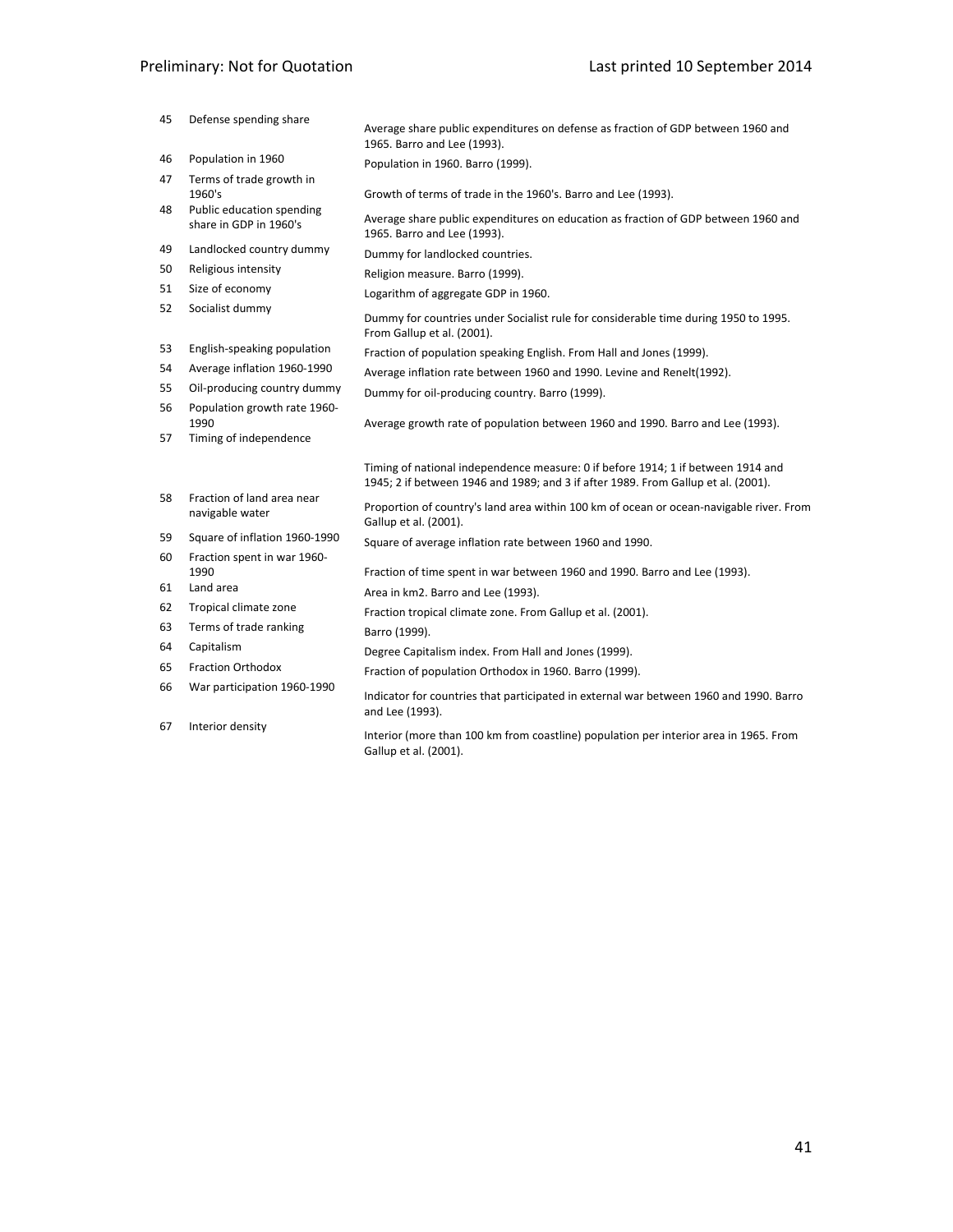#### **Table 2Proposed Reporting Style for <sup>a</sup> 14 variable Regression**

Models Explaining Growth Rates of Real per capita Income from 1960 to 1966: 87 Countries

Data Source: Sala‐i‐Martin, Doppelhofer and Miller (2004)

Standardized Variables (Unit variance and zero mean)

All Variables Treated the Same

Sorted First by Category and then by OLS <sup>t</sup>‐value

| Prior Expected R-sa | 0.1 |  | Infinite | "ח" | 0.1 |  | Infinite | .1.0)<br>(0.1) | (0.1, 0.5) | (0.5, 1.0) |
|---------------------|-----|--|----------|-----|-----|--|----------|----------------|------------|------------|
|                     |     |  |          |     |     |  |          |                |            |            |

|                | Category   | Description                                | b-SIMPLE | b-BAYES  | b-BAYES  | b-BAYES  | b OLS    | t-SIMPLE | t-BAYES | t-BAYES | t-BAYES | t-OLS   | s-val   | s-val   | s-val   |
|----------------|------------|--------------------------------------------|----------|----------|----------|----------|----------|----------|---------|---------|---------|---------|---------|---------|---------|
| 1              | catchup    | GDP in 1960 (log)                          | 0.318    | $-0.023$ | $-0.195$ | $-0.283$ | $-0.462$ | 3.09     | $-0.32$ | $-1.60$ | $-1.99$ | $-2.61$ | $-0.48$ | $-0.47$ | $-2.72$ |
| $\overline{2}$ | culture    | Fraction Speaking Foreign Language         | 0.258    | 0.092    | 0.127    | 0.133    | 0.145    | 2.46     | 1.52    | 1.54    | 1.51    | 1.50    | 0.67    | 0.72    | 3.36    |
| 3              | geography  | Absolute Latitude                          | 0.394    | 0.105    | 0.209    | 0.249    | 0.314    | 3.95     | 1.53    | 1.90    | 2.02    | 2.18    | 0.67    | 0.69    | 3.36    |
| $\Delta$       | geography  | Fraction of Land Area Near Navigable Water | 0.404    | 0.113    | 0.145    | 0.149    | 0.155    | 4.07     | 1.83    | 1.70    | 1.64    | 1.57    | 0.76    | 0.82    | 3.79    |
| 5              | Government | <b>British Colony Dummy</b>                | 0.076    | 0.066    | 0.104    | 0.108    | 0.107    | 0.70     | 1.11    | 1.30    | 1.27    | 1.17    | $-0.42$ | $-0.45$ | $-2.34$ |
| 6              | Government | Government GDP Share 1960s                 | $-0.073$ | $-0.048$ | $-0.073$ | $-0.076$ | $-0.079$ | $-0.67$  | $-0.81$ | $-0.94$ | $-0.93$ | $-0.90$ | $-0.24$ | $-0.25$ | $-1.22$ |
|                | Government | Fraction Spent in War 1960-90              | $-0.135$ | $-0.029$ | $-0.038$ | $-0.041$ | $-0.050$ | $-1.25$  | $-0.50$ | $-0.48$ | $-0.50$ | $-0.57$ | 0.56    | 0.59    | 3.06    |
| 8              | Government | <b>Outward Orientation</b>                 | 0.030    | 0.009    | $-0.008$ | $-0.017$ | $-0.032$ | 0.28     | 0.16    | $-0.10$ | $-0.20$ | $-0.36$ | $-0.03$ | $-0.02$ | $-0.38$ |
| 9              | resources  | Primary Schooling in 1960                  | 0.574    | 0.201    | 0.365    | 0.424    | 0.525    | 6.47     | 3.03    | 3.61    | 3.81    | 4.14    | 1.34    | 1.40    | 6.89    |
| 10             | resources  | Primary Exports 1970                       | $-0.491$ | $-0.157$ | $-0.271$ | $-0.302$ | $-0.342$ | $-5.19$  | $-2.34$ | $-2.63$ | $-2.65$ | $-2.61$ | 0.17    | 0.17    | 0.82    |
| 11             | resources  | Oil Producing Country Dummy                | $-0.019$ | 0.017    | 0.055    | 0.072    | 0.102    | $-0.18$  | 0.28    | 0.70    | 0.86    | 1.14    | 0.16    | 0.18    | 0.66    |
| 12             | resources  | Higher Education 1960                      | 0.308    | 0.034    | 0.035    | 0.045    | 0.082    | 2.98     | 0.51    | 0.34    | 0.40    | 0.62    | $-0.17$ | $-0.17$ | $-0.83$ |
| 13             | resources  | Fraction Population Less than 15           | $-0.228$ | 0.024    | 0.082    | 0.099    | 0.122    | $-2.16$  | 0.34    | 0.63    | 0.62    | 0.53    | $-0.96$ | $-1.00$ | $-4.81$ |
| 14             | resources  | Fraction Population Over 65                | 0.234    | $-0.025$ | $-0.085$ | $-0.098$ | $-0.102$ | 2.22     | $-0.35$ | $-0.65$ | $-0.62$ | $-0.44$ | 0.29    | 0.30    | 1.94    |

| R-squared                | 0.210 | 0.378 | 0.436 | 0.537 |
|--------------------------|-------|-------|-------|-------|
| Mean Squared Coefficient | 0.008 | 0.026 | 0.036 | 0.058 |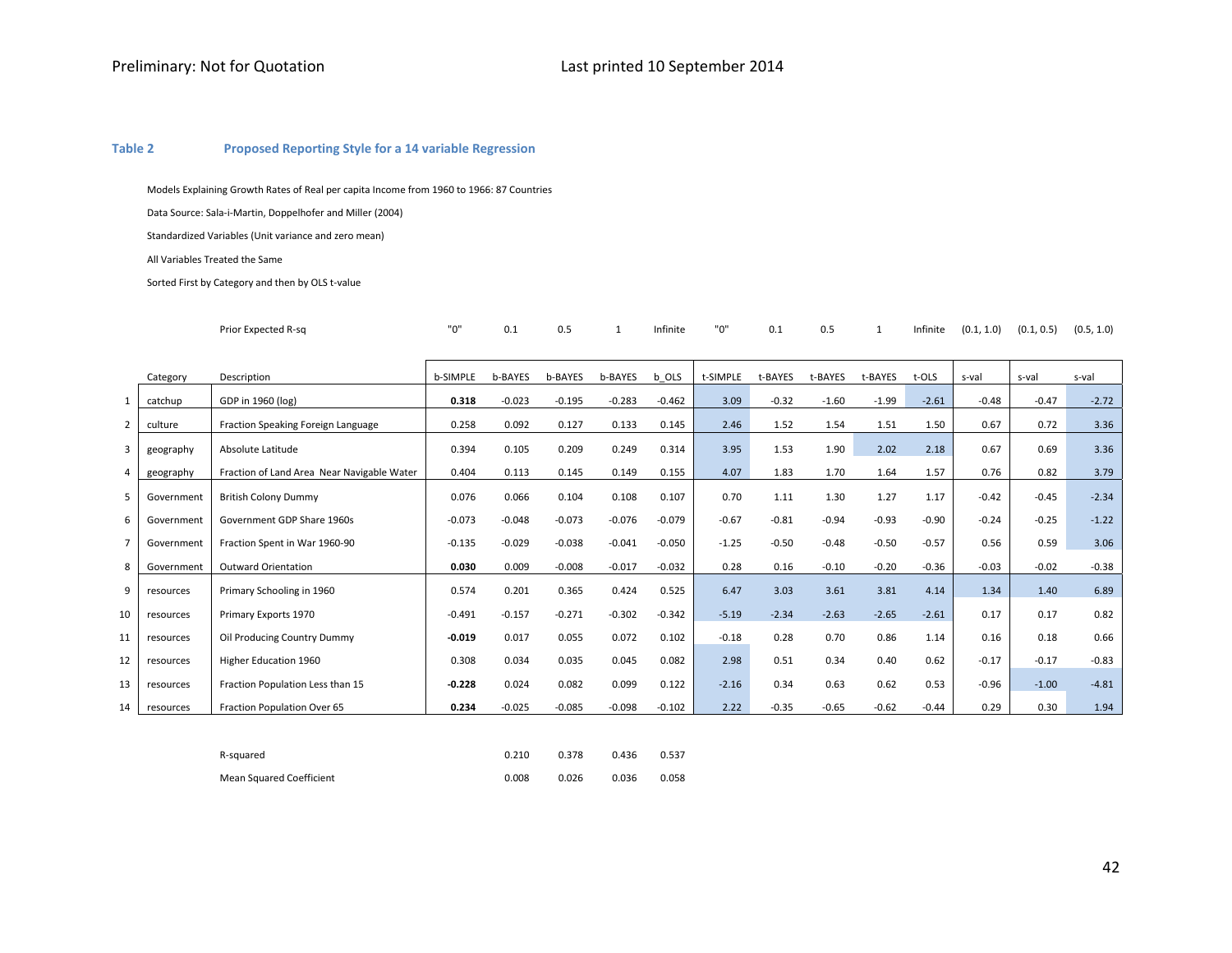#### **Table 3 Regression of Initial Per Capita GDP on 13 Explanatory Variables**

Dependent Variable: Log of Real GDP per Capita, 1960 Standardized Variables

Included observations: 87

| Variable                                   | Coefficient | Std. Error | t-Statistic           | Prob.        |  |
|--------------------------------------------|-------------|------------|-----------------------|--------------|--|
|                                            |             |            |                       |              |  |
| Fraction Speaking Foreign Language         | 0.151       | 0.062      | 2.45                  | 0.02         |  |
| Absolute Latitude                          | 0.068       | 0.095      | 0.71                  | 0.48         |  |
| Fraction of Land Area Near Navigable Water | 0.081       | 0.064      | 1.25                  | 0.21         |  |
| <b>British Colony Dummy</b>                | $-0.008$    | 0.061      | $-0.14$               | 0.89         |  |
| Government GDP Share 1960s                 | $-0.028$    | 0.058      | $-0.48$               | 0.63         |  |
| Fraction Spent in War 1960-90              | $-0.075$    | 0.058      | $-1.29$               | 0.20         |  |
| <b>Outward Orientation</b>                 | $-0.021$    | 0.059      | $-0.36$               | 0.72         |  |
| Primary Schooling in 1960                  | 0.234       | 0.079      | 2.95                  | 0.00         |  |
| Primary Exports 1970                       | 0.042       | 0.087      | 0.48                  | 0.63         |  |
| Oil Producing Country Dummy                | 0.071       | 0.058      | 1.21                  | 0.23         |  |
| <b>Higher Education 1960</b>               | 0.345       | 0.078      | 4.44                  | 0.00         |  |
| Fraction Population Less than 15           | $-0.126$    | 0.151      | $-0.84$               | 0.41         |  |
| Fraction Population Over 65                | 0.241       | 0.150      | 1.61                  | 0.11         |  |
| Constant                                   | 0.000       | 0.053      | 0.00                  | $\mathbf{1}$ |  |
|                                            |             |            |                       |              |  |
| R-squared                                  | 0.795       |            | Mean dependent var    | 2.04E-17     |  |
| Adjusted R-squared                         | 0.759       |            | S.D. dependent var    | 1.01         |  |
| S.E. of regression                         | 0.494       |            | Akaike info criterion | 1.57         |  |
| Sum squared resid                          | 17.8        |            | Schwarz criterion     |              |  |
| Log likelihood                             | $-54.5$     |            | Hannan-Quinn criter.  | 1.73         |  |
| F-statistic                                | 21.8        |            | Durbin-Watson stat    | 2.03         |  |
| Prob(F-statistic)                          | 0           |            |                       |              |  |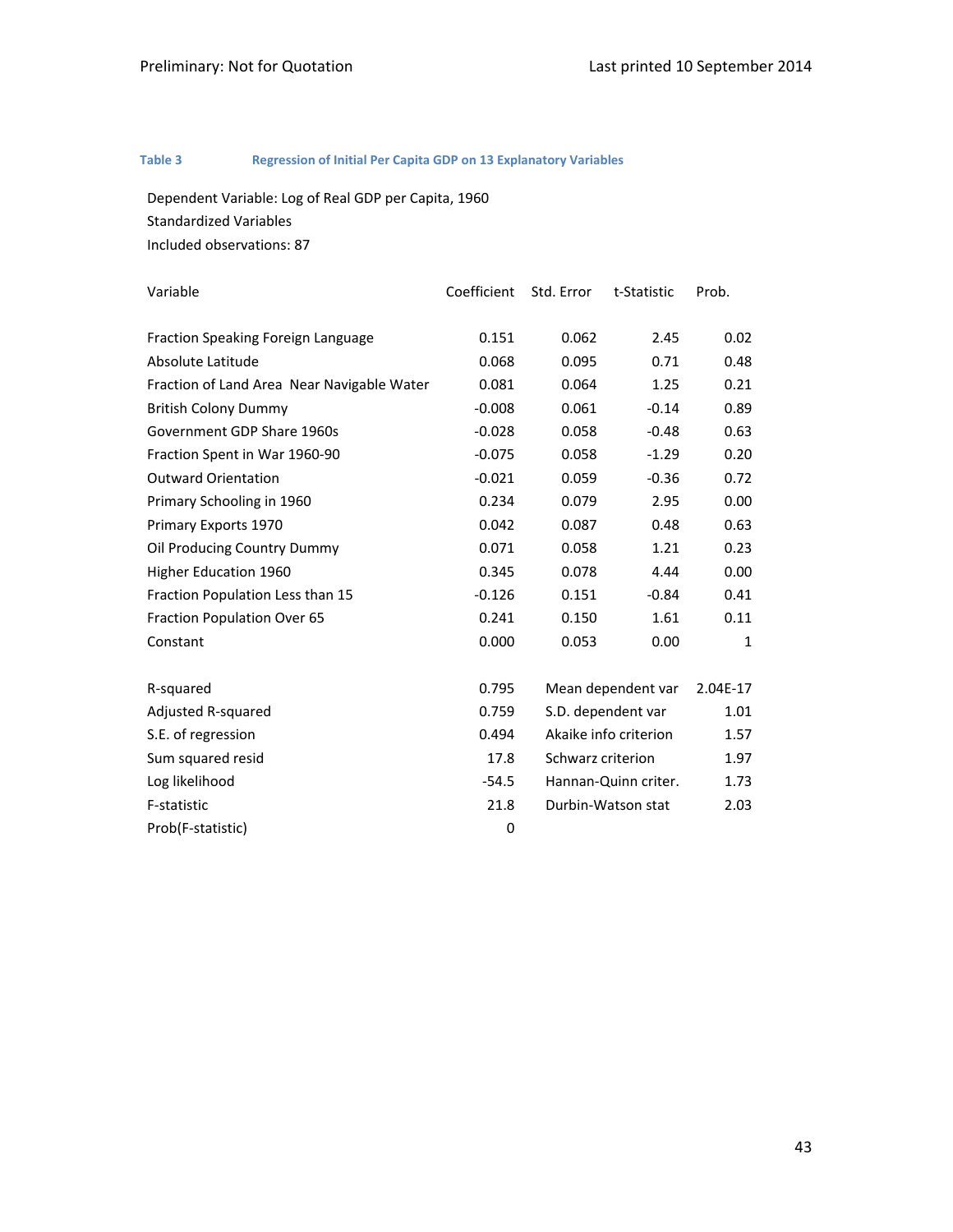#### **Table 4 Extreme TFP estimates**

# Top Ten and Bottom Ten of Residuals from Regression in Table 3

|                   |         | Actual |                |          | Residual     |
|-------------------|---------|--------|----------------|----------|--------------|
|                   | Actual  | Rank   |                | Residual | Rank         |
| Trinidad & Tobago | 1.47    |        | 11             | 1.65     | $\mathbf{1}$ |
| Venezuela         | 1.60    |        | 8              | 1.10     | 2            |
| South Africa      | 0.40    |        | 26             | 0.81     | 3            |
| Papua New Guinea  | $-0.25$ |        | 46             | 0.71     | 4            |
| Mexico            | 0.69    |        | 24             | 0.69     | 5            |
| Finland           | 1.40    |        | 14             | 0.64     | 6            |
| Guatemala         | 0.09    |        | 36             | 0.64     | 7            |
| Australia         | 1.84    |        | $\overline{2}$ | 0.60     | 8            |
| Zambia            | $-0.53$ |        | 59             | 0.55     | 9            |
| Senegal           | $-0.43$ |        | 56             | 0.50     | 10           |
|                   |         |        |                |          |              |
| Taiwan            | $-0.23$ |        | 45             | $-0.46$  | 78           |
| Tanzania          | $-1.78$ |        | 85             | $-0.60$  | 79           |
| Korea             | $-0.60$ |        | 62             | $-0.66$  | 80           |
| Togo              | $-1.62$ |        | 84             | $-0.69$  | 81           |
| Malawi            | $-1.58$ |        | 83             | $-0.73$  | 82           |
| Egypt             | $-0.72$ |        | 65             | $-0.75$  | 83           |
| Philippines       | $-0.34$ |        | 52             | $-0.78$  | 84           |
| Portugal          | 0.22    |        | 30             | $-0.81$  | 85           |
| Indonesia         | $-0.99$ |        | 73             | $-0.88$  | 86           |
| Lesotho           | $-1.80$ |        | 86             | $-1.41$  | 87           |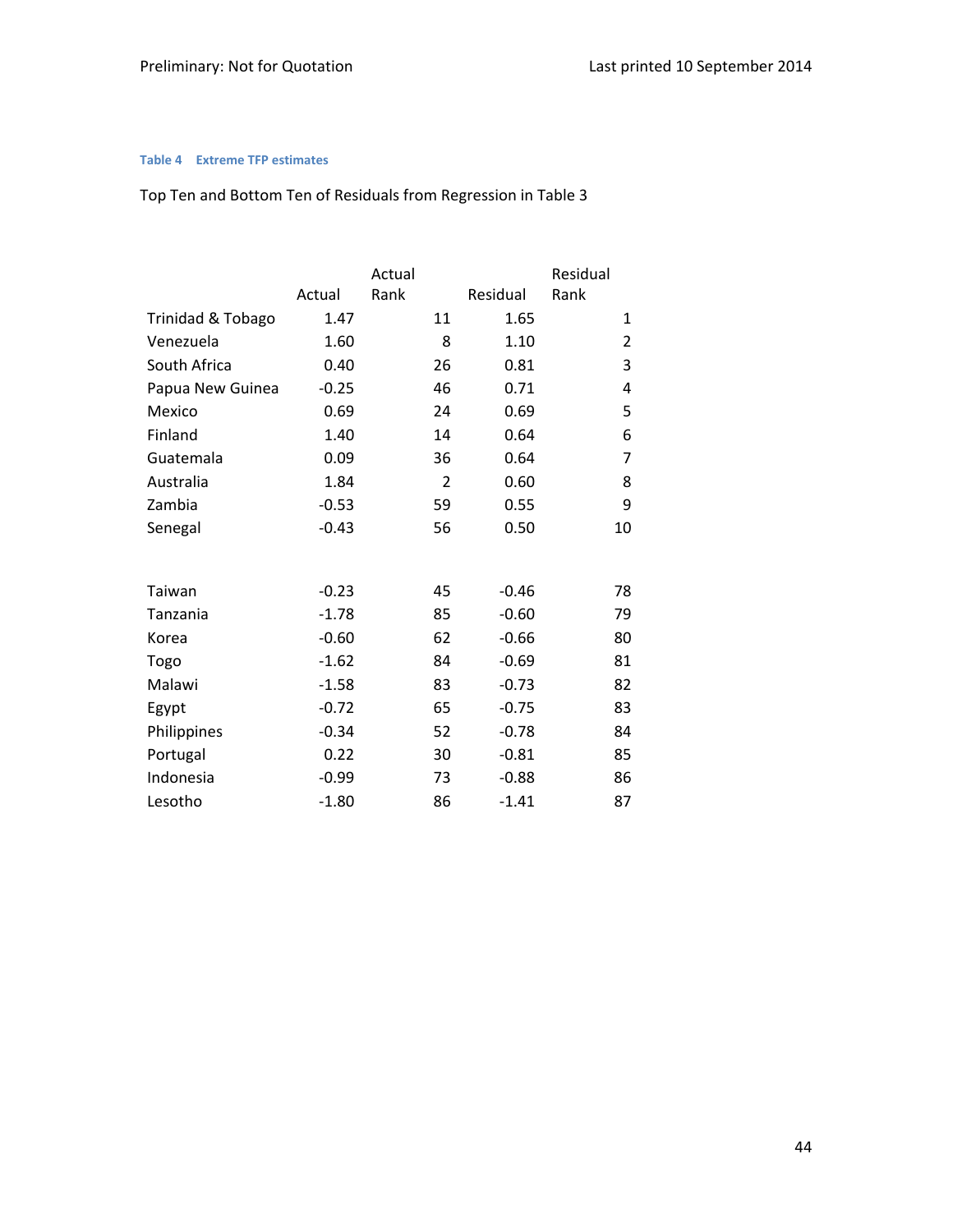#### Table 5 Regression on 67 Variables, No Favorites

Models Explaining Growth Rates of Real per capita Income from 1960 to 1966: 87 Countries

Data Source: Sala‐i‐Martin, Doppelhofer and Miller (2004)

Standardized Variables (Unit variance and zero mean)

All Variables Treated the Same

Sorted First by Category and then by OLS <sup>t</sup>‐value

|                |          | Prior Expected R-sq                | "0"           | 0.1          | 0.5          | 1            | Infinite | "0"           | 0.1          | 0.5          | 1            | Infinite | (0.1, 1.0) | (0.1,<br>0.5) | (0.5,<br>1.0) |
|----------------|----------|------------------------------------|---------------|--------------|--------------|--------------|----------|---------------|--------------|--------------|--------------|----------|------------|---------------|---------------|
|                |          |                                    | b-            | b-           | b-           | b-           |          | t-            | t-           | t-           | $t-$         |          |            |               |               |
|                | Category | Description                        | <b>SIMPLE</b> | <b>BAYES</b> | <b>BAYES</b> | <b>BAYES</b> | b OLS    | <b>SIMPLE</b> | <b>BAYES</b> | <b>BAYES</b> | <b>BAYES</b> | t-OLS    | s-val      | s-val         | s-val         |
| $\mathbf{1}$   | catchup  | GDP in 1960 (log)                  | 0.318         | $-0.01$      | $-0.01$      | $-0.121$     | $-0.329$ | 3.09          | $-0.28$      | $-0.28$      | $-1.18$      | $-0.78$  | $-0.17$    | $-0.17$       | $-0.77$       |
| $\overline{2}$ | culture  | <b>Fraction Confucian</b>          | 0.474         | 0.068        | 0.068        | 0.131        | 0.276    | 4.96          | 1.99         | 1.99         | 1.71         | 1.33     | 0.37       | 0.38          | 1.48          |
| 3              | culture  | <b>Fraction Buddhist</b>           | 0.445         | 0.063        | 0.063        | 0.111        | 0.337    | 4.58          | 1.82         | 1.82         | 1.41         | 1.13     | 0.31       | 0.32          | 1.21          |
| 4              | culture  | <b>Fraction Muslim</b>             | 0.012         | 0.012        | 0.012        | 0.032        | 0.253    | 0.11          | 0.35         | 0.35         | 0.38         | 0.97     | 0.07       | 0.07          | 0.28          |
| 5              | culture  | Fraction Speaking Foreign Language | 0.258         | 0.029        | 0.029        | 0.074        | 0.2      | 2.46          | 0.84         | 0.84         | 0.88         | 0.95     | 0.17       | 0.17          | 0.67          |
| 6              | culture  | <b>English Speaking Population</b> | 0.065         | $-0.014$     | $-0.014$     | $-0.011$     | 0.146    | 0.60          | $-0.40$      | $-0.40$      | $-0.14$      | 0.87     | $-0.04$    | $-0.05$       | $-0.18$       |
| $\overline{7}$ | culture  | <b>Fraction Protestants</b>        | 0.086         | $-0.024$     | $-0.024$     | $-0.056$     | 0.348    | 0.80          | $-0.67$      | $-0.67$      | $-0.64$      | 0.70     | $-0.13$    | $-0.13$       | $-0.53$       |
| 8              | culture  | European Dummy                     | 0.256         | 0            | $\Omega$     | 0.03         | 0.412    | 2.44          | 0.00         | 0.00         | 0.28         | 0.51     | 0.04       | 0.04          | 0.15          |
| 9              | culture  | Fertility in 1960s                 | $-0.435$      | $-0.018$     | $-0.018$     | $-0.028$     | $-0.259$ | $-4.46$       | $-0.49$      | $-0.49$      | $-0.26$      | $-0.43$  | $-0.06$    | $-0.06$       | $-0.18$       |
| 10             | culture  | Spanish Colony                     | $-0.109$      | $-0.02$      | $-0.02$      | $-0.048$     | 0.159    | $-1.01$       | $-0.56$      | $-0.56$      | $-0.52$      | 0.42     | $-0.10$    | $-0.10$       | $-0.40$       |
| 11             | culture  | Ethnolinguistic Fractionalization  | $-0.431$      | $-0.033$     | $-0.033$     | $-0.054$     | 0.073    | $-4.40$       | $-0.91$      | $-0.91$      | $-0.61$      | 0.32     | $-0.14$    | $-0.14$       | $-0.51$       |
| 12             | culture  | <b>Fraction Catholic</b>           | 0.051         | $-0.009$     | $-0.009$     | $-0.031$     | 0.195    | 0.47          | $-0.26$      | $-0.26$      | $-0.31$      | 0.31     | $-0.06$    | $-0.06$       | $-0.21$       |
| 13             | culture  | <b>Fraction Othodox</b>            | 0.069         | 0.011        | 0.011        | 0.024        | 0.036    | 0.64          | 0.34         | 0.34         | 0.35         | 0.30     | 0.08       | 0.08          | 0.34          |
| 14             | culture  | <b>Religion Measure</b>            | $-0.202$      | $-0.019$     | $-0.019$     | 0.003        | 0.018    | $-1.90$       | $-0.56$      | $-0.56$      | 0.04         | 0.12     | $-0.03$    | $-0.04$       | $-0.03$       |
| 15             | culture  | <b>Fraction Hindus</b>             | 0.061         | 0.013        | 0.013        | 0.01         | 0.026    | 0.57          | 0.37         | 0.37         | 0.13         | 0.12     | 0.04       | 0.04          | 0.14          |

45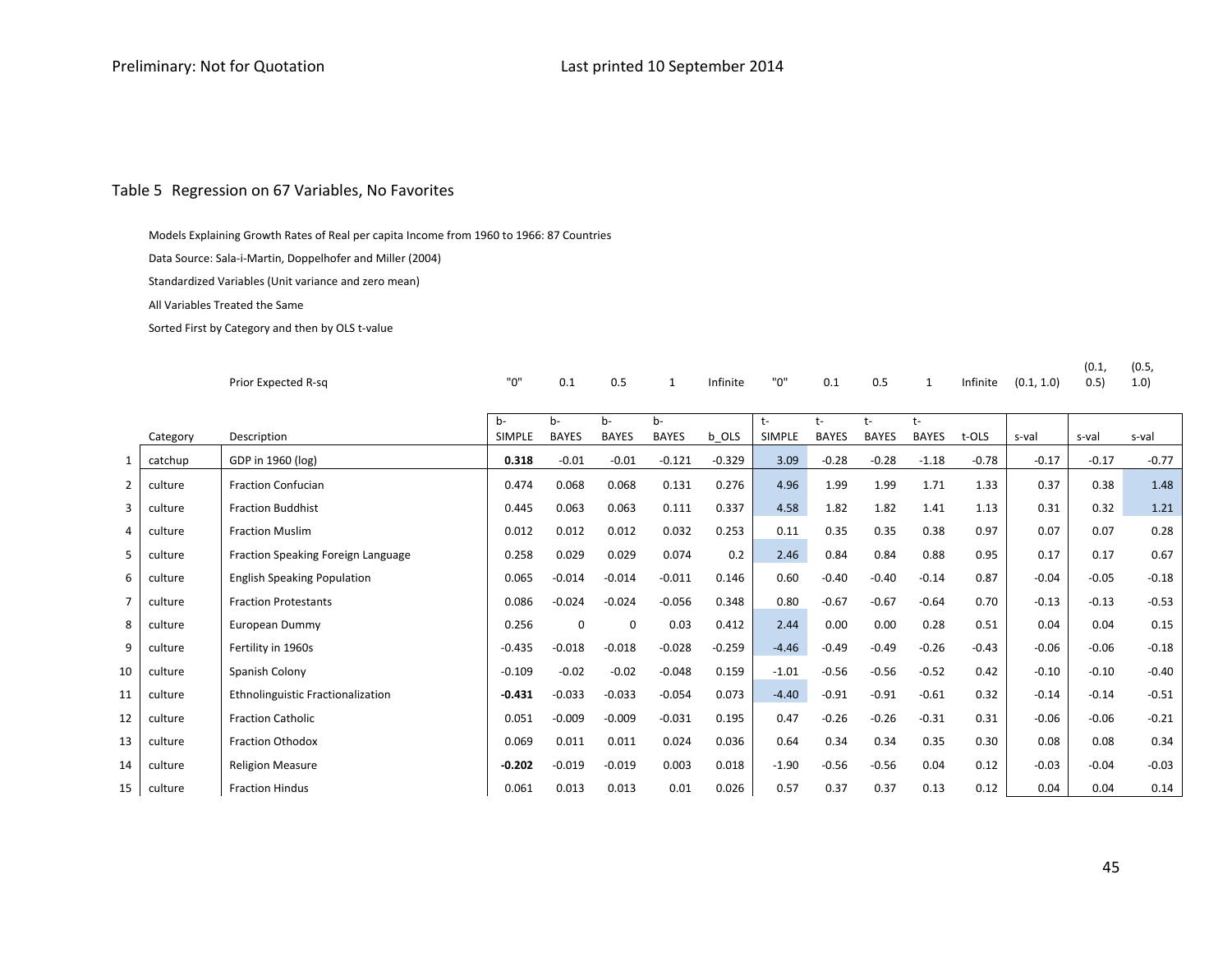| 16 | geography  | Absolute Latitude                               | 0.394    | 0.018    | 0.018    | 0.009    | $-0.629$ | 3.95    | 0.50    | 0.50    | 0.09    | $-1.18$ | 0.04    | 0.04    | 0.10    |
|----|------------|-------------------------------------------------|----------|----------|----------|----------|----------|---------|---------|---------|---------|---------|---------|---------|---------|
| 17 | geography  | Fraction of Tropical Area                       | $-0.429$ | $-0.034$ | $-0.034$ | $-0.071$ | $-0.517$ | $-4.38$ | $-0.94$ | $-0.94$ | $-0.70$ | $-1.06$ | $-0.14$ | $-0.14$ | $-0.51$ |
| 18 | geography  | <b>Fraction GDP in Mining</b>                   | $-0.051$ | 0.023    | 0.023    | 0.092    | 0.191    | $-0.47$ | 0.65    | 0.65    | 1.16    | 0.97    | 0.20    | 0.20    | 0.92    |
| 19 | geography  | African Dummy                                   | $-0.571$ | $-0.05$  | $-0.05$  | $-0.101$ | $-0.362$ | $-6.42$ | $-1.38$ | $-1.38$ | $-1.00$ | $-0.89$ | $-0.20$ | $-0.21$ | $-0.73$ |
| 20 | geography  | Latin American Dummy                            | $-0.115$ | $-0.022$ | $-0.022$ | $-0.051$ | $-0.541$ | $-1.07$ | $-0.62$ | $-0.62$ | $-0.51$ | $-0.72$ | $-0.10$ | $-0.10$ | $-0.37$ |
| 21 | geography  | <b>Fraction Population In Tropics</b>           | $-0.575$ | $-0.044$ | $-0.044$ | $-0.051$ | $-0.191$ | $-6.47$ | $-1.22$ | $-1.22$ | $-0.52$ | $-0.52$ | $-0.13$ | $-0.14$ | $-0.44$ |
| 22 | geography  | <b>Tropical Climate Zone</b>                    | $-0.242$ | $-0.019$ | $-0.019$ | $-0.037$ | $-0.085$ | $-2.30$ | $-0.55$ | $-0.55$ | $-0.46$ | $-0.49$ | $-0.10$ | $-0.10$ | $-0.39$ |
| 23 | geography  | Land Area                                       | $-0.011$ | $-0.008$ | $-0.008$ | $-0.018$ | $-0.158$ | $-0.10$ | $-0.24$ | $-0.24$ | $-0.21$ | $-0.40$ | $-0.04$ | $-0.04$ | $-0.16$ |
| 24 | geography  | East Asian Dummy                                | 0.53     | 0.079    | 0.079    | 0.149    | 0.128    | 5.77    | 2.26    | 2.26    | 1.68    | 0.39    | 0.35    | 0.36    | 1.33    |
| 25 | geography  | Fraction of Land Area Near Navigable Water      | 0.404    | 0.019    | 0.019    | $-0.005$ | $-0.11$  | 4.07    | 0.53    | 0.53    | $-0.05$ | $-0.33$ | 0.02    | 0.03    | 0.00    |
| 26 | geography  | Landlocked Country Dummy                        | $-0.234$ | $-0.009$ | $-0.009$ | $-0.019$ | 0.039    | $-2.22$ | $-0.26$ | $-0.26$ | $-0.25$ | 0.21    | $-0.05$ | $-0.05$ | $-0.18$ |
| 27 | geography  | Population Density Coastal in 1960s             | 0.427    | 0.048    | 0.048    | 0.04     | 0.067    | 4.36    | 1.37    | 1.37    | 0.47    | 0.19    | 0.14    | 0.15    | 0.45    |
| 28 | geography  | Air Distance to Big Cities                      | $-0.345$ | $-0.008$ | $-0.008$ | 0.01     | $-0.051$ | $-3.38$ | $-0.22$ | $-0.22$ | 0.11    | $-0.18$ | 0.00    | 0.00    | 0.07    |
| 29 | Government | <b>Public Investment Share</b>                  | 0.05     | $-0.001$ | $-0.001$ | $-0.082$ | $-0.254$ | 0.47    | $-0.02$ | $-0.02$ | $-1.13$ | $-1.77$ | $-0.16$ | $-0.16$ | $-0.85$ |
| 30 | Government | <b>Revolutions and Coups</b>                    | $-0.215$ | $-0.019$ | $-0.019$ | $-0.068$ | $-0.248$ | $-2.03$ | $-0.54$ | $-0.54$ | $-0.88$ | $-1.29$ | $-0.16$ | $-0.16$ | $-0.70$ |
| 31 | Government | Capitalism                                      | 0.255    | 0.016    | 0.016    | 0.002    | $-0.171$ | 2.43    | 0.47    | 0.47    | 0.02    | $-1.00$ | 0.03    | 0.04    | 0.08    |
| 32 | Government | Defense Spending Share                          | 0.277    | 0.024    | 0.024    | 0.019    | 1.152    | 2.66    | 0.68    | 0.68    | 0.23    | 0.99    | 0.07    | 0.08    | 0.24    |
| 33 | Government | Public Education Spending Share in GDP in 1960s | 0.242    | 0.018    | 0.018    | 0.053    | 0.47     | 2.30    | 0.53    | 0.53    | 0.68    | 0.99    | 0.13    | 0.13    | 0.55    |
| 34 | Government | Government Share of GDP in 1960s                | $-0.34$  | $-0.033$ | $-0.033$ | $-0.040$ | $-3.401$ | $-3.33$ | $-0.93$ | $-0.93$ | $-0.43$ | $-0.99$ | $-0.10$ | $-0.11$ | $-0.35$ |
| 35 | Government | Gov. Consumption Share 1960s                    | $-0.446$ | $-0.041$ | $-0.041$ | $-0.047$ | 3.379    | $-4.60$ | $-1.15$ | $-1.15$ | $-0.48$ | 0.95    | $-0.12$ | $-0.13$ | $-0.40$ |
| 36 | Government | Timing of Independence                          | $-0.166$ | 0.008    | 0.008    | 0.017    | $-0.194$ | $-1.55$ | 0.24    | 0.24    | 0.19    | $-0.60$ | 0.04    | 0.04    | 0.18    |
| 37 | Government | Square of Inflation 1960-90                     | $-0.06$  | $-0.002$ | $-0.002$ | 0.017    | 0.232    | $-0.56$ | $-0.07$ | $-0.07$ | 0.18    | 0.57    | 0.02    | 0.02    | 0.11    |
| 38 | Government | Years Open 1950-94                              | 0.619    | 0.055    | 0.055    | 0.084    | $-0.188$ | 7.26    | 1.53    | 1.53    | 0.91    | $-0.55$ | 0.21    | 0.21    | 0.75    |
| 39 | Government | Nominal Government GDP Share 1960s              | $-0.073$ | $-0.018$ | $-0.018$ | $-0.072$ | $-0.118$ | $-0.67$ | $-0.51$ | $-0.51$ | $-0.87$ | $-0.52$ | $-0.15$ | $-0.15$ | $-0.65$ |
| 40 | Government | Real Exchange Rate Distortions                  | $-0.515$ | $-0.055$ | -0.055   | $-0.093$ | 0.099    | $-5.54$ | $-1.56$ | $-1.56$ | $-1.16$ | 0.52    | $-0.26$ | $-0.27$ | $-1.02$ |
| 41 | Government | Average Inflation 1960-90                       | $-0.096$ | $-0.005$ | $-0.005$ | 0.018    | 0.156    | $-0.89$ | $-0.14$ | $-0.14$ | 0.19    | 0.40    | 0.02    | 0.02    | 0.11    |
| 42 | Government | <b>Political Rights</b>                         | $-0.408$ | $-0.019$ | $-0.019$ | $-0.039$ | $-0.122$ | $-4.12$ | $-0.53$ | $-0.53$ | $-0.40$ | $-0.39$ | $-0.08$ | $-0.08$ | $-0.30$ |
| 43 | Government | War Particpation 1960-90                        | $-0.131$ | $-0.011$ | $-0.011$ | $-0.027$ | $-0.06$  | $-1.22$ | $-0.31$ | $-0.31$ | $-0.35$ | $-0.38$ | $-0.07$ | $-0.07$ | $-0.29$ |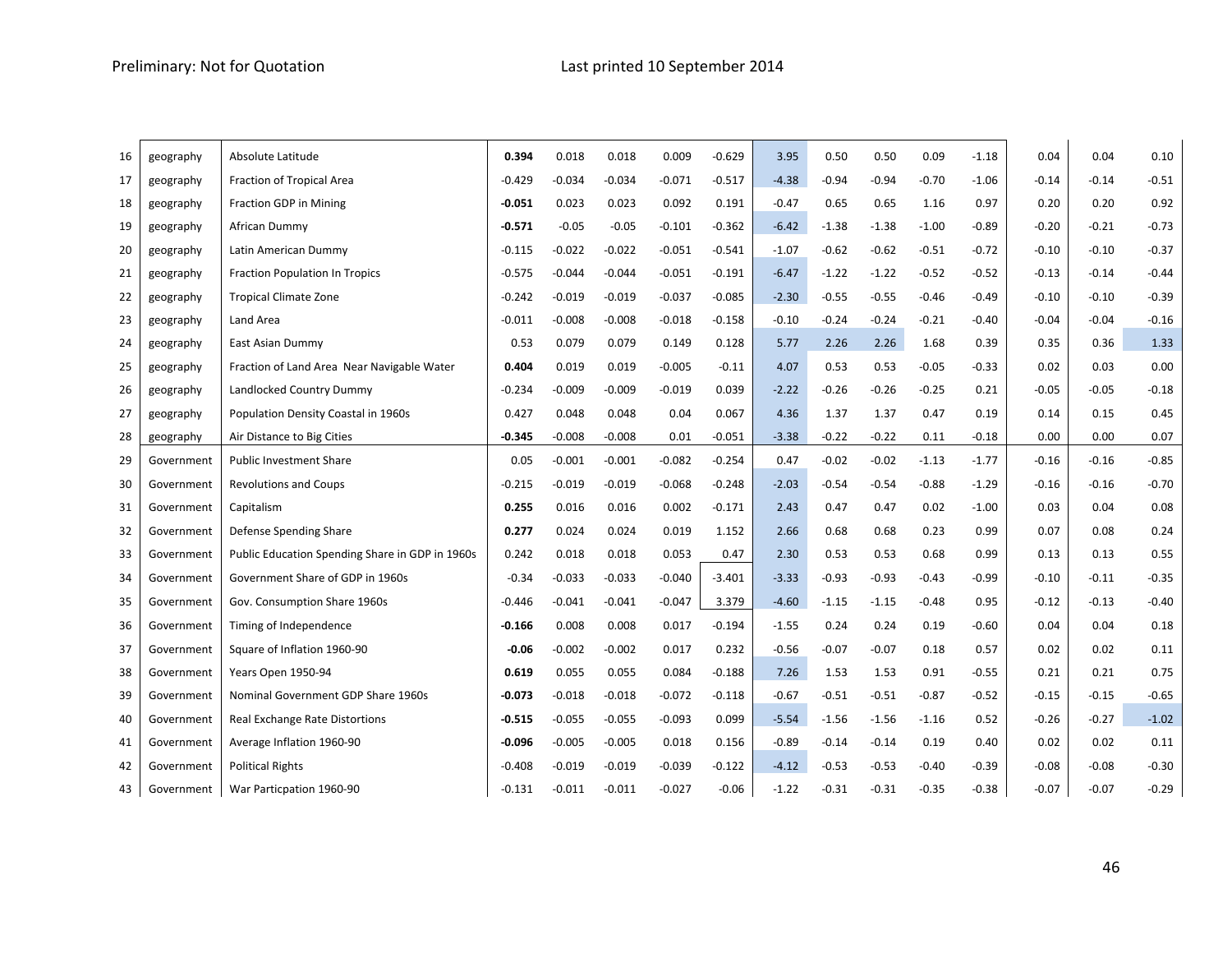| 44 | Government | Socialist Dummy                  | $-0.097$ | 0.005       | 0.005       | 0.032    | 0.013    | $-0.90$ | 0.15    | 0.15    | 0.45    | 0.09    | 0.07    | 0.07    | 0.39    |
|----|------------|----------------------------------|----------|-------------|-------------|----------|----------|---------|---------|---------|---------|---------|---------|---------|---------|
| 45 | Government | Fraction Spent in War 1960-90    | $-0.135$ | $-0.01$     | $-0.01$     | 0.004    | $-0.015$ | $-1.25$ | $-0.29$ | $-0.29$ | 0.05    | $-0.08$ | $-0.01$ | $-0.02$ | $-0.01$ |
| 46 | Government | Colony Dummy                     | $-0.357$ | $-0.026$    | $-0.026$    | $-0.061$ | 0.016    | $-3.52$ | $-0.74$ | $-0.74$ | $-0.66$ | 0.05    | $-0.13$ | $-0.13$ | $-0.49$ |
| 47 | Government | <b>British Colony Dummy</b>      | 0.076    | 0.02        | 0.02        | 0.061    | 0.009    | 0.70    | 0.59    | 0.59    | 0.76    | 0.04    | 0.14    | 0.14    | 0.60    |
| 48 | Government | Civil Liberties                  | 0.221    | $-0.015$    | $-0.015$    | $-0.085$ | $-0.006$ | 2.09    | $-0.43$ | $-0.43$ | $-0.98$ | $-0.02$ | $-0.16$ | $-0.16$ | $-0.73$ |
| 49 | Government | Openness measure 1965-74         | 0.265    | 0.036       | 0.036       | 0.062    | 0.007    | 2.53    | 1.03    | 1.03    | 0.69    | 0.02    | 0.15    | 0.15    | 0.54    |
| 50 | Government | <b>Outward Orientation</b>       | 0.03     | $-0.003$    | $-0.003$    | $-0.035$ | $-0.003$ | 0.28    | $-0.09$ | $-0.09$ | $-0.49$ | $-0.01$ | $-0.08$ | $-0.08$ | $-0.41$ |
| 51 | resources  | <b>Investment Price</b>          | $-0.444$ | $-0.063$    | $-0.063$    | $-0.16$  | $-0.383$ | $-4.57$ | $-1.83$ | $-1.83$ | $-2.23$ | $-2.48$ | $-0.44$ | $-0.45$ | $-1.97$ |
| 52 | resources  | Primary Schooling in 1960        | 0.574    | 0.057       | 0.057       | 0.149    | 0.457    | 6.47    | 1.59    | 1.59    | 1.62    | 1.47    | 0.31    | 0.31    | 1.22    |
| 53 | resources  | Fraction Population Less than 15 | $-0.228$ | 0.01        | 0.01        | 0.047    | 0.584    | $-2.16$ | 0.27    | 0.27    | 0.45    | 0.96    | 0.07    | 0.07    | 0.31    |
| 54 | resources  | Population in 1960               | 0.14     | 0.021       | 0.021       | 0.07     | 0.214    | 1.30    | 0.60    | 0.60    | 0.89    | 0.96    | 0.16    | 0.16    | 0.70    |
| 55 | resources  | Size of Economy                  | 0.33     | 0.009       | 0.009       | $-0.029$ | $-0.393$ | 3.22    | 0.25    | 0.25    | $-0.28$ | $-0.72$ | $-0.03$ | $-0.02$ | $-0.15$ |
| 56 | resources  | Malaria Prevalence in 1960s      | $-0.557$ | $-0.047$    | $-0.047$    | $-0.052$ | 0.222    | $-6.18$ | $-1.29$ | $-1.29$ | $-0.55$ | 0.71    | $-0.14$ | $-0.15$ | $-0.49$ |
| 57 | resources  | Higher Education 1960            | 0.308    | $\mathbf 0$ | $\mathbf 0$ | $-0.047$ | $-0.156$ | 2.98    | 0.01    | 0.01    | $-0.52$ | $-0.66$ | $-0.07$ | $-0.07$ | $-0.36$ |
| 58 | resources  | Fraction Population Over 65      | 0.234    | $-0.004$    | $-0.004$    | 0.015    | 0.253    | 2.22    | $-0.12$ | $-0.12$ | 0.15    | 0.57    | 0.01    | 0.01    | 0.06    |
| 59 | resources  | Life Expectancy in 1960          | 0.548    | 0.038       | 0.038       | 0.086    | $-0.236$ | 6.03    | 1.02    | 1.02    | 0.82    | $-0.52$ | 0.16    | 0.16    | 0.58    |
| 60 | resources  | Primary Exports 1970             | $-0.491$ | $-0.033$    | $-0.033$    | $-0.039$ | $-0.125$ | $-5.19$ | $-0.91$ | $-0.91$ | $-0.41$ | $-0.47$ | $-0.10$ | $-0.11$ | $-0.35$ |
| 61 | resources  | Hydrocarbon Deposits in 1993     | 0.07     | 0.006       | 0.006       | 0.04     | 0.063    | 0.65    | 0.18    | 0.18    | 0.53    | 0.35    | 0.09    | 0.09    | 0.42    |
| 62 | resources  | Population Growth Rate 1960-90   | $-0.371$ | $-0.008$    | $-0.008$    | 0.017    | $-0.143$ | $-3.68$ | $-0.21$ | $-0.21$ | 0.17    | $-0.30$ | 0.01    | 0.01    | 0.09    |
| 63 | resources  | Population Density 1960          | $-0.115$ | 0.01        | 0.01        | 0.068    | 0.051    | $-1.07$ | 0.29    | 0.29    | 0.88    | 0.26    | 0.14    | 0.14    | 0.69    |
| 64 | resources  | Oil Producing Country Dummy      | $-0.019$ | 0.006       | 0.006       | 0.012    | 0.055    | $-0.18$ | 0.17    | 0.17    | 0.15    | 0.25    | 0.03    | 0.03    | 0.13    |
| 65 | resources  | <b>Terms of Trade Ranking</b>    | 0.066    | $-0.015$    | $-0.015$    | $-0.015$ | $-0.056$ | 0.61    | $-0.43$ | $-0.43$ | $-0.17$ | $-0.21$ | $-0.05$ | $-0.05$ | $-0.15$ |
| 66 | resources  | Terms of Trade Growth in 1960s   | 0.013    | 0.004       | 0.004       | 0.021    | $-0.044$ | 0.12    | 0.11    | 0.11    | 0.26    | $-0.19$ | 0.04    | 0.04    | 0.18    |
| 67 | resources  | <b>Interior Density</b>          | 0.121    | $-0.006$    | $-0.006$    | $-0.007$ | 0.007    | 1.12    | $-0.17$ | $-0.17$ | $-0.10$ | 0.05    | $-0.03$ | $-0.03$ | $-0.12$ |

| R-squared                | 0.3531 0.3531     | 0.707 | 0.92         |
|--------------------------|-------------------|-------|--------------|
| Mean Squared Coefficient | $0.0008$ $0.0008$ |       | 0.004 0.4194 |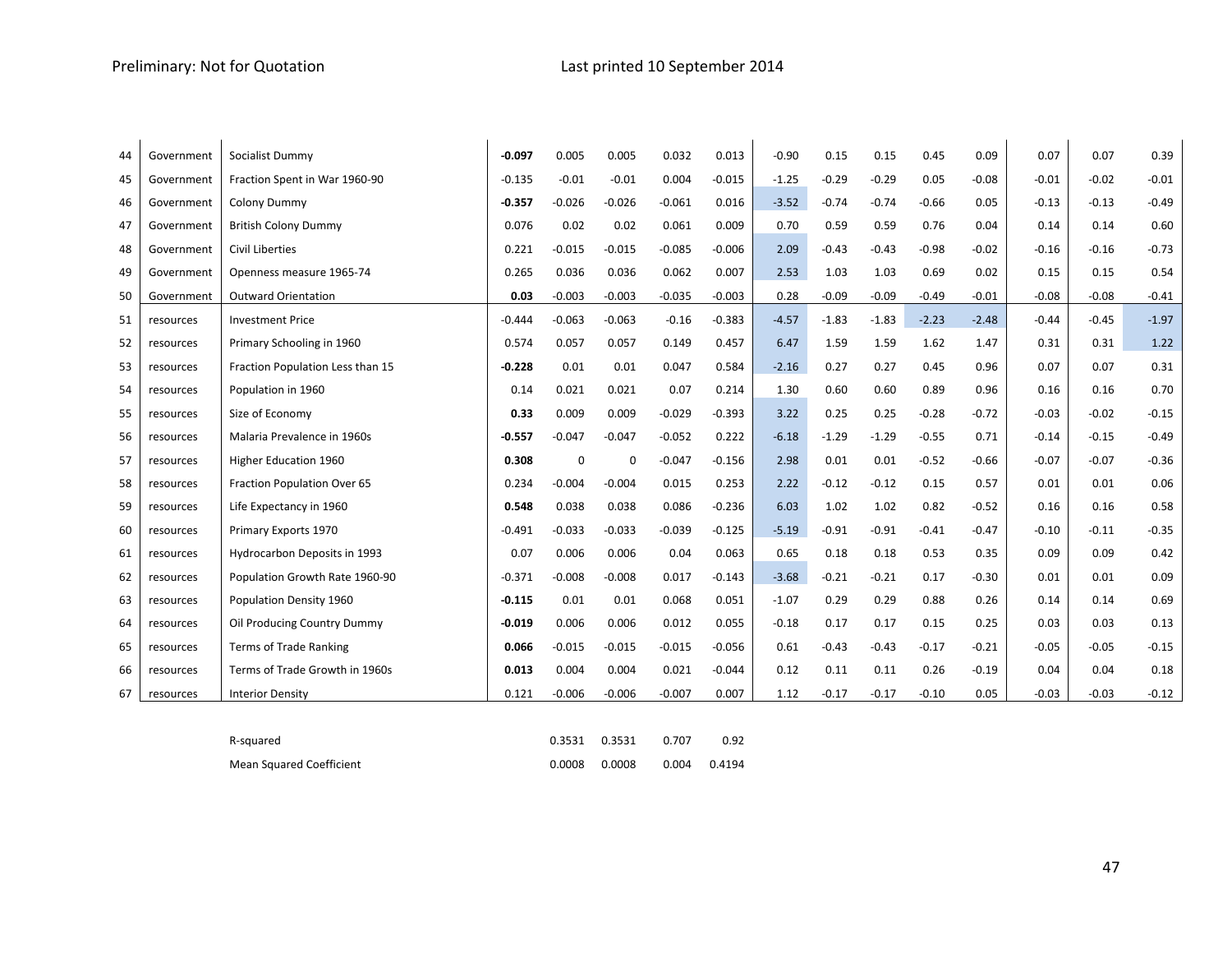#### Table 6 Regression on 67 Variables, 14 Favorites

- Models Explaining Growth Rates of Real per capita Income from 1960 to 1966: 87 Countries
- Data Source: Sala‐i‐Martin, Doppelhofer and Miller (2004)
- Standardized Variables (Unit variance and zero mean)
- First 14 Favorite Variables
- Sorted First by Category and then by OLS <sup>t</sup>‐value

|                |            | Prior R-sq                                 | 0               | (0.4, 0.1)     | (0.8, 0.2) | Infinite | 0        | (0.4, 0.1) | (0.8, 0.2) | Infinite |          |
|----------------|------------|--------------------------------------------|-----------------|----------------|------------|----------|----------|------------|------------|----------|----------|
|                | Category   | Description                                | <b>b-SIMPLE</b> | <b>b-BAYES</b> | b-BAYES    | b OLS    | t-SIMPLE | t-BAYES    | t-BAYES    | t-OLS    | s-value  |
|                | catchup    | GDP in 1960 (log)                          | 0.318           | $-0.201$       | $-0.274$   | $-0.329$ | 3.091    | $-1.773$   | $-1.989$   | $-0.78$  | $-1.416$ |
| $\overline{2}$ | culture    | Fraction Speaking Foreign Language         | 0.258           | 0.123          | 0.133      | 0.2      | 2.457    | 1.575      | 1.478      | 0.946    | 1.338    |
| 3              | geography  | Absolute Latitude                          | 0.394           | 0.128          | 0.12       | $-0.629$ | 3.948    | 1.213      | 0.933      | $-1.181$ | 0.794    |
| 4              | geography  | Fraction of Land Area Near Navigable Water | 0.404           | 0.048          | 0.021      | $-0.11$  | 4.075    | 0.57       | 0.216      | $-0.334$ | 0.304    |
| 5              | Government | Nominal Govertnment GDP Share 1960s        | $-0.073$        | $-0.083$       | $-0.098$   | $-0.118$ | $-0.672$ | $-1.107$   | $-1.128$   | $-0.524$ | $-0.976$ |
| 6              | Government | Fraction Spent in War 1960-90              | $-0.135$        | $-0.022$       | $-0.014$   | $-0.015$ | $-1.254$ | $-0.309$   | $-0.182$   | $-0.076$ | $-0.249$ |
| 7              | Government | <b>British Colony Dummy</b>                | 0.076           | 0.073          | 0.071      | 0.009    | 0.702    | 0.983      | 0.838      | 0.043    | 0.839    |
| 8              | Government | <b>Outward Orientation</b>                 | 0.03            | $-0.041$       | $-0.055$   | $-0.003$ | 0.278    | $-0.587$   | $-0.732$   | $-0.014$ | $-0.74$  |
| 9              | resources  | Primary Schooling in 1960                  | 0.574           | 0.31           | 0.338      | 0.457    | 6.466    | 3.352      | 3.165      | 1.468    | 2.822    |
| 10             | resources  | Fraction Population Less than 15           | $-0.228$        | 0.084          | 0.105      | 0.584    | $-2.156$ | 0.704      | 0.697      | 0.963    | 0.478    |
| 11             | resources  | Higher Education 1960                      | 0.308           | $-0.014$       | $-0.028$   | $-0.156$ | 2.981    | $-0.15$    | $-0.259$   | $-0.658$ | $-0.178$ |
| 12             | resources  | Fraction Population Over 65                | 0.234           | $-0.015$       | 0.028      | 0.253    | 2.223    | $-0.124$   | 0.189      | 0.572    | 0.035    |
| 13             | resources  | Primary Exports 1970                       | $-0.491$        | $-0.155$       | $-0.137$   | $-0.125$ | $-5.193$ | $-1.633$   | $-1.236$   | $-0.472$ | $-1.194$ |
| 14             | resources  | Oil Producing Country Dummy                | $-0.019$        | 0.04           | 0.044      | 0.055    | $-0.179$ | 0.539      | 0.518      | 0.255    | 0.481    |
| 15             | culture    | <b>Fraction Confucian</b>                  | 0.474           | 0.056          | 0.074      | 0.276    | 4.957    | 1.437      | 1.447      | 1.332    | 0.911    |
| 16             | culture    | <b>Fraction Buddhist</b>                   | 0.445           | 0.059          | 0.075      | 0.337    | 4.578    | 1.552      | 1.506      | 1.126    | 0.972    |
| 17             | culture    | <b>Fraction Muslim</b>                     | 0.012           | 0.021          | 0.031      | 0.253    | 0.108    | 0.53       | 0.581      | 0.974    | 0.34     |
| 18             | culture    | <b>English Speaking Population</b>         | 0.065           | $-0.008$       | $-0.005$   | 0.146    | 0.598    | $-0.199$   | $-0.101$   | 0.875    | $-0.09$  |
| 19             | culture    | <b>Fraction Protestants</b>                | 0.086           | $-0.019$       | $-0.025$   | 0.348    | 0.799    | $-0.473$   | $-0.467$   | 0.704    | $-0.287$ |
| 20             | culture    | European Dummy                             | 0.256           | 0.004          | 0.009      | 0.412    | 2.442    | 0.087      | 0.154      | 0.509    | 0.073    |
| 21             | culture    | Fertility in 1960s                         | $-0.435$        | $-0.015$       | $-0.023$   | $-0.259$ | $-4.457$ | $-0.362$   | $-0.382$   | $-0.435$ | $-0.214$ |
| 22             | culture    | Spanish Colony                             | $-0.109$        | $-0.025$       | $-0.032$   | 0.159    | $-1.009$ | $-0.629$   | $-0.589$   | 0.422    | $-0.364$ |
| 23             | culture    | <b>Ethnolinguistic Fractionalization</b>   | $-0.431$        | $-0.019$       | $-0.026$   | 0.073    | $-4.398$ | $-0.482$   | $-0.487$   | 0.321    | $-0.294$ |
| 24             | culture    | <b>Fraction Catholic</b>                   | 0.051           | $-0.024$       | $-0.034$   | 0.195    | 0.467    | $-0.593$   | $-0.611$   | 0.312    | $-0.357$ |
| 25             | culture    | <b>Fraction Othodox</b>                    | 0.069           | 0.016          | 0.02       | 0.036    | 0.642    | 0.437      | 0.424      | 0.298    | 0.284    |
| 26             | culture    | <b>Religion Measure</b>                    | $-0.202$        | $-0.023$       | $-0.025$   | 0.018    | $-1.899$ | $-0.61$    | $-0.496$   | 0.118    | $-0.346$ |
| 27             | culture    | <b>Fraction Hindus</b>                     | 0.061           | 0.012          | 0.015      | 0.026    | 0.565    | 0.324      | 0.287      | 0.117    | 0.191    |
| 28             | geography  | Fraction of Tropical Area                  | $-0.429$        | $-0.025$       | $-0.033$   | $-0.517$ | $-4.378$ | $-0.605$   | $-0.573$   | $-1.058$ | $-0.339$ |
| 29             | geography  | <b>Fraction GDP in Mining</b>              | $-0.051$        | 0.03           | 0.048      | 0.191    | $-0.473$ | 0.779      | 0.939      | 0.971    | 0.549    |
| 30             | geography  | African Dummy                              | $-0.571$        | $-0.038$       | $-0.051$   | $-0.362$ | $-6.419$ | $-0.922$   | $-0.91$    | $-0.885$ | $-0.538$ |
| 31             | geography  | Latin American Dummy                       | $-0.115$        | $-0.033$       | $-0.043$   | $-0.541$ | $-1.072$ | $-0.82$    | $-0.775$   | $-0.718$ | $-0.466$ |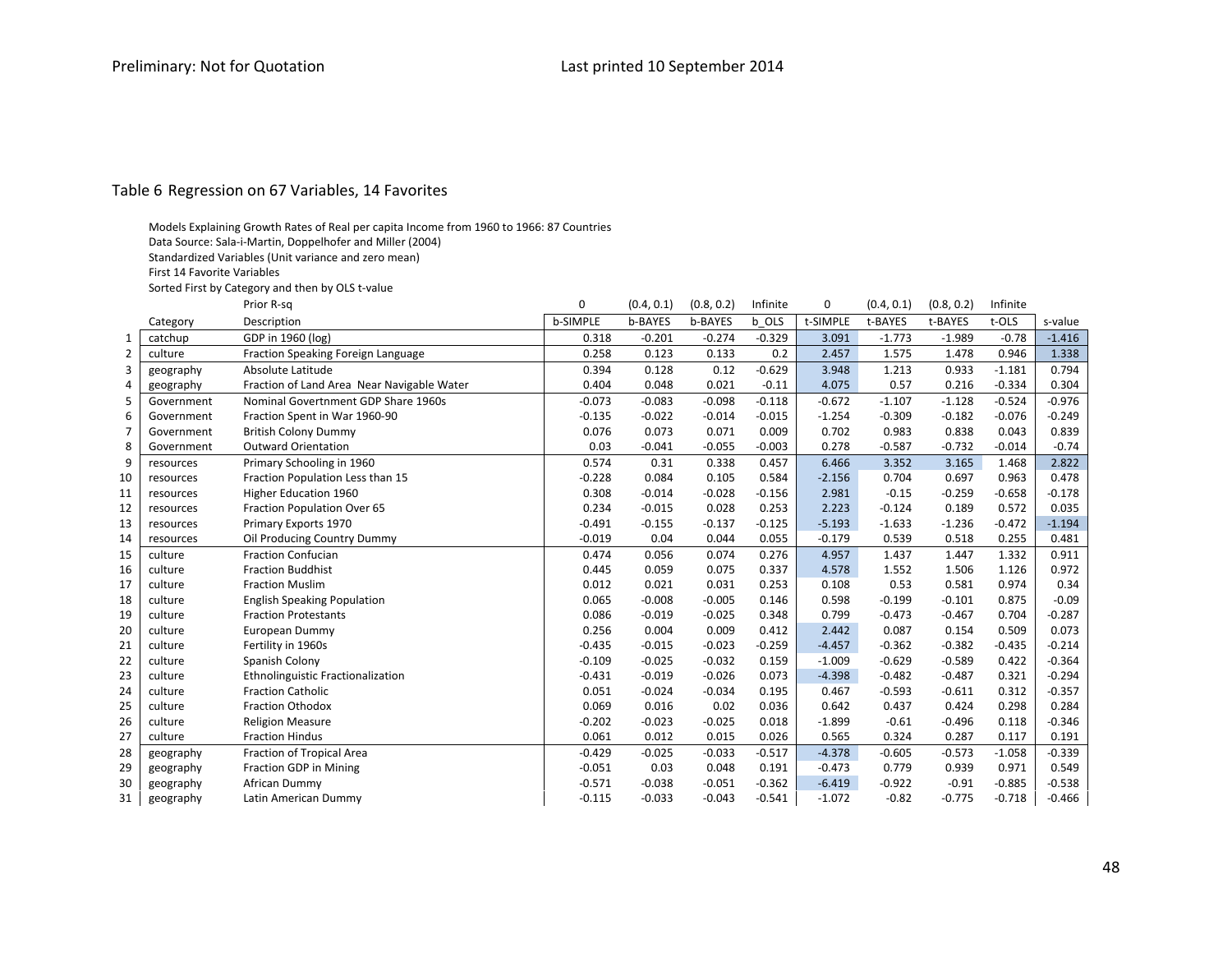## Preliminary: Not for Quotation Last printed 10 September 2014

| 32 | geography              | <b>Fraction Population In Tropics</b>           | $-0.575$ | $-0.028$    | $-0.033$ | $-0.191$ | $-6.473$ | $-0.689$ | $-0.587$     | $-0.519$ | $-0.371$ |
|----|------------------------|-------------------------------------------------|----------|-------------|----------|----------|----------|----------|--------------|----------|----------|
| 33 | geography              | <b>Tropical Climate Zone</b>                    | $-0.242$ | $-0.002$    | $-0.001$ | $-0.085$ | $-2.301$ | $-0.04$  | $-0.025$     | $-0.495$ | $-0.02$  |
| 34 | Land Area<br>geography |                                                 | $-0.011$ | $-0.002$    | $-0.002$ | $-0.158$ | $-0.099$ | $-0.062$ | $-0.04$      | $-0.398$ | $-0.03$  |
| 35 | geography              | East Asian Dummy                                | 0.53     | 0.079       | 0.104    | 0.128    | 5.768    | 1.991    | 1.952        | 0.387    | 1.194    |
| 36 | geography              | Landlocked Country Dummy                        | $-0.234$ | $-0.008$    | $-0.015$ | 0.039    | $-2.218$ | $-0.209$ | $-0.302$     | 0.21     | $-0.165$ |
| 37 | geography              | Population Density Coastal in 1960s             | 0.427    | 0.037       | 0.044    | 0.067    | 4.359    | 0.949    | 0.846        | 0.192    | 0.547    |
| 38 | geography              | Air Distance to Big Cities                      | $-0.345$ | $-0.007$    | $-0.009$ | $-0.051$ | $-3.385$ | $-0.163$ | $-0.171$     | $-0.181$ | $-0.1$   |
| 39 | Government             | <b>Public Investment Share</b>                  | 0.05     | $-0.005$    | $-0.018$ | $-0.254$ | 0.466    | $-0.125$ | $-0.366$     | $-1.77$  | $-0.169$ |
| 40 | Government             | <b>Revolutions and Coups</b>                    | $-0.215$ | $-0.015$    | $-0.023$ | $-0.248$ | $-2.032$ | $-0.379$ | $-0.465$     | $-1.289$ | $-0.273$ |
| 41 | Government             | Capitalism                                      | 0.255    | 0.013       | 0.014    | $-0.171$ | 2.43     | 0.341    | 0.278        | $-1.001$ | 0.196    |
| 42 | Government             | Defense Spending Share                          | 0.277    | 0.017       | 0.018    | 1.152    | 2.661    | 0.428    | 0.348        | 0.992    | 0.234    |
| 43 | Government             | Public Education Spending Share in GDP in 1960s | 0.242    | 0.013       | 0.02     | 0.47     | 2.302    | 0.341    | 0.392        | 0.985    | 0.234    |
| 44 | Government             | Government Share of GDP in 1960s                | $-0.34$  | $-0.019$    | $-0.021$ | $-3.401$ | $-3.335$ | $-0.477$ | $-0.383$     | $-0.993$ | $-0.254$ |
| 45 | Government             | Gov. Consumption Share 1960s                    | $-0.446$ | $-0.025$    | $-0.027$ | 3.379    | $-4.599$ | $-0.617$ | $-0.496$     | 0.946    | $-0.327$ |
| 46 | Government             | Timing of Independence                          | $-0.166$ | 0.011       | 0.013    | $-0.194$ | $-1.549$ | 0.271    | 0.246        | $-0.6$   | 0.155    |
| 47 | Government             | Square of Inflation 1960-90                     | $-0.06$  | $-0.002$    | 0.004    | 0.232    | $-0.558$ | $-0.042$ | 0.074        | 0.568    | 0.015    |
| 48 | Government             | Years Open 1950-94                              | 0.619    | 0.049       | 0.061    | $-0.188$ | 7.257    | 1.222    | 1.121        | $-0.554$ | 0.7      |
| 49 | Government             | Real Exchange Rate Distortions                  | $-0.515$ | $-0.051$    | $-0.067$ | 0.099    | $-5.541$ | $-1.306$ | $-1.285$     | 0.516    | $-0.806$ |
| 50 | Government             | Average Inflation 1960-90                       | $-0.096$ | $-0.008$    | $-0.005$ | 0.156    | $-0.892$ | $-0.194$ | $-0.09$      | 0.401    | $-0.082$ |
| 51 | Government             | <b>Political Rights</b>                         | $-0.408$ | $-0.013$    | $-0.021$ | $-0.122$ | $-4.123$ | $-0.31$  | $-0.372$     | $-0.391$ | $-0.205$ |
| 52 | Government             | War Particpation 1960-90                        | $-0.131$ | $-0.015$    | $-0.023$ | $-0.06$  | $-1.221$ | $-0.392$ | $-0.455$     | $-0.376$ | $-0.269$ |
| 53 | Government             | Socialist Dummy                                 | $-0.097$ | 0.009       | 0.014    | 0.013    | $-0.903$ | 0.234    | 0.28         | 0.089    | 0.169    |
| 54 | Government             | <b>Colony Dummy</b>                             | $-0.357$ | $-0.03$     | $-0.041$ | 0.016    | $-3.521$ | $-0.75$  | $-0.737$     | 0.05     | $-0.445$ |
| 55 | Government             | <b>Civil Liberties</b>                          | 0.221    | $-0.018$    | $-0.027$ | $-0.006$ | 2.09     | $-0.46$  | $-0.509$     | $-0.021$ | $-0.298$ |
| 56 | Government             | Openess measure 1965-74                         | 0.265    | 0.032       | 0.042    | 0.007    | 2.533    | 0.822    | 0.799        | 0.018    | 0.492    |
| 57 | resources              | <b>Investment Price</b>                         | $-0.444$ | $-0.067$    | $-0.097$ | $-0.383$ | $-4.572$ | $-1.776$ | $-1.991$     | $-2.483$ | $-1.241$ |
| 58 | resources              | Population in 1960                              | 0.14     | 0.013       | 0.017    | 0.214    | 1.303    | 0.328    | 0.343        | 0.959    | 0.212    |
| 59 | resources              | Size of Economy                                 | 0.33     | $\mathbf 0$ | $-0.003$ | $-0.393$ | 3.222    | 0.011    | $-0.059$     | $-0.716$ | $-0.017$ |
| 60 | resources              | Malaria Prevalence in 1960s                     | $-0.557$ | $-0.03$     | $-0.035$ | 0.222    | $-6.181$ | $-0.733$ | $-0.633$     | 0.71     | $-0.4$   |
| 61 | resources              | Life Expectancy in 1960                         | 0.548    | 0.022       | 0.031    | $-0.236$ | 6.033    | 0.51     | 0.524        | $-0.521$ | 0.299    |
| 62 | resources              | Hydrocarbon Deposits in 1993                    | 0.07     | 0.017       | 0.029    | 0.063    | 0.648    | 0.431    | 0.576        | 0.354    | 0.327    |
| 63 | resources              | Population Growth Rate 1960-90                  | $-0.371$ | $-0.007$    | $-0.008$ | $-0.143$ | $-3.679$ | $-0.173$ | $-0.139$     | $-0.297$ | $-0.089$ |
| 64 | resources              | Population Density 1960                         | $-0.115$ | 0.03        | 0.05     | 0.051    | $-1.07$  | 0.78     | $\mathbf{1}$ | 0.259    | 0.575    |
| 65 | resources              | <b>Terms of Trade Ranking</b>                   | 0.066    | $-0.016$    | $-0.016$ | $-0.056$ | 0.611    | $-0.389$ | $-0.296$     | $-0.21$  | $-0.204$ |
| 66 | resources              | Terms of Trade Growth in 1960s                  | 0.013    | $-0.008$    | $-0.014$ | $-0.044$ | 0.123    | $-0.203$ | $-0.257$     | $-0.194$ | $-0.143$ |
| 67 | resources              | <b>Interior Density</b>                         | 0.121    | $-0.003$    | $-0.003$ | 0.007    | 1.121    | $-0.075$ | $-0.054$     | 0.045    | $-0.041$ |
|    |                        | R-squared                                       |          | 0.512       | 0.611    | 0.920    |          |          |              |          |          |
|    |                        | Mean Squared Coefficient, favorites             |          | 0.0156      | 0.0195   | 0.0877   |          |          |              |          |          |
|    |                        | Mean Squared Coefficient, others                |          | 0.0008      | 0.0014   | 0.5071   |          |          |              |          |          |